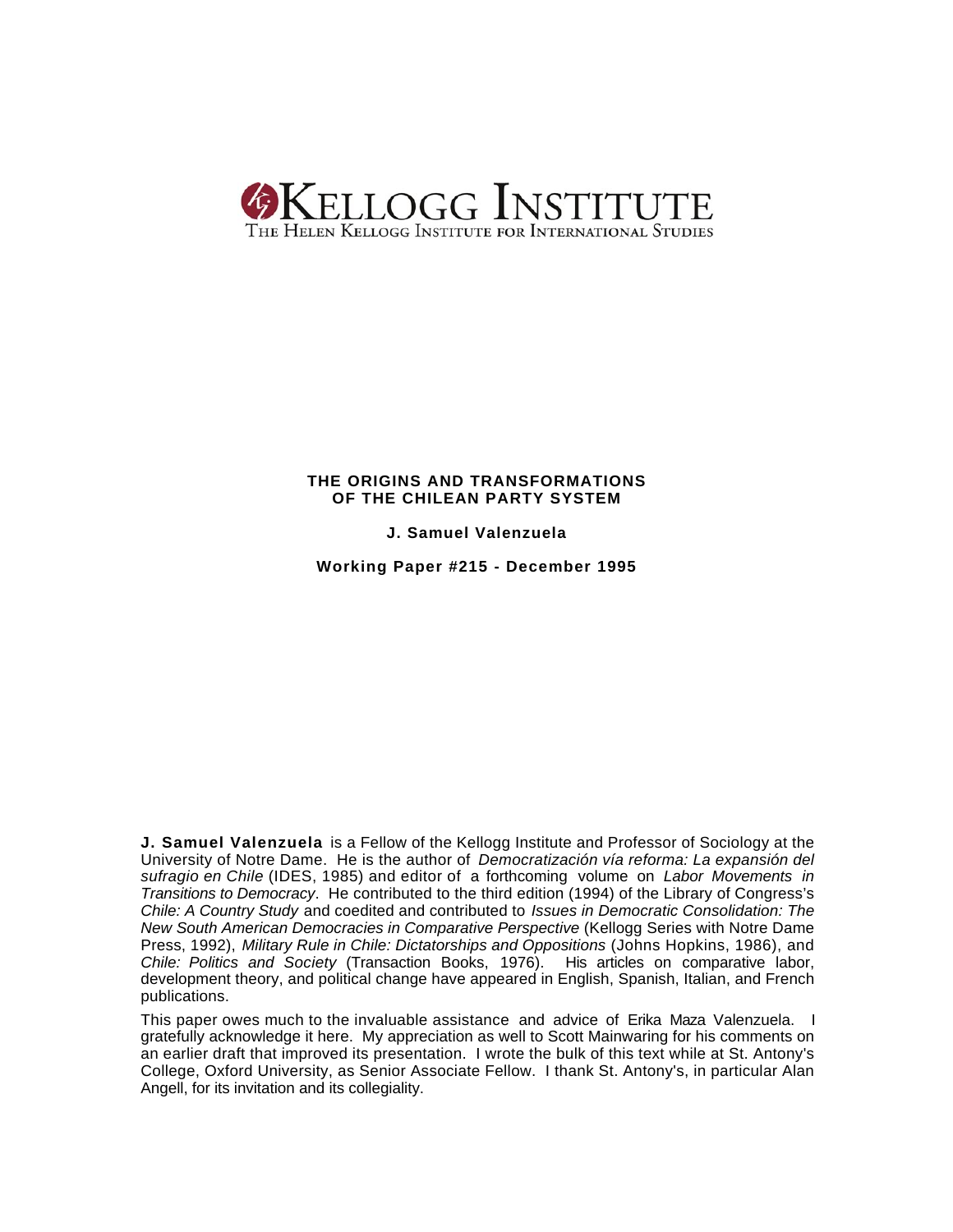# **Abstract**

This paper analyzes the Chilean party system from its inception to the present. It presents three polarities as basic to the constitution of the Chilean parties: in addition to the state/church conflicts and the divisions over socioeconomic programs, it shows that for long periods of its history the party system contained parties devoted to supporting specific political leaders or their legacies. The coalitional behavior of the Chilean parties during many decades cannot be explained without taking this polarizing (or unifying) factor into account. It was in evidence between 1856 and 1874 given the impact of the *montt-varistas*, between 1894 and 1925 due to the *balmacedistas*, between 1936 and the mid-1950s given *ibañismo*, and since 1985 as a result of the military government and its effects on the formation of a new party of the Right. The argument also reveals the extent to which the Chilean party system has nineteenth-century origins and emphasizes the importance of electoral rules in molding its transformations. The paper concludes by pointing to the fact that the Chilean electorate has considerable loyalty to party tendencies but less loyalty to specific party labels.

# **Resumen**

Este ensayo analiza el sistema partidario chileno desde sus orígenes hasta el presente. Señala que se ha constituído en torno a tres polaridades: además de los conflictos clericales/anticlericales y de derecha/izquierda, el trabajo indica que por largos períodos el sistema ha generado además partidos dedicados a apoyar y a líderes políticos específicos o sus legados. Los patrones de formación de las coaliciones partidarias no se pueden entender durante muchas décadas sin tomar en cuenta el efecto polarizante (o aglutinante) de estos últimos partidos. Ello ocurrió entre 1856 y 1874 por efecto de los montt-varistas, entre 1894 y 1925 por cuenta de los balmacedistas, entre 1936 y mediados de los cincuenta con el ibañismo, y desde 1985 como resultado del gobierno militar y su impacto en la formación de un nuevo partido de derecha. El artículo también revela hasta qué punto el sistema partidario chileno tiene orígenes decimonónicos, y enfatiza la importancia de las reglas electorales en moldear sus transformaciones. Concluye notando que el electorado chileno tiene una lealtad considerable por la tendencias partidarias, pero menos lealtad por las etiquetas partidarias.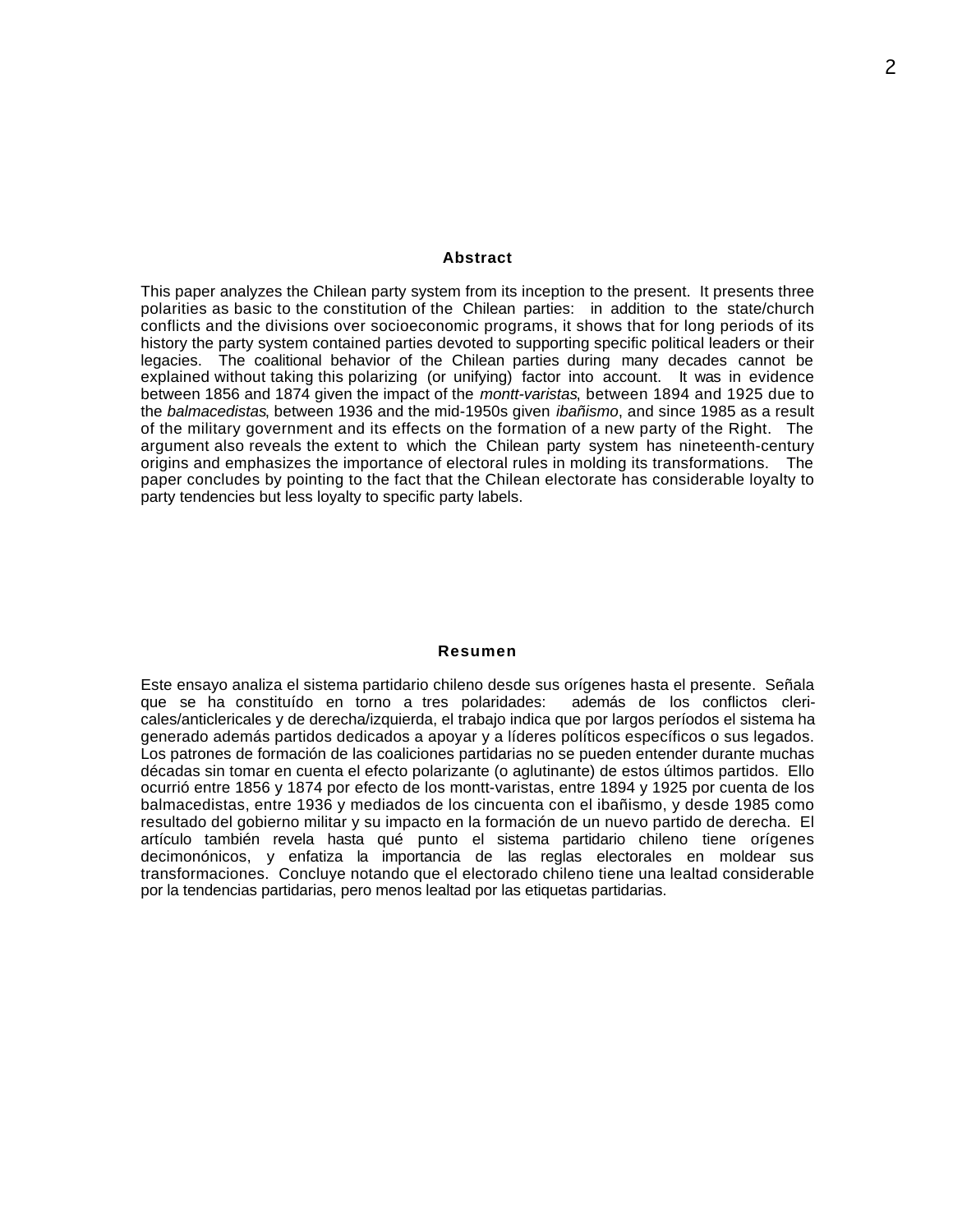Political parties have long been key institutions in the development and operation of Chile's democracy. Their centrality and strength as vehicles for the organization of policy debates, the structuring of electoral choices, the articulation of interests, the recruitment and advancement of the nation's political leaders, the formation of governments, and the passage of legislation have corresponded to textbook definitions of the functions of parties in democracies. The parties were displaced for the first time ever from the circles of power during the almost seventeen years of strict military rule that followed the breakdown of Chilean democracy in 1973. However, party leaders and militants kept—or in some cases recreated—the basic organizational networks that permitted the parties to become a vehicle for support or for opposition to the authoritarian regime as well as to stage a very rapid resurgence as the transition to democracy began.<sup>1</sup> This quick recovery of the parties has been an advantage for the process of democratization or, more properly speaking, redemocratization in Chile.

The Chilean party system has had greater similarities historically with those of France, Italy, or Spain than with those of the Americas. Since the late nineteenth century, Chile has had a multiparty system, with about five or six major parties and many more (up to about twenty-five) smaller ones. No major Chilean party, in contrast to experiences in Brazil, Mexico, and Argentina, was created under state auspices, although several have emerged following the initiative of politicians to support specific governments or strong leaders and/or their political legacies after they have concluded their terms in office. The party system has been partly structured, along with other factors to be noted later, around polarities that reflect cleavages in the society. In the nineteenth century the main party-generating conflict revolved around the place and role of the Catholic Church in the state and in societal institutions, and the multifaceted issues that this conflict entailed created clerical and anticlerical parties, social groups, and subcultures, each with easily identifiable intellectual and ideological referents. While the clerical/anticlerical divisions by no means disappeared in the twentieth century, the principal fault line, especially after the separation

<sup>&</sup>lt;sup>1</sup> The Chilean parties and party system under the authoritarian regime of General Augusto Pinochet are analyzed in Arturo Valenzuela and J. Samuel Valenzuela, "Party Oppositions under the Chilean Authoritarian Regime" in J.S. Valenzuela and A. Valenzuela, eds., *Military Rule in Chile: Dictatorship and Oppositions* (Baltimore: Johns Hopkins University Press, 1986), chapter 6; Norbert Lechner, "El sistema de partidos en Chile: Una continuidad problemática" in Lorenzo Meyer and José Luis Reyna, eds., *Los sistemas políticos en América Latina* (Mexico, DF: Siglo Veintiuno Editores, 1989); and in Manuel Antonio Garretón, "La oposición política partidaria en el régimen militar chileno. Un proceso de aprendizaje para la transición" in Marcelo Cavarozzi and Garretón, eds., *Muerte y resurrección: Los partidos políticos en el autoritarismo y las transiciones en el Cono Sur* (Santiago: FLACSO, 1989).

For an examination of the current composition of the Chilean party system, the electoral strength of its component parties, and the continuities and discontinuities in electoral support for its various tendencies, see Timothy R. Scully, CSC, and J. Samuel Valenzuela, *"*De la democracia a la democracia: Continuidad y variaciones en las preferencias del electorado y en el sistema de partidos en Chile," *Estudios Públicos*, no. 51 (invierno 1993), pp. 195–228.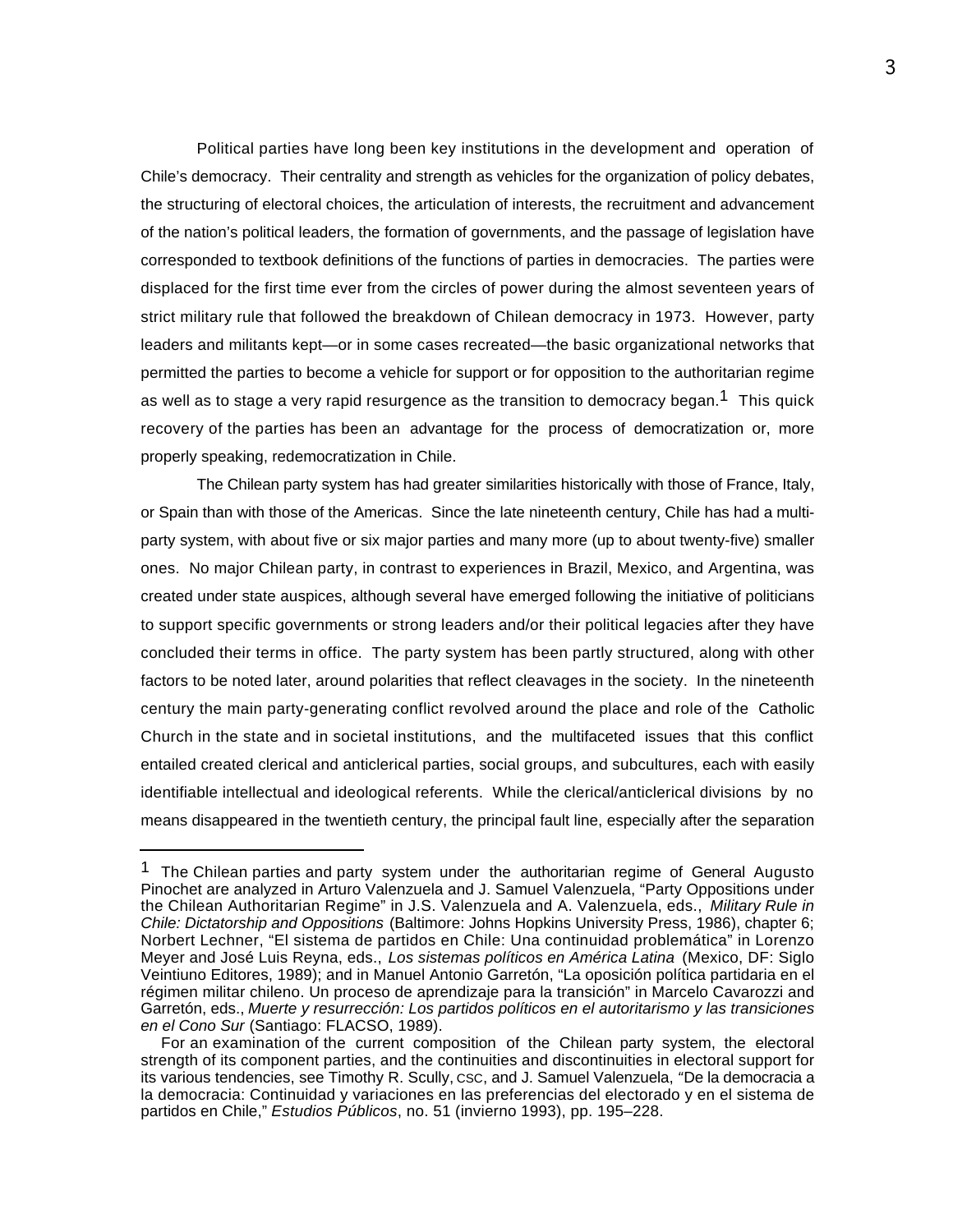of Church and state in 1925, became class differences as viewed primarily by intellectuals, party leaders, and leaders of employer and worker organizations. As a result, Chile developed another axis of differentiation among parties, social groups, and subcultures with new ideological referents that nonetheless overlapped partially with the previous ones.<sup>2</sup> For reasons that will be discussed later, these divisions created a party system with major parties that covered the full range of the Left to Right ideological spectrum: Communists and Socialists on the Left, Radicals and Christian Democrats in the Center, and Liberals and Conservatives on the Right. The many minor parties that have emerged can also usually be located according to their positions along the polarities created by these fundamental societal differences. Proximate views regarding the issues associated with the basic polarities explain to a considerable extent the parties' coalitional behavior, although this was greatly complicated, as will be noted later, by party fractionalization and by the vagaries of supporting individual *x* or *y* in presidential election campaigns. Given its configuration, the Chilean party system of the postwar years has been considered by Giovanni Sartori as a prime example (together with those of the Weimar Republic, The French Fourth Republic, and Italy) of extreme and polarized pluralism.  $3$ 

An overwhelming majority of Chilean legislators and government leaders have been members of parties or have been closely associated with them. The parties have expected their members to share certain doctrinal principles, and to abide by party discipline. Legislators have been subjected to party positions when voting on bills in Congress; breaking party ranks on such occasions has carried the tangible threat of excluding wayward legislators from congressional party groups and therefore their time allocations in the debates, in the congressional legislative committees, and from party candidacy lists in the subsequent election. Forming a new party or running as an independent, an alternative open to such wayward politicians, has been a somewhat risky strategy given the identification of a considerable portion of the electorate with the major party labels. Nonetheless, the use of this strategy to escape party discipline has been quite frequent, and this explains in part why there have been so many small parties. And as the identification of the electorate with political tendencies, i.e., with positions and symbols related to the issue polarities, has been stronger than its loyalty to party labels, such new parties may displace the older ones if they succeed in convincing their segment of the electorate that they are better exponents of the respective tendency.

<sup>&</sup>lt;sup>2</sup> For an analysis of party-generative social cleavages in creating the Chilean party system, see J. Samuel Valenzuela, *Democratización vía reforma: La expansión del sufragio en Chile* (Buenos Aires: IDES, 1985), and Timothy Scully, *Rethinking the Center: Party Politics in Nineteenth- and Twentieth-Century Chile* (Stanford: Stanford University Press, 1992).

<sup>3</sup> Giovanni Sartori, *Parties and Party Systems: A Framework for Analysis* (New York: Cambridge University Press, 1976), p. 131 et passim.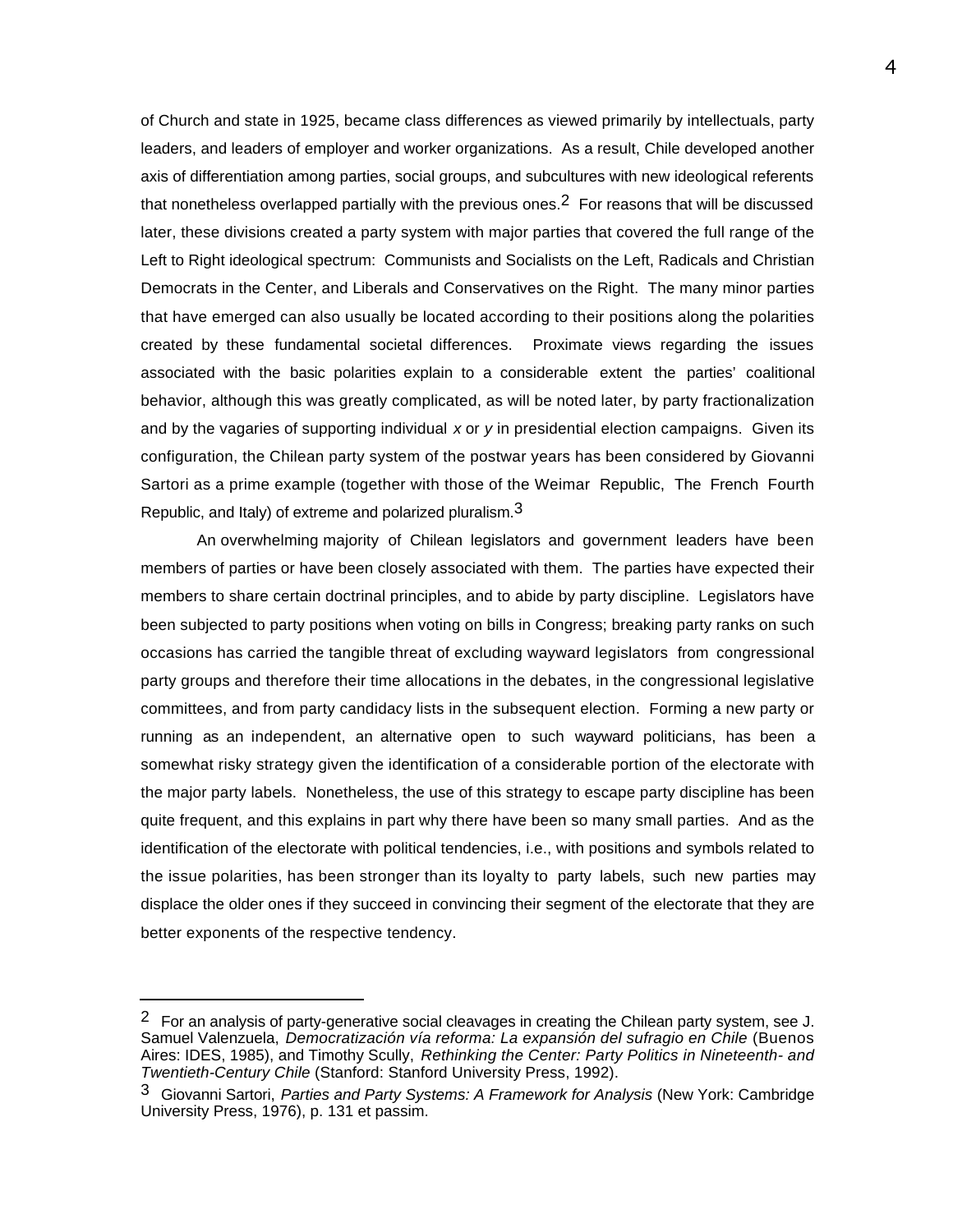Party competition has been extensive beginning in the 1890s, as all major parties have presented candidates (unless their electoral pacts dictated otherwise) in elections in most districts throughout the country.4 Moreover, local units of major parties have competed for leadership positions in elections within important social organizations, such as labor unions, professional associations, university and even secondary school federations, and neighborhood councils. Given the extensiveness of the presence of parties in national life and their importance as links between the state and a broad variety of social groups, Manuel Antonio Garretón has referred to them as the 'backbone' of Chilean society.<sup>5</sup> While this image exaggerates the role of parties in the society, it would certainly be correct to say that party networks have provided an important channel through which leaders and activists in social organizations have developed links among each other and to the centers of power.

This essay examines the origins and subsequent changes of the Chilean party system beginning in the mid-nineteenth century. While 'parties' first emerged from legislative debates and political clubs from the 1820s to the 1850s, it was only beginning in the 1890s that the Chilean party system came of age. That decade saw the beginning of an electoral system free from government interference such that the parties were able to maximize their power capabilities (or were forced to do so) by mobilizing voters rather than relying on contacts with the Ministry of the Interior to place their candidates on officially favored lists. This meant that the parties had to strengthen their national organizational network and give greater prominence within it to local leaders and militants who took on a more important role in party affairs than was previously the case. The same changes in electoral practices permitted the development of parties linked to the emerging labor movement, and as a result the party system then began to reflect the class dimension that became so much a part of its basic morphology in the twentieth century. The Chilean party system has had several important transformations since the turn of the century with the creation of new parties and patterns of party alliances. However, the continuities, when viewed from the perspective of electoral choices for the major political tendencies, have been remarkable since 1925.

A discussion of the origins and transformations of the Chilean party system calls forth the underlying generic question of how party systems are created. It is not possible to examine it here in depth, but the subsequent analysis of the chronological development of the Chilean party

<sup>4</sup> This theme is developed empirically in Arturo Valenzuela, *Political Brokers in Chile: Local Government in a Centralized Polity* (Durham, NC: Duke University Press, 1977), chapter 1. See also his "The Scope of the Chilean Party System," *Comparative Politics*, vol. 4, no. 1 (Jan. 1972), pp. 179–99. The evidence refers to the 1960s, but intense party competition began much before then.

<sup>5</sup> Manuel Antonio Garretón, *Reconstruir la política: Transición y consolidación democrática en Chile* (Santiago: Editorial Andante, 1987), p. 64. See also by the same author *El proceso político chileno* (Santiago: FLACSO, 1983).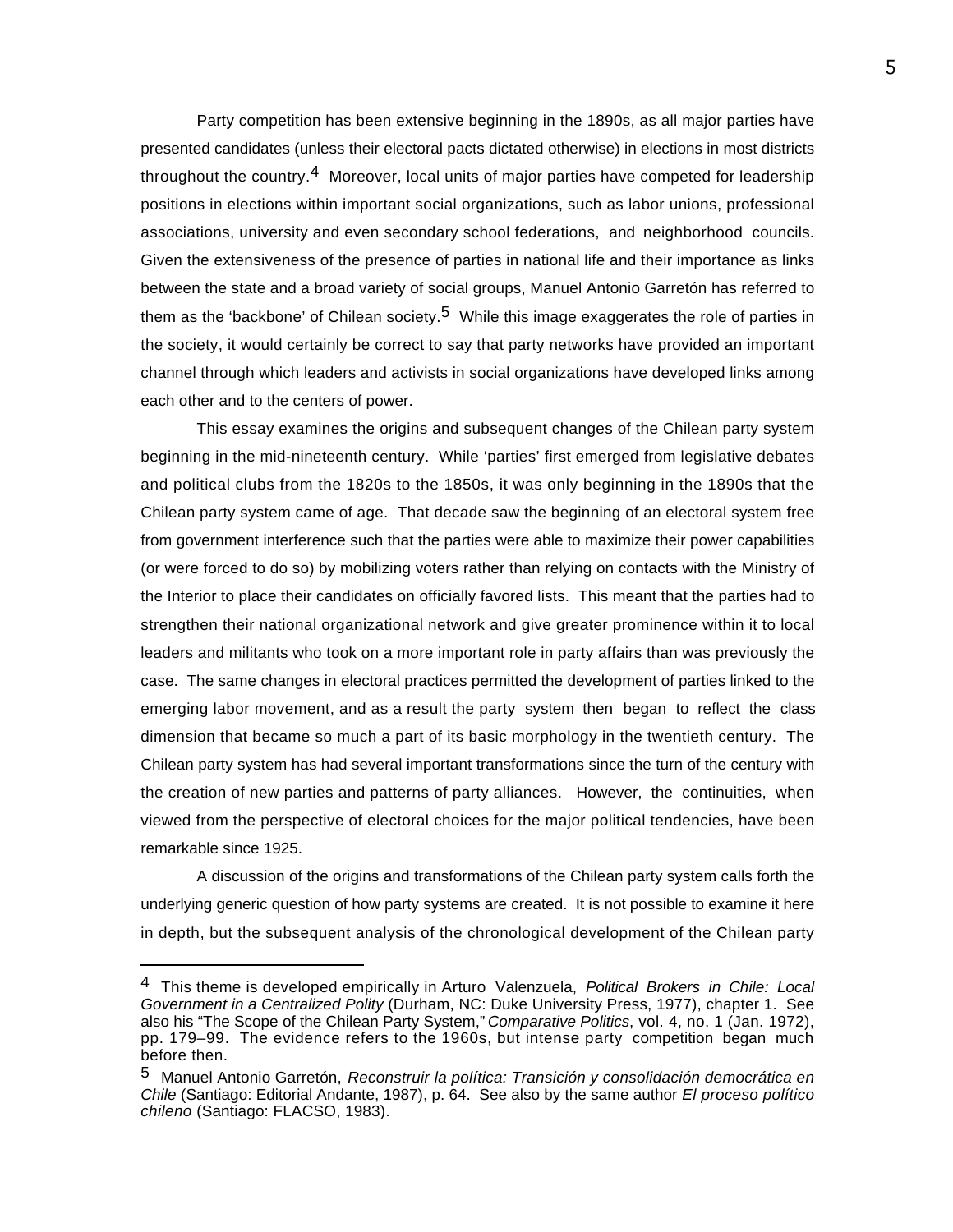system will be facilitated by a brief note which follows below, providing some basic conceptual pointers. Subsequently, this essay will analyze the five basic configurations the Chilean party system has assumed from the mid-nineteenth century to the present. The first one (1828–91) created three of Chile's most 'historic' parties, namely, Conservatives, Radicals, and Liberals. The second (1891–1925) corresponds to the parliamentarist interpretation of the 1833 Constitution and saw the emergence of a new Liberal Party as well as working-class parties. The third (1925–58) contains the party system after the return to a fully presidentialist system with the complexities of the emergence of programmatic divisions over socioeconomic policies as the newly salient factor of party differentiations. The fourth (1958–73) examines the rise of Christian Democracy and the changes this produced. And the fifth (1989 to the present) looks at the party system after the return to democracy out of military rule.

#### **A Brief Note on Party System Formation**

The formation of party systems depends on interactions among four levels. The first is societal, and refers—following Lipset and Rokkan's pioneering analysis based on European history—to the already mentioned fundamental cleavages dividing national societies into segments that assume opposing positions or have conflicting interests.<sup>6</sup> Lipset and Rokkan note that most of these social ruptures—such as the Reformation and the split between Protestant and Catholic lands—occurred long before the formation of democratic regimes and party systems, but such conflicts still affected the creation of parties in so far as they had a lasting impact on the creation of all kinds of organizations, social institutions, collective identities and subcultures. Lipset and Rokkan identify four dichotomies as being common to the European experience, but there is considerable variation in the way these divisive issues were experienced and especially in the intensity with which the same issues affected national societies, such that what were similar conflicts acquired more importance in some countries than in others. For these reasons, certain party systems may seem much more grounded in societal segmentations than others. Even if the original issues related to the conflicts may have receded to the point that they no longer seem significant, if they were experienced intensely in the first instance it is very likely that a web of social institutions and subcultures will have been built upon the earlier differences, thereby reproducing the divisions and enhancing the chances that the various identitycommunities will see differently regarding new manifestations of the original issue as well as any new important issues that may appear. Historical social cleavages create general attitudes,

<sup>6</sup> Seymour Martin Lipset and Stein Rokkan, "Cleavage Structures, Party Systems, and Voter Alignments: An Introduction" in Lipset and Rokkan, eds., *Party Systems and Voter Alignments: Cross National Perspectives* (New York: The Free Press, 1967), chapter 1.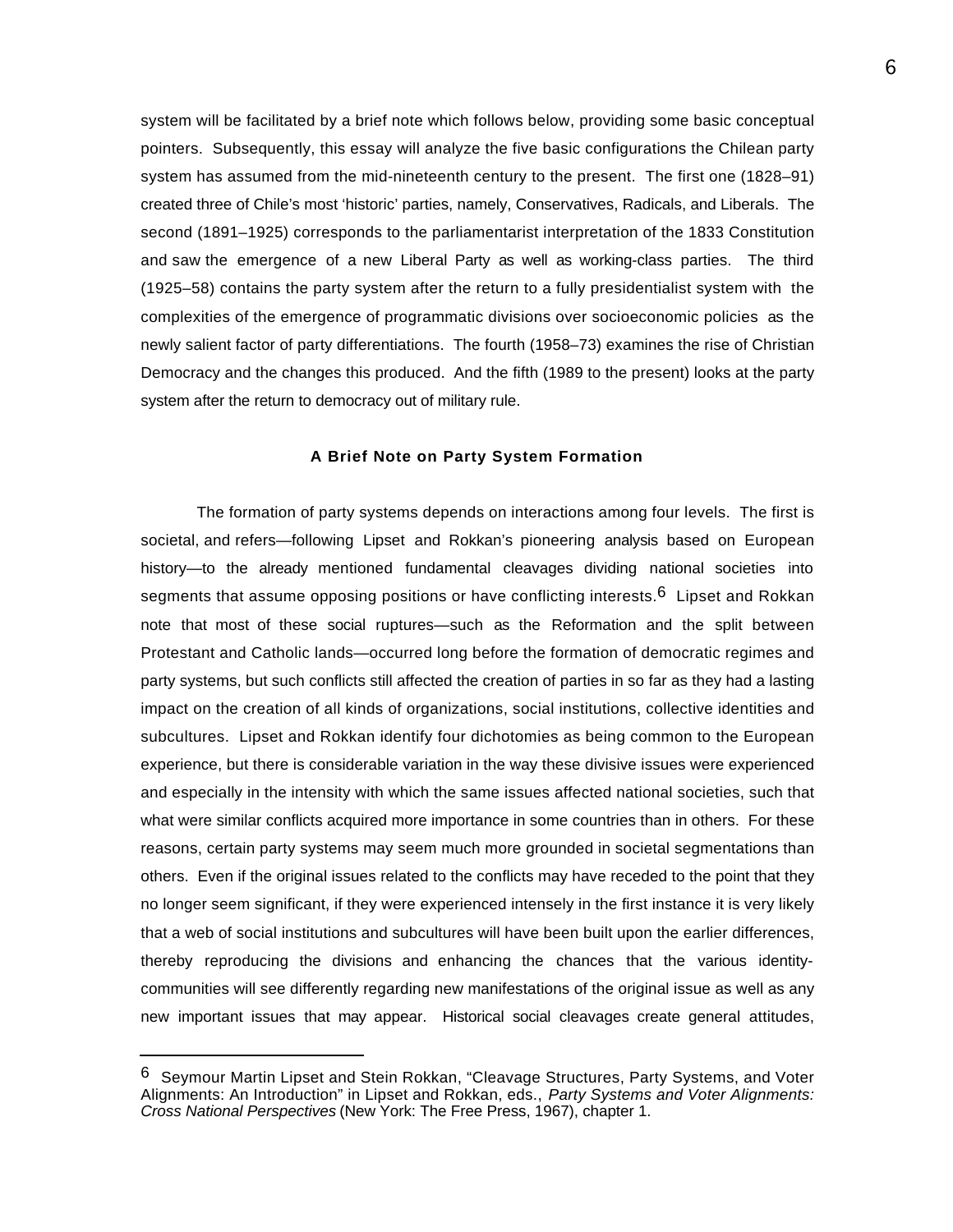positions, or tendencies around important political issues in addition to specific parties; in some cases there may be considerable change in party labels and organizations, but the tendencies, especially where the cleavages were intensely experienced, are much more invariant. When Lipset and Rokkan noted that the European party systems of the 1960s had been 'frozen' into place by 1920, their comment is more appropriately understood as a freezing of tendencies rather than of specific party organizations.<sup>7</sup>

The second level refers to the human and material resources to build party organizations. Whatever specific form the organizations take—and Duverger's is the classic description of them—all parties need leaders, activists, supporters, headquarters, and funding. $8$  The creation of new parties is facilitated by being able to draw such human and material resources from sociabilities of one type or another. For this reason societal cleavages and their segmental identities are much more readily transferred into new parties when they are also linked to dense sociabilities, be they in the form of strong organizations formed horizontally by people sharing the same conditions in life, as is the case among workers in unions or mutual aid societies, or by social bonds that have a strong vertical component, as is the case with religious communities, with rural societies or regions under the influence of local notables, and so on. Thus, in many national societies labor unions may not have been the basis for the formation of the strongest collective identities, and yet they were the kind of on-going organization with clear leaderships, political interests, resources, and mass memberships—i.e., a dense sociability—that was well suited to support party formation. The same thing may be said of Churches, although it is only in some national societies that they had a political interest in creating parties. In addition, national societies that are, for whatever reasons, generally more organized than others will also tend to create stronger party organizations.

The third level is that of the political regime. Parties are the product of the development of mass politics beginning in the second half of the nineteenth century. They serve as a means to organize and mobilize support for—and opposition to—political leaderships both within the population at large and within governmental institutions. Parties reach their most characteristic expression under liberal democracies, given the freedoms such regimes grant for political organization, the regular recourse to electoral contests as a means to determine who will govern, and the necessity of organizing government supporters and opponents in the daily workings of legislatures. Countries that had democratic constitutional designs as mass politics first developed also tended to generate stronger party organizations and identities.

As is well known, a major institutional component affecting party formation in democratic regimes is the electoral laws and procedures, including the rules for fielding candidates, the way in

 $7$  Lipset and Rokkan, p. 54.

<sup>8</sup> Maurice Duverger, *Les partis politiques* (Paris: Armand Colin, 1951).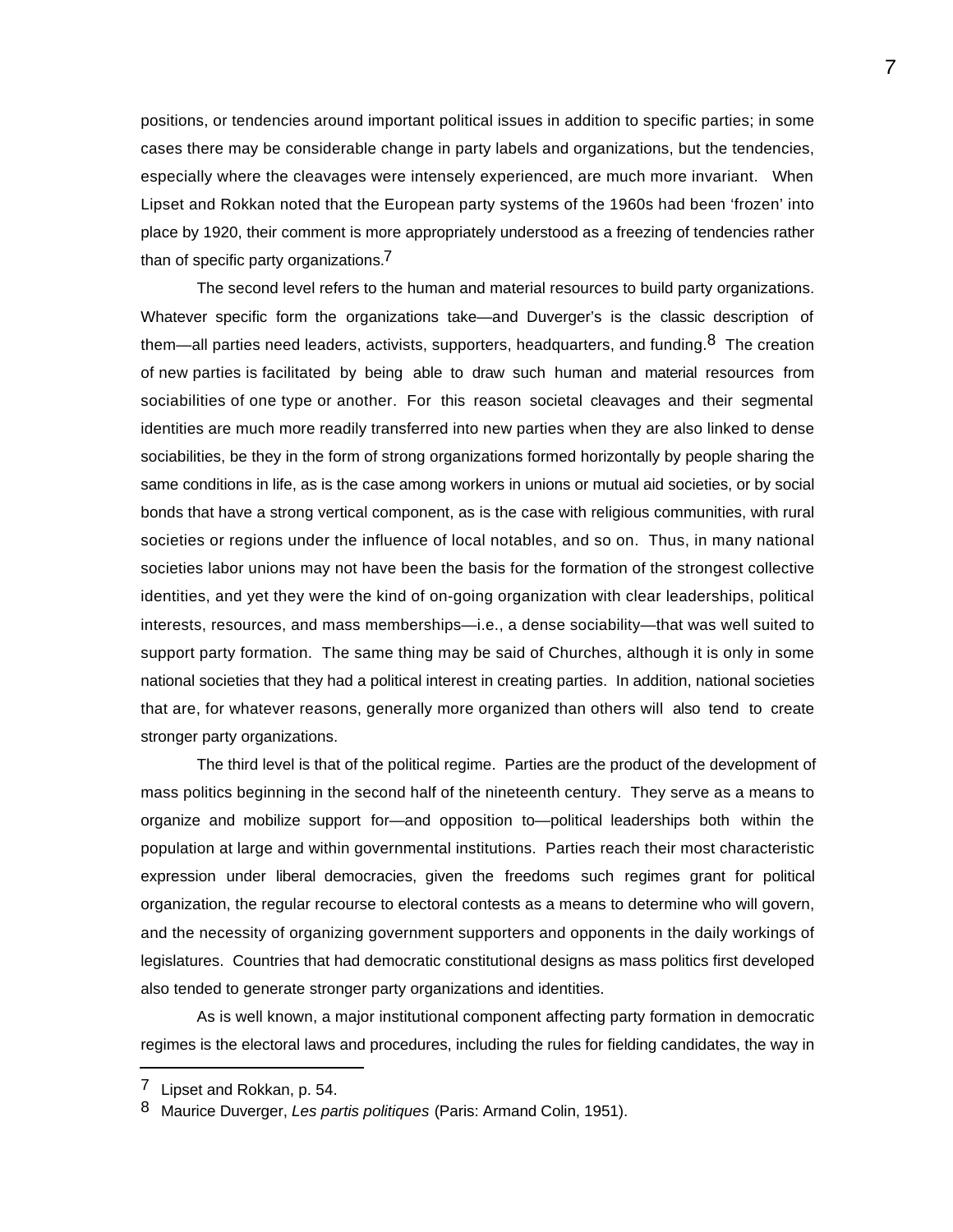which electoral districts are drawn, and the manner in which the votes are counted to determine who wins and who loses. Such rules can have many variations beyond the simple distinction between majority and proportional systems, and in each case they must be examined carefully for their consequences. In addition, legislation directed at regulating parties, if it exists at all, can have a significant effect on their formation and development. And yet in many countries the dawn of mass politics occurred under authoritarian regimes. In such cases, party organizations may be orchestrated by the authorities, and opposition parties may emerge linked generally to the emergence of unions and other popular sector organizations and in some instances with Churches. However, while parties may exist under these conditions, a party system cannot develop fully until there is a transition to democracy and perhaps several decades of normal democratic politics. It is only in democracies that a full set of party alternatives and regular patterns of interaction among the parties may emerge.

The fourth level refers to what may be called incidental party-generating divisions (as opposed to the prior societal ones). Parties can be formed, fused, or disappear as a result of issues that have nothing to do with societal cleavages. This may occur as a result of domineering political personalities who create or divide parties, disagreements regarding specific issues including institutional and constitutional questions, crises in party organizations that demoralize and disperse their militants, and so on. Despite originating from issues that pertain more to the realm of daily politics than to societal segmentations, the parties that are created for these reasons can be classed following the positions they assume, the targeting of their electoral appeals, the coalitions they form with other parties, and/or the social organizations to which they relate or whose support they seek, within the given tendencies. This is especially the case in national societies whose historical segmentations were strong, creating clear-cut tendencies in the party system.

Although major Chilean parties had firm roots in societal segments, there were many parties that emerged out of these 'incidental' divisions. Let us turn, then, to the historical beginnings of the Chilean party system.

## **The Emergence of the Chilean Party System, 1828–91**

After independence from Spain, the Chilean political and military leaders divided into a complex set of groups espousing different positions over the constitutional and economic issues of the day.9 By the end of the 1820s, two main groups, the so-called *pipiolos* and *pelucones,* had emerged. The first, forerunners of a segment of what would later be known as the Liberals,

<sup>9</sup> See Simon Collier's excellent treatment of these positions in *Ideas and Politics in Chilean Independence* (Cambridge: Cambridge University Press, 1967).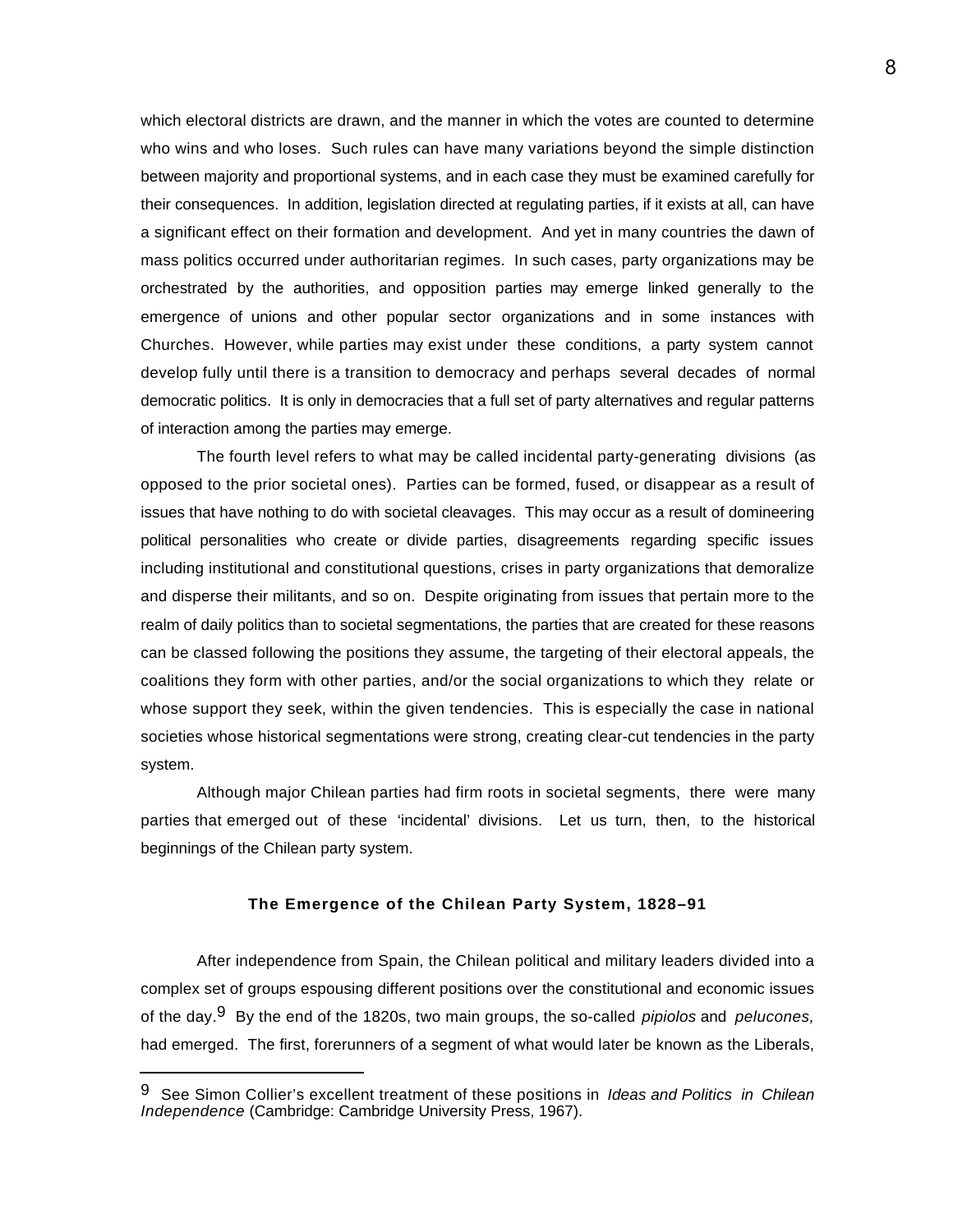supported the 1828 Constitution which created a relatively decentralized blueprint for national state authority. The second advocated a more centralist model, one that was to become enshrined in the 1833 Constitution which was approved after the Liberal supporters of the previous charter were defeated in a civil war (1829–30).

While the civil war created deep animosities and the 1828 Constitution would be revered by intellectual figures in the Liberal mold for several decades, this division did not become the only, nor the most important, basis for the formation of durable party-like political organizations. Under President Manuel Bulnes (1841–51), a general who had become a unifying symbol because of his military successes in the war against the Peru-Bolivia confederation (1837–38), all prominent former political and civil war enemies found a place in the circles of power. This diminished the salience of the prior conflicts. However, as the Bulnes government neared the end of its second five-year term in office, a new group of Liberals, called the *filopolitas*, clustered around one of Bulnes's ministers and, for a time at least, heir apparent. The minister, who was accused by his opponents of nepotism, lost presidential favor after he was less than completely successful in electing the official slates of candidates in the 1849 legislative elections. The beneficiaries of his fall from grace were Manuel Montt and his close collaborator Antonio Varas, two representatives of *pelucón* opinion, who successfully challenged the government's official list of candidates in four districts. Montt succeeded Bulnes in the presidency (1851–61).

It was under Montt's government that the basis was durably laid for the formation of the first Chilean party system. It resulted from a Church versus state conflict. From the colonial past, Chile inherited a Church that was intimately tied to the workings of the state. The King in far-away Spain was entitled to exercise the so-called *patronato*, by which he was in practice the administrative head of the Church in his dominions. This meant that he submitted all ecclesiastical appointments to what amounted to a cursory approval of the Vatican, that all secular priests were on the payroll of the state, and that the tithe (a tax on agricultural production) was collected and administered by the state. Despite its apparent subordination to civil authorities, the Church exercised an important directive influence over the society. It ran all educational institutions, canonical law was the basis for all civil law in matters related to marriages and family life, and baptisms, marriages, and funerals served as the only official register of the population. Territorial subdivisions for administrative purposes coincided with Church parishes.

The wars of independence were as much a civil war as one against the imperial center. During this conflict, despite the visible participation in the patriotic cause of important priests such as the publicist Camilo Henríquez, most of the Church hierarchy remained—quite understandably—loyalist. Hence, relations between the new state authorities and the hierarchy were in the beginning rather strained. The new government leaders inherited the powers of appointment of the Church hierarchy from the crown, and given loyalty to the new Republic as a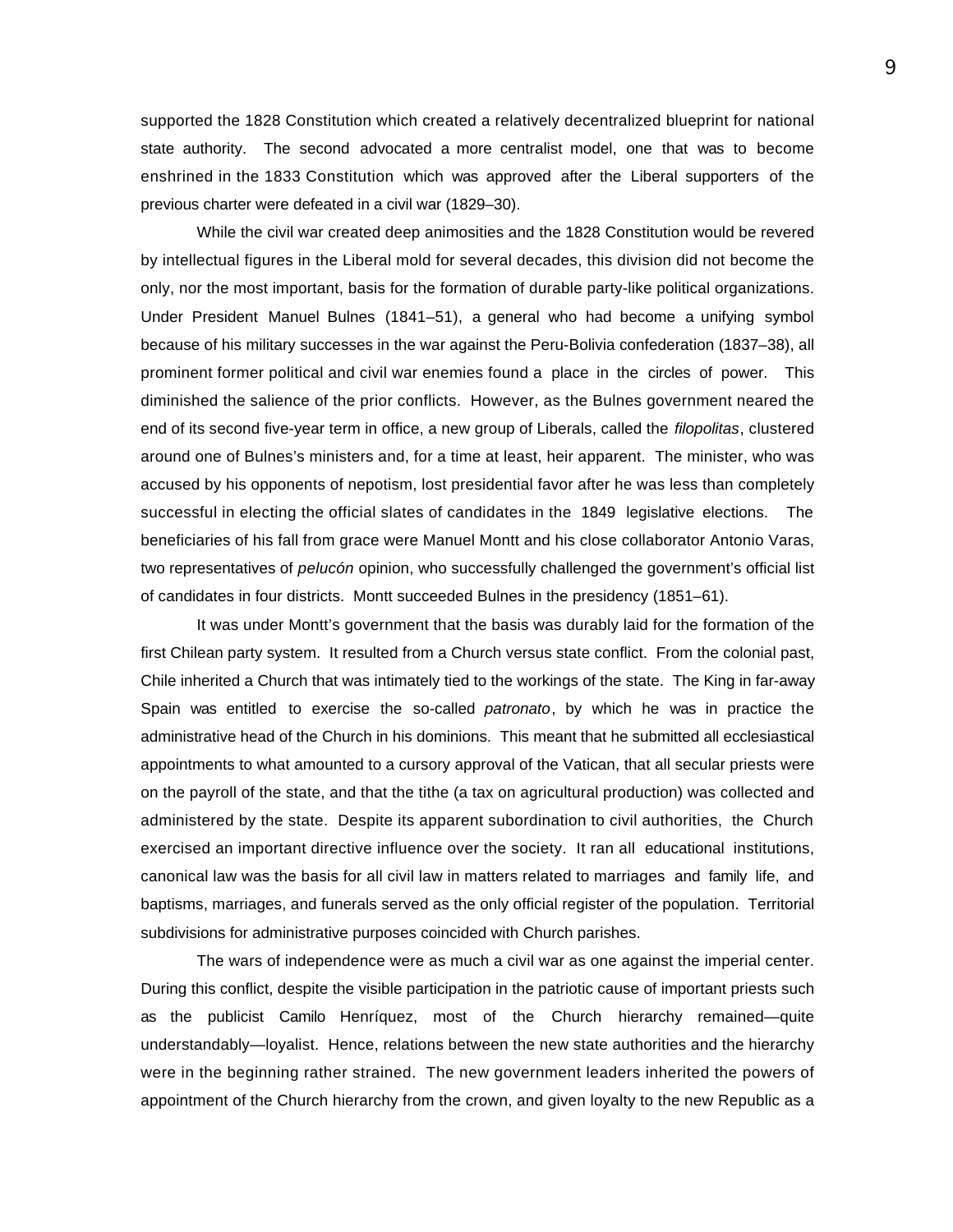condition for such appointments, within a decade or so monarchical sentiments in the Church were a thing of the past. Church leaders generally found more in common with the *pelucones* than with the *pipiolos*, since the latter showed a greater disposition to permit the new British, German, and other Protestant immigrants who arrived in Chile at the time to celebrate their religious services and establish their own schools. However, national Church leaders were much less tolerant of the interference of state authorities in Church internal governance than the colonial Church had been with the Crown and were wary of the support that the development of new state-run educational institutions at secondary and university levels found among all leading segments of opinion.

The events that galvanized the creation of a political party dedicated first and foremost to advocating the positions of the Church in national affairs as well as its prerogatives and interests as a component of the state occurred in 1856. A seemingly minor problem in Santiago's cathedral, the dismissal of an assistant sacristan by the chief sacristan, became an affair of state as the latter became embroiled in a dispute with the Church's canons over his right to dismiss. When the Church hierarchy supported the chief sacristan, two canons, though priests themselves, decided to appeal this ruling to the supreme court. Although this was permissible following the terms of the *patronato*, Archbishop Rafael Valentín Valdivieso, who was a fervent ultramontanist (i.e., both an opponent of the supremacy of civil authorities over the Church and a firm defender of the rights of the Church to have a directive influence over national institutions), made it clear that he would oppose any interference of the court in the internal governance of the Church. President Manuel Montt, who was a firm regalist (i.e., a supporter of the *patronato*), took the opposite view, and the resulting clash between the Archbishop and the *pelucón* President became a serious political issue. Church supporters, both clerical and lay, men and women, organized demonstrations of support for the Archbishop as he was preparing to go into exile instead of capitulating to the government's position. Only the withdrawal of the canons' appeal to the court, ultimately arranged by Montt's most prominent minister, Antonio Varas, defused the problem.<sup>10</sup> However, the Archbishop took advantage of the movement of organized support he received to galvanize new life into *pelucón* circles by committing them to an advocacy of ultramontanist Church positions and a defense of its prerogatives. The *pelucones* were already called Conservatives as well, and after their split as a result of Montt's regalism this name remained durably attached to the group that aligned itself with the Church. The Conservatives also began to emphasize the importance of

<sup>10</sup> The affair is discussed extensively in histories of Chile. The first treatment appears in *Cuadro histórico de la administración Montt, escrito según sus propios documentos* (Valparaíso: Imprenta y Librería del Mercurio de Santos Tornero, 1861), pp. 530–35. This book was written by Diego Barros Arana, José Victorino Lastarria, Domingo Santa María, and Marcial González, according to a handwritten indication on Yale University's copy. All were opponents of Montt. See also Crescente Errázuriz, *Algo de lo que he visto. Memorias de don Crescente Errázuriz* (Santiago: Editorial Nascimento, 1934), pp. 109–17.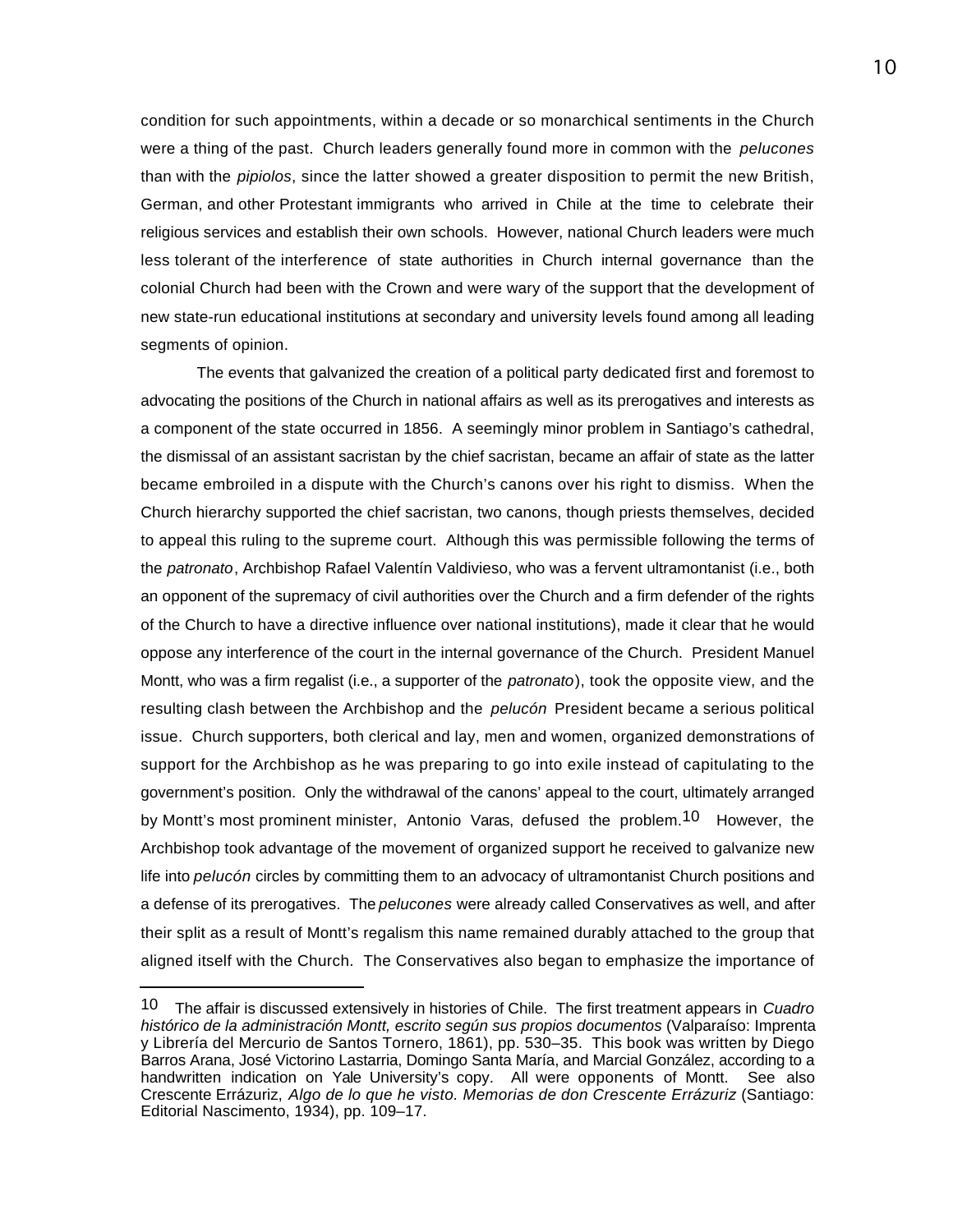respecting civil and political liberties. In reaction, the supporters of the President, who continued to stress the necessity of having a strong central state authority—including over the Church—became known as the Nationals or *montt-varistas.* Similarly, the Liberal opponents of Montt and Varas, both the former *filopolitas* as well as those who still preferred the 1828 Constitution, assumed the Liberal Party label. A Radical group characterized primarily for taking stronger anticlerical positions as well as a more rigorous defense of civic liberties would also take shape, detaching itself from Liberal circles.

Having emerged from a state/Church conflict, the main oppositions in the resulting system composed of four main parties were those between the Conservative Party, whose *raison d'être* was the defense of clerical autonomy and prerogatives, and the regalist as well as anticlerical questioning or rejection of those prerogatives. The issues of the time, whether it was drawing the jurisdictions of Church and state judicial authorities, making ecclesiastical appointments, drafting the civil code, creating state-run or Church-run schools, allowing religious dissidents to hold services in visible places of worship open to the public, permitting private groups of dissidents such as masons or Protestants to open schools, establishing a civil registry and civil marriages, secularizing the cemeteries, and so on, generated much controversy and mobilized supporters and detractors, including women, of every measure. Church supporters in particular followed congressional discussions of the issues in the balconies of the legislative chambers, organized public demonstrations, and either wrote heated articles in the proclerical press or created new newspapers to express their views, a common practice at the time. One of the most interesting examples of the latter was the *Eco de las señoras de Santiago*, a weekly with newspaper format published by women in 1865.<sup>11</sup> It was created to support the Church's position on the issue of religious freedom as the Congress debated a new law interpreting more liberally the constitutional provision that established the Catholic Church as the official state religion. The political controversies involved a much broader section of the population than those who voted, and the firm advocacy of the Conservative Party by the Church only heightened this larger politicization as its positions were expounded from the pulpit. The nation's political divisions were not simply a matter of overly excited politicians. The Church was also active in creating Catholic Union groups among workers and women, including unions and mutual aid societies after 1880, thereby generating leaders and militants of ongoing social organizations who were broadly committed to its principles—and further stimulating similar efforts by anticlerical groups. The early politicization of society through such a powerful social agency as the Church, both in support of

<sup>11</sup> Erika Maza Valenzuela, "Catholicism, Anticlericalism, and the Quest for Women's Suffrage in Chile," Kellogg Institute Working Paper # 214 (1995), discusses the content of this periodical. Her article reveals the extent to which women were involved in political events in nineteenthcentury Chile.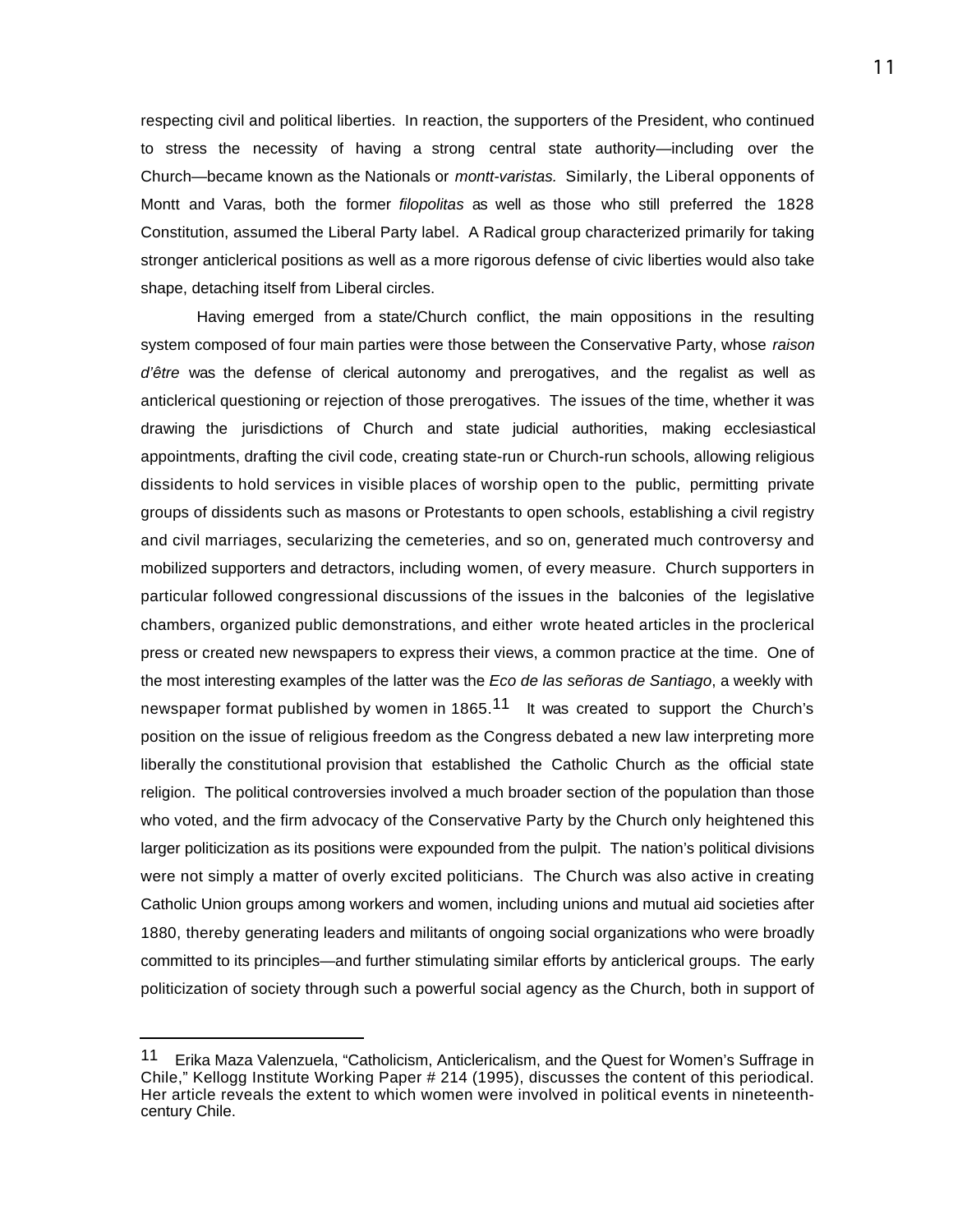and in reaction to it, was a significant factor in the subsequent crystallization of relatively strong party identities and party organizations in Chile. The usual labels found in Chilean historiography regarding the 'oligarchic' and even 'aristocratic' nature of politics in the nineteenth century are highly misleading. Parties had already cast an imprint in Chilean society by the late 1880s, and the strength of the Chilean party system cannot be understood without a reference to these nineteenth-century origins.

Although the clerical/anticlerical dimension was the main axis of the party system, the fact that there were four main parties and not just two indicates that the system was more complex than it would appear at first glance. The anticlerical camp contained differences between those who preferred to separate Church and state, a position taken first by the Radicals, and those who, like the Nationals and most Liberals until the early 1880s, supported the official Church albeit advocating a continuation of state supremacy over it and greater religious tolerance. Other differences reflected the lineages of the various parties in earlier disputes. The most 'advanced' Liberals drew their pedigree from the *pipiolo* forces that were defeated in the 1829–30 civil war, and they tried to reform the 1833 Constitution so that it would approach the one dictated in 1828. A good number of such Liberals subsequently became Radicals. The Liberal Party also contained those who came out of the *filopolita* group who, despite favoring the 1833 Constitution, were opposed to Manuel Montt's presidential candidacy since he displaced their leader in 1849. During Montt's presidency, as he ran into the confrontation with the Church, he alienated the bulk of his original *pelucón* supporters who went over to the newly formed Conservative Party. But the prior conflicts of the *pelucones* with both strands of Liberals made it impossible for Montt's remaining supporters to join with the Liberals against the Conservatives. Hence, those who remained loyal to Montt, and his alter ego Antonio Varas, formed a different nucleus, the Nationals. However, as the earlier conflicts receded from memory by the 1870s and 1880s, Nationals and Liberals were practically indistinguishable. All of these specifically political differences (as opposed to societal ones, i.e, reflected in religious, educational, and social organizations) created the four-party and not simply bipartisan nature of the emerging party system.

The electoral system of this period favored the formation of coalitions between those who were in and those who were out of power.<sup>12</sup> Hence, despite their differences, the parties' coalitional behavior was often dictated by tactical rather than programmatic alliances. A majority of the all-male electorate was under the strong influence of the government, as a result of enrollment in the civic militia or employment in public services. The Ministries of the Interior composed official lists of candidates, and with the winner-take-all system of elections for municipalities, the Lower

<sup>12</sup> What follows is based on J. S. Valenzuela, *Democratización vía reforma*, chapter 2.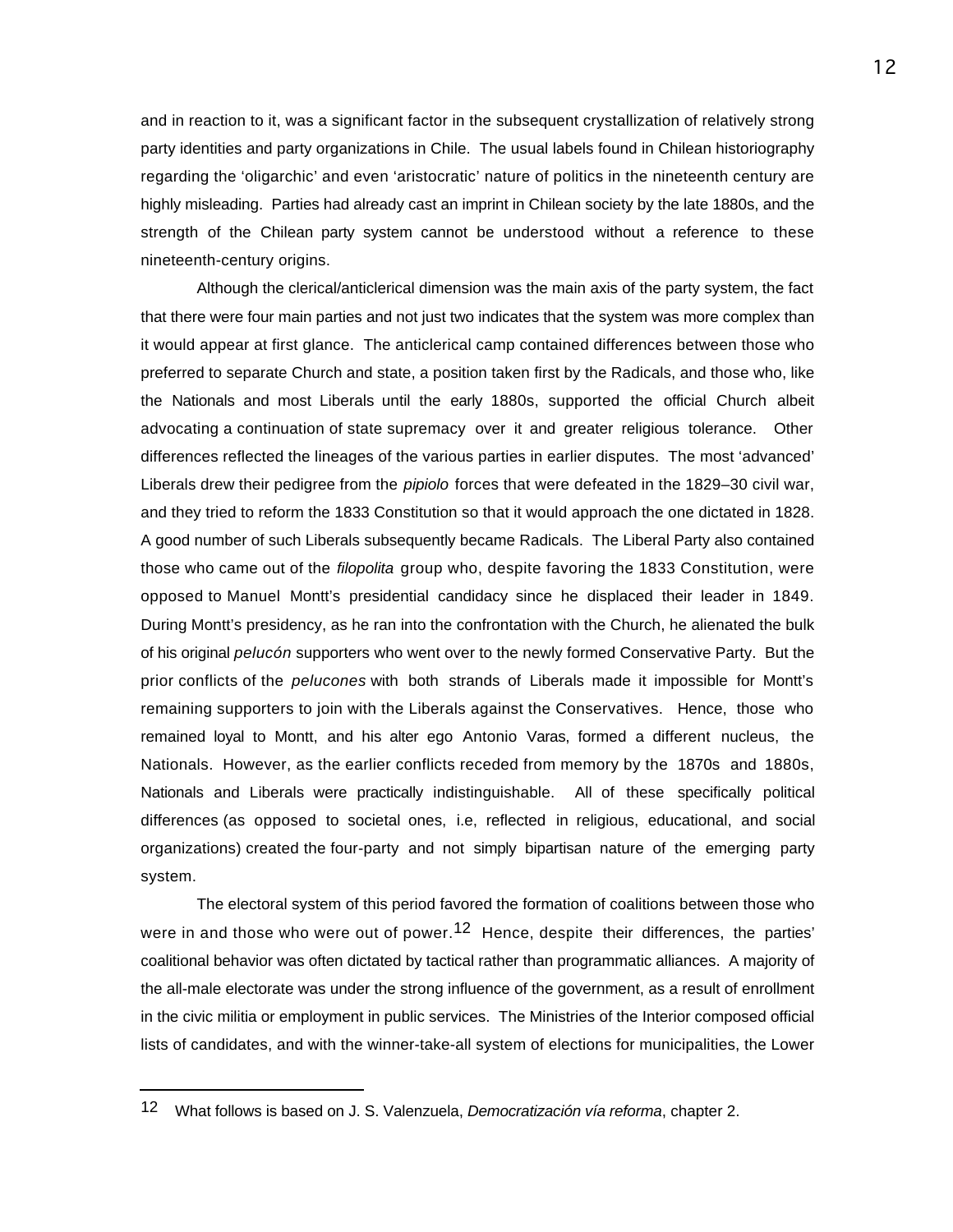House of Congress, and electors of senators and presidents, most of those who were elected came out of the official lists. Although the governments of the time often included some of their critics in the official lists, opposition groups had strong incentives to pool their resources in order to chip a dent electorally into the government's machine. They focused their efforts on winning the support of the artisans, shopkeepers, and small proprietors who formed the bulk of the civic militia. The emergence of political clubs (the *Sociedad Caupolicán* of 1845 and the *Sociedad de la Igualdad* of 1850, among others) focusing on the grievances of artisans was largely a result of this opposition attempt to recruit members of the militia to their views.<sup>13</sup> Conservatives and Liberals can be found among the opposition agitators in 1850. Their common rejection of Montt led to an alliance between them that even succeeded as an uneasy government coalition between 1861 and 1873. It finally broke given differences over educational policies and other matters of concern to the Church.

The legislative opposition also tried to reform the electoral system and to limit the power of the Executive by affirming civil liberties and strengthening the role of Congress. Important electoral reforms in 1874 were enacted by an oppositional legislative coalition of Conservatives, Radicals, and 'loose Liberals,' and were designed to limit the government's control over the electorate. By asserting in the new law that all who knew how to read and write had the necessary means to vote, the legislators got around the constitutional provisions stipulating income and property requirements to vote and—especially given the low levels set for such requirements—the obligation of voters to prove they had such income or properties when they registered. As a result, the numbers of voters in congressional elections increased from 25,981 in 1873 to 80,346 in 1876, and to 104,041 in 1879.<sup>14</sup> The 1874 law also changed the electoral regime to ensure a one-third minority representation in municipal governments and to facilitate it in

<sup>13</sup> This point is noted by Domingo Amunátegui Solar, *Historia social de Chile* (Santiago: Editorial Nascimento, 1932), p. 93, in connection with the *Sociedad Caupolicán*. See also Alberto J. Varona, *Francisco Bilbao: Revolucionario de América* (Buenos Aires: Ediciones Excelsior, 1973), chapter 4.

Although they are less well known, political clubs of artisans in support of the government and its candidates also emerged. These probably had official favor. One such club was the *Sociedad del Orden Compuesta por los Artesanos de Valparaíso*, or the *Sociedad del Orden* for short, that emerged to support Bulnes's reelection. See *El Cívico de Valparaíso. Periódico popular dedicado a los artesanos,* Valparaíso, no. 3 (22 March 1846), p. 1. Bulnes was also supported by a periodical aimed at artisans when he was first elected. See *El artesano*, Santiago, 17 June 1841.

<sup>14</sup> See J. S. Valenzuela, *Democratización vía reforma*, p. 150. The numbers of registered voters were 49,047 in 1873, 106,194 in 1876, and 148,737 in 1879. The total population at the time was about 2,100,000, of whom about half were under voting age. About a third of the roughly half a million adult men were literate. The 1876 elections included groups of women who registered and presumably voted given the fact that the law extended the right to 'all Chileans' without specifying gender. See Erika Maza Valenzuela, "Catholicism, Anticlericalism, and the Quest for Women's Suffrage," pp. 15–18.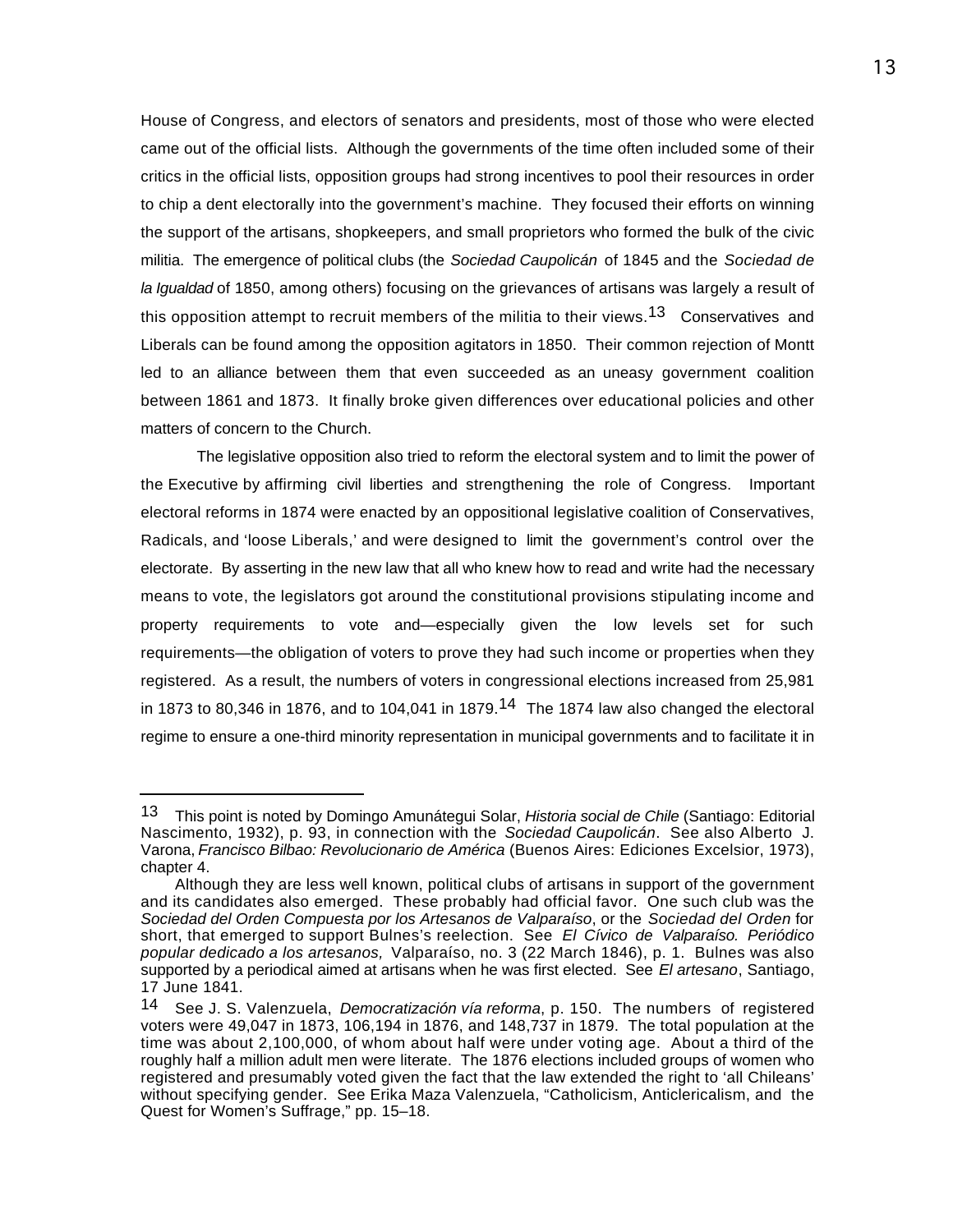Lower House elections, and it completely reorganized the control and organization of the electoral process itself in an attempt to wrest it from direct government control.

The 1874 electoral reforms did not have the effects the opposition, especially the Conservatives, had hoped for. The Radical Party joined the Liberals in a government alliance, and in 1876 it employed high-handed measures in order to defeat key leaders of the Conservative Party and to continue producing large majorities for its joint official candidate lists. The Conservatives decided in the early 1880s to abstain from participating in the elections, leading to a drop in the numbers of voters. This gave the Liberal-Radical alliance free rein to enact a series of anticlerical laws. At the end of the presidency of José Manuel Balmaceda (1886–91) the country became engulfed in a civil war as a serious conflict emerged over the powers of the executive. Balmaceda was an uncompromising figure and during his period in office the Radicals, most Liberals, and most Nationals had joined the Conservatives in opposing his government. When the Congress refused to approve Balmaceda's budget for 1891, a favorite tool of the legislatures over the previous decades to extract concessions from the executives, the President responded by enacting the previous year's budget by decree. This led to armed conflict, and the victory of the forces under congressional leadership produced significant changes in the nation's political institutions.

#### **The Party System under the 'Parliamentary Republic,' 1891–1925**

Chilean historiography generally assigns the 'parliamentary republic' label to the period between 1891 and 1925, given the implementation of a new interpretation of the 1833 Constitution that required cabinets to have congressional majorities. However, the resulting regime was at best semipresidential, as presidents continued to be elected for five-year nonrenewable terms of office. Moreover, although the Minister of the Interior was the leading figure in the cabinet, who was charged by the president to form the cabinet, there was no prime ministerial office as such at the head of the government.

The party system was affected by other changes introduced in 1891. In the wake of the widespread rejection of Balmaceda's efforts to name an official candidate to the presidency to succeed him, there was finally a strong commitment among all the major parties to create an electoral system that would be independent of governmental intervention. To this end, the autonomy of municipal government authorities who were in charge of organizing the electoral processes was enhanced. The civic militias, previously such an important asset for governments as a source of votes for the official candidacies, were finally disbanded after having declined in importance as a result of the buildup of the army for the War of the Pacific (1879–83) between Chile and the Peruvian-Bolivian alliance. Hence, in 1896, after a transitional government,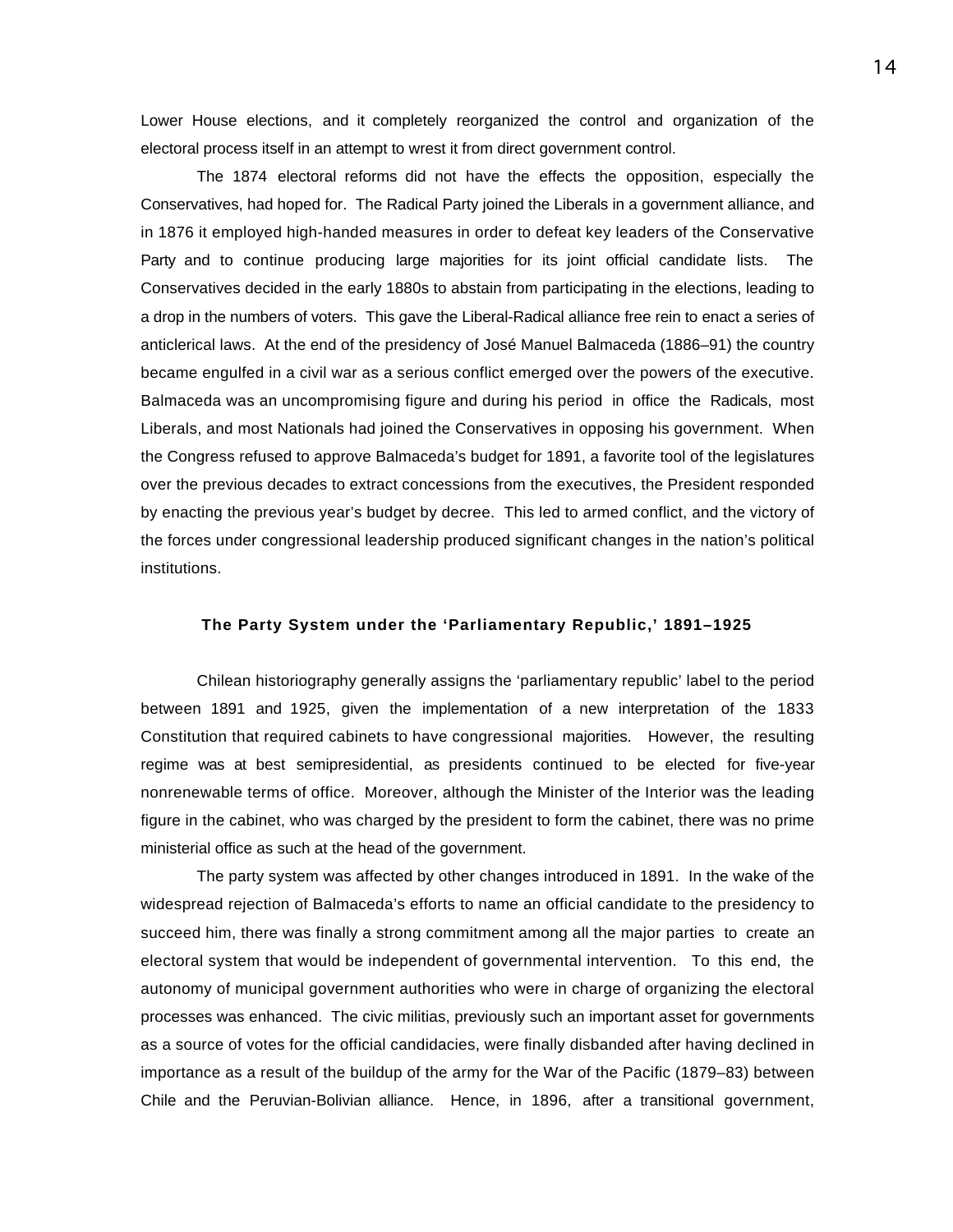Federico Errázuriz Echaurren became the first president (1896–1901) to be elected without having been an official candidate selected by his predecessor.<sup>15</sup> Through the votes they were able to muster, local party organizations became the key instruments for the election of all authorities from the municipal to the national levels.

This change not only solidified party organizations, it also placed them at the center of the Chilean political system. Elections became highly competitive, and parties had to develop local branches throughout the national territory in order to capture the vote. While the traditional parties had already begun to create networks of middle and lower level adherents, the extension of electoral competition gave this process such a boost that party militancy, in a modern sense of the term, can be said to have originated in the 1890s. Parties began to organize national conventions to decide party programs and presidential candidacies. These were not small gatherings; Liberal conventions, for example, brought over a thousand delegates from all over the country. Presidential and congressional candidates had to pay close attention to the sensibilities and demands of local party leaders if they wanted to enlist their support to mobilize the necessary voters to win. Presidential elections continued to be indirect, with voters having to choose between about 260 and 350 electors from all over the country; such individuals were usually drawn from the ranks of local party leaders.

The historiography of the period has overlooked the significance of all these changes by focusing on the development of electoral practices such as vote buying or leading clients and dependents to the polls while attempting to ensure, through a variety of never foolproof means, that they actually voted as they were supposed to. But such accounts not only exaggerate the extent to which these practices 'vitiated' elections, they also miss the essential point. An electoral system run with official intervention is very different from one that becomes an electoral market in which party organizations compete for the vote. Such competition at the time led parties to offer voters what they would call a 'tip' (*gratificación*). Some voters may have been swayed in their electoral choice exclusively by the amounts being offered. But this was probably the case in fewer instances than the contemporary detractors of this practice and some present day historians suggest.<sup>16</sup> After all, rational voters of modest means intending to vote for a certain candidate anyway can be expected to demand their 'tip' from his headquarters if they know that it is being offered. Others may have been moved not to abstain from voting by the expected tip, but in this

<sup>15</sup> Errázuriz's predecessor, Admiral Jorge Montt, was chosen by the leaders of all the parties who joined forces to defeat Balmaceda. He was not elected.

<sup>16</sup> For a discussion of this practice, see René Millar Carvacho, *La elección presidential de 1920. Tendencias y prácticas políticas en el Chile parlamentario* (Santiago: Editorial Universitaria, 1981), p. 166. Millar analyzes other forms of electoral irregularity as well, pp. 162–79. Some are clearly fraudulent but all reflect the intensity of party competition nationwide. This point requires a longer treatment than is possible in this paper.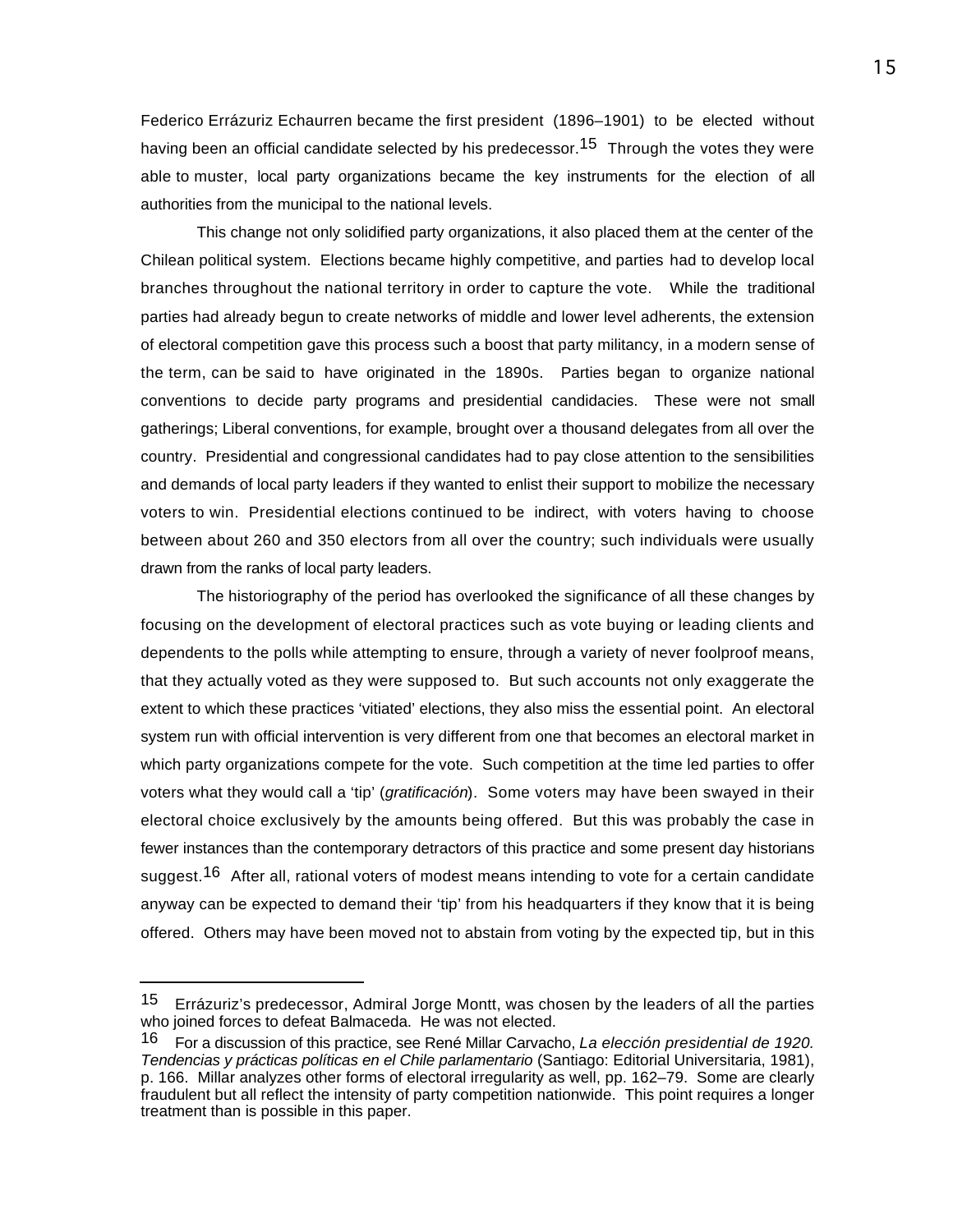case they voted their preference anyway. It is misleading to simply assume that all voters who received tips were therefore voting out of obligation for a choice opposed to their views. Contemporary accounts indicate that spending more money to pay voters did not guarantee electoral success.<sup>17</sup> And even if parties gained votes they would not otherwise have had through this means, they still had to develop the organizational capacity to deliver such payments.

A new electoral regime established the cumulative vote in all elections. It had been formerly used since 1874 in contests for the Lower House of Congress. This meant that voters were given as many choices as there were positions to be filled and that they could distribute their preferences as they wished, including applying all votes to one candidate. Winning candidates were those with the largest individual vote totals, regardless of the total votes received by party lists. Consequently, in plurinominal congressional districts, in municipal elections, and in the elections for the presidential electoral college, minority parties could elect one or more of their candidates as long as they instructed their voters to concentrate their preferences. This system forced parties to design their electoral strategies carefully in every locality. Party leaders had to guess quite exactly how many voters would go to the polls (registrations and voting were voluntary, and only about half to three-quarters of those eligible to register and vote did so) and how many votes they and their opponents would muster for their respective lists. Such calculations were vital, because success depended on having an optimal match between the numbers of votes, the numbers of candidates on the list, and the distribution of votes among the candidates. Too many candidates with no instructions to voters on how to concentrate preferences ran the risk of not giving any one candidate enough votes to win, despite a relatively large vote for the list. Too few candidates or an excessive concentration of votes on one or two of them ran the risk of electing fewer candidates than the list would have been capable of electing given its total vote. The system encouraged local party leaders to organize and instruct their voters as much as possible and to ensure that each one actually voted; the 'tips' to voters should also be seen in this context, because they gave party militants a crucial opportunity to convey their instructions—and a premarked ballot—to each voter. An additional complication was that parties could form electoral pacts, with the possibility of forming different pacts in different electoral districts. Such pacts increased the numbers of voters for specific candidates, altering the mathematical balances of electoral calculations and forcing opponents to change their strategies accordingly.

<sup>17</sup> Ramón Subercaseaux, *Memorias de ochenta años. Recuerdos personales, críticas, reminiscencias históricas, viajes anécdotas* (Santiago: Editorial Nascimiento, 1936, 2nd ed.), Tomo II, p. 203. This book is essential reading for an insider's view of politics at the time, including electoral campaigns.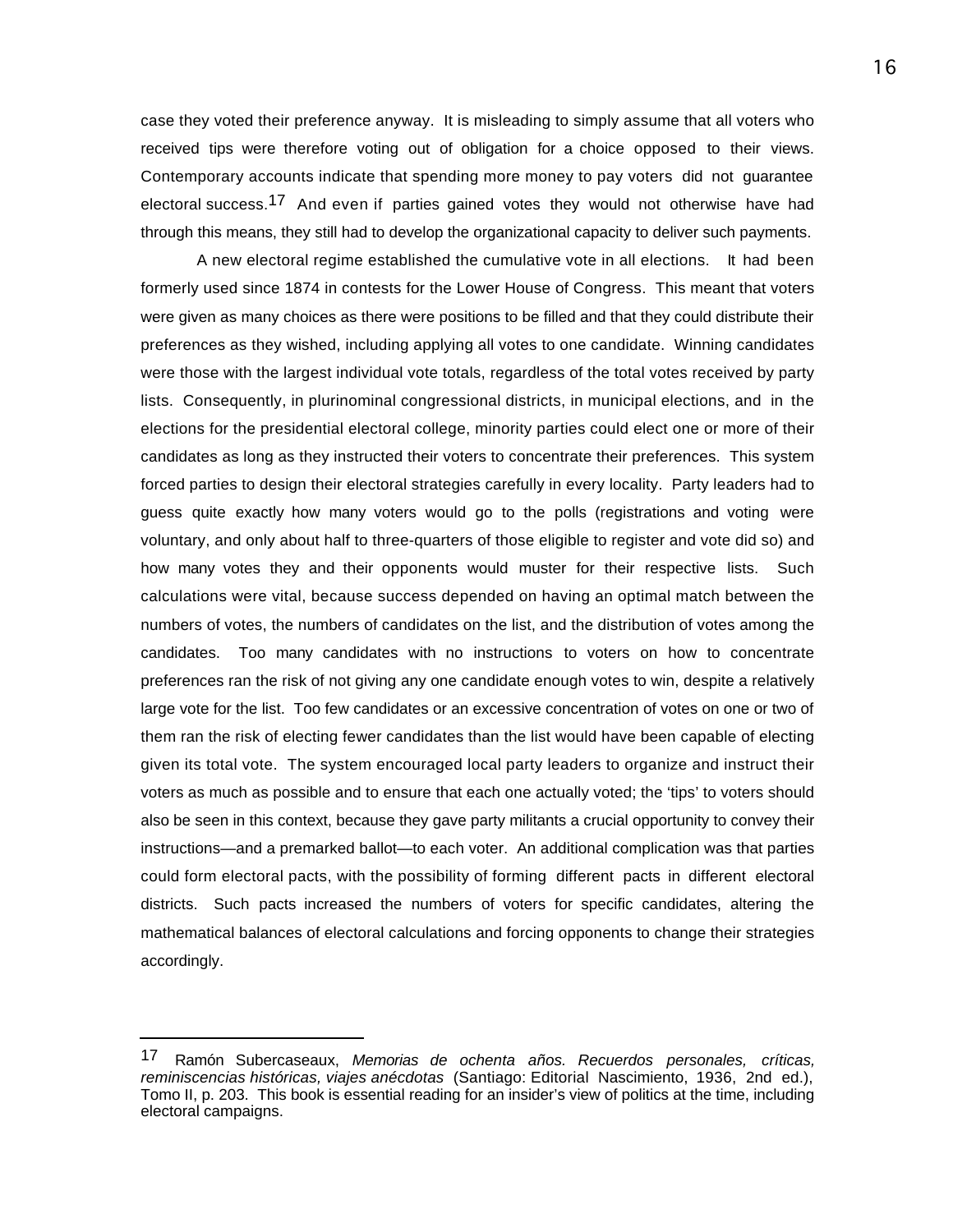There were no significant legal barriers to organizing new party lists for the elections. It sufficed to print their ballots on paper and with ink that followed, lest they be declared inadmissible, the format and specifications of the electoral law. Voters could bring party ballots with them to the polling places, sometimes already marked and folded, or they could chose one from the stacks available in the secret chamber at polling places. Voters receiving 'tips' could conceivably bring more than one marked and folded ballot to the polls and deposit the one of their choice if they wanted to collect money and favor another candidacy.

Despite the lack of barriers to composing new party lists, few new parties emerged during this period. In fact, the electoral regime was not as favorable to the creation of new party lists as might be expected. The cumulative vote's proportional effects increased with the number of positions to be filled, but in senatorial elections only one senator was chosen per district (except in Santiago, where two were elected), which meant that the system became in these cases simply a majoritarian one. In the Lower House, of 31 districts only one (Santiago) chose 8 deputies, while half of them elected three, and a quarter chose two or, in one case, one. Hence the cumulative vote's proportional effects were moderate. In elections for presidential electors the system had little effect because the candidates of minority representatives in such cases simply lost in the electoral college anyway; they could not even tip the scale, and therefore bargain with the candidates for their votes, in close elections because these were sent to a joint session of Congress for a final decision. It was in municipal elections, in which at least five councilors were chosen per commune, that the change of voting system was felt the most. And yet, the obvious advantages of forming party pacts meant that most parties entered them before each election in this period, even for municipal elections. The pacts gave party leaders a formidable tool to use against party dissidents who were tempted to set up a new party label, because concentrating the votes of more than one party organization on the candidate or candidates of the pact meant that the wayward candidate or candidates stood little chance of being elected.

Nonetheless, the number of parties did increase from the original four through a division of the Liberals and the creation of new working-class parties. The Liberals split into two main groups, those who supported and those who opposed former President Balmaceda and his political legacy of strong presidentialist government. Balmaceda, dejected over his defeat in the civil war, committed suicide, but he rapidly became the object of veneration by an important segment of Liberal opinion grouped into what became known as the Liberal Democratic Party. Organized by a former Balmaceda minister beginning in 1891, the party scored a significant success as it elected six senators, twice the number of the main Liberal Party, in the congressional elections of 1894, the first ones in which it participated. Its initiator died in 1892, after which the party came under the leadership of Enrique Salvador Sanfuentes, who was also a former minister in Balmaceda's government. When he withdrew from politics at the end of the 1890s, his younger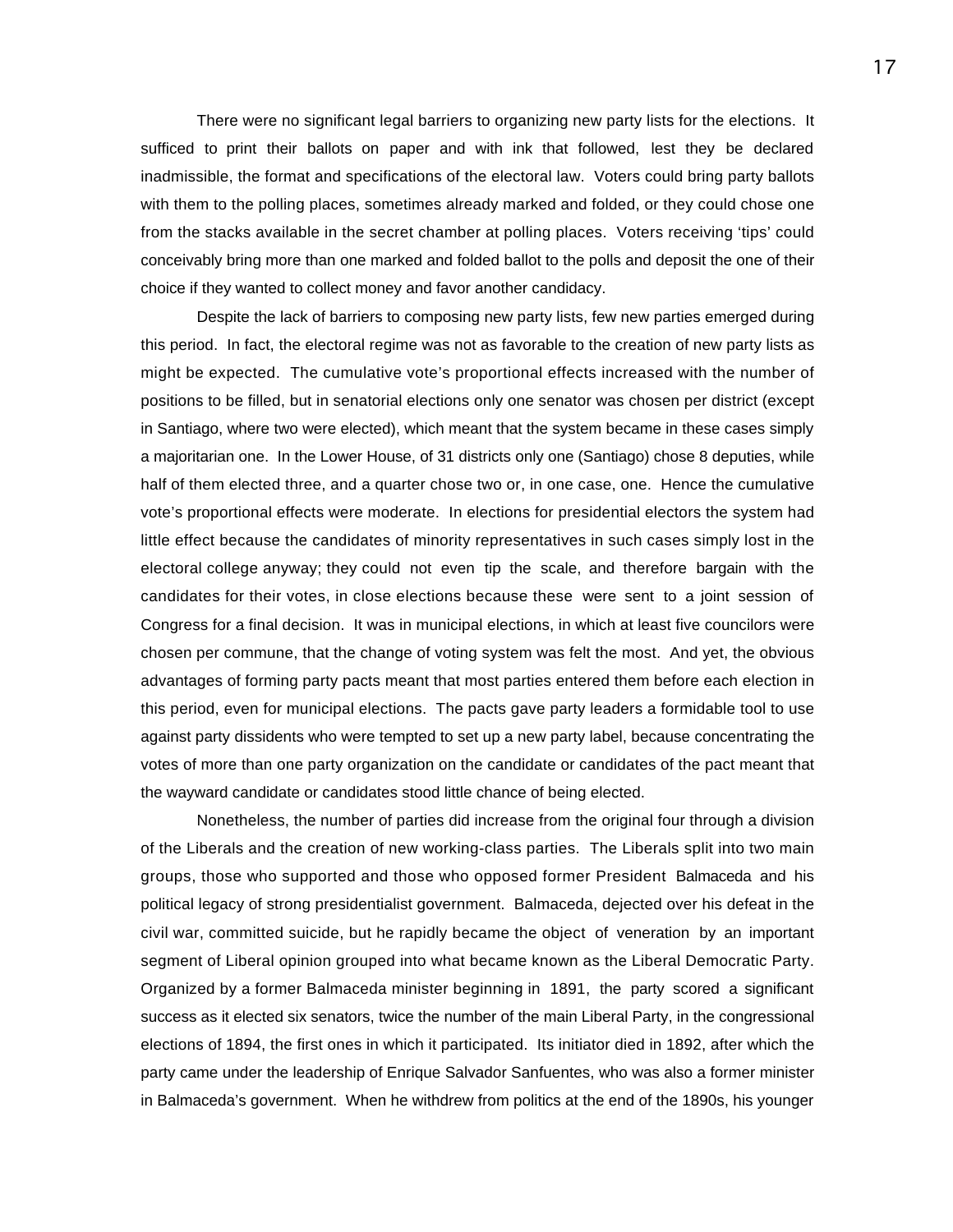brother, Juan Luis Sanfuentes, became the head of the party. A smaller Liberal splinter, the Doctrinaire Liberal Party (*Partido Liberal Doctrinario*), was also of significance during some electoral years. It grouped the heirs of the most dedicated elements in nineteenth-century Liberalism, following the wake left by supporters of the 1828 Constitution. The Doctrinaire Liberals opposed Balmaceda, for which they usually acted within the mainstream Liberal Party. However, when the latter made electoral alliances with the Conservatives, the Doctrinaire Liberals reactivated their separate identity and label and pacted with the Liberal Democrats and the Radicals.

For almost three decades after 1894 the split among the Liberals became a complicating factor to forming electoral and congressional alliances. Pacts for presidential elections (and generally for others as well) had four essential givens: first, that Conservatives and Radicals never agreed to support the same candidate. As such, they still constituted the 'extremes' of the party system.<sup>18</sup> Second, that no single party was able to win the presidential contest alone. Third, that the Conservative Party, despite having the same or greater electoral strength as each of the two main Liberal Parties (about 22% of the vote in Lower House elections between 1894 and 1924<sup>19</sup>), was nonetheless barred from having a winning presidential candidate from its own ranks: such a candidate would only foster the development of a stronger anticlerical combination that would win the presidency. The same was true for the Radical Party: a candidate from its ranks only opened the possibility for a Liberal to form a winning pact with the Conservatives. And fourth, that both (or all three in some elections) Liberal parties could not agree to support a single candidate, such was the animosity, and the personal ambitions, created by their division. This led the various Liberal leaders to seek pacts with either the Radicals or the Conservatives in order to form the basic block (to which other parties would adhere) of a winning electoral coalition. As a result, the Radicals or the Conservatives had considerable influence within the Liberal parties, for whichever Liberal leaders they agreed to support had the possibility of becoming the nominee of each party.20

Had it not been for the split among Liberals, one that corresponded to the 'incidental' type of party-generating divisions as noted above, the politics of the period would have been a lot simpler. Given the fact that all Liberal groups had an average of 36% of the vote between 1894 and 1924, an alliance of all Liberal segments with the Radicals, who had an average of 18% during

<sup>18</sup> This is the term used by Manuel Rivas Vicuña in his memoirs, *Historia política y parlamentaria de Chile* (Santiago: Ediciones de la Biblioteca Nacional, 1964), 3 vols.; see for example, vol. 1, p. 163. This book is essential reading for understanding politics in this period.

<sup>19</sup> This figure is calculated from data in Germán Urzúa Valenzuela, *Historia política de Chile y su evolución electoral (desde 1810 a 1992)* (Santiago: Editorial Jurídica, 1992), pp. 342–47.

<sup>&</sup>lt;sup>20</sup> These 'rules' of the game in presidential elections are based on the acute observations of Rivas Vicuña. See especially vol. 1, pp. 163–64 and 167.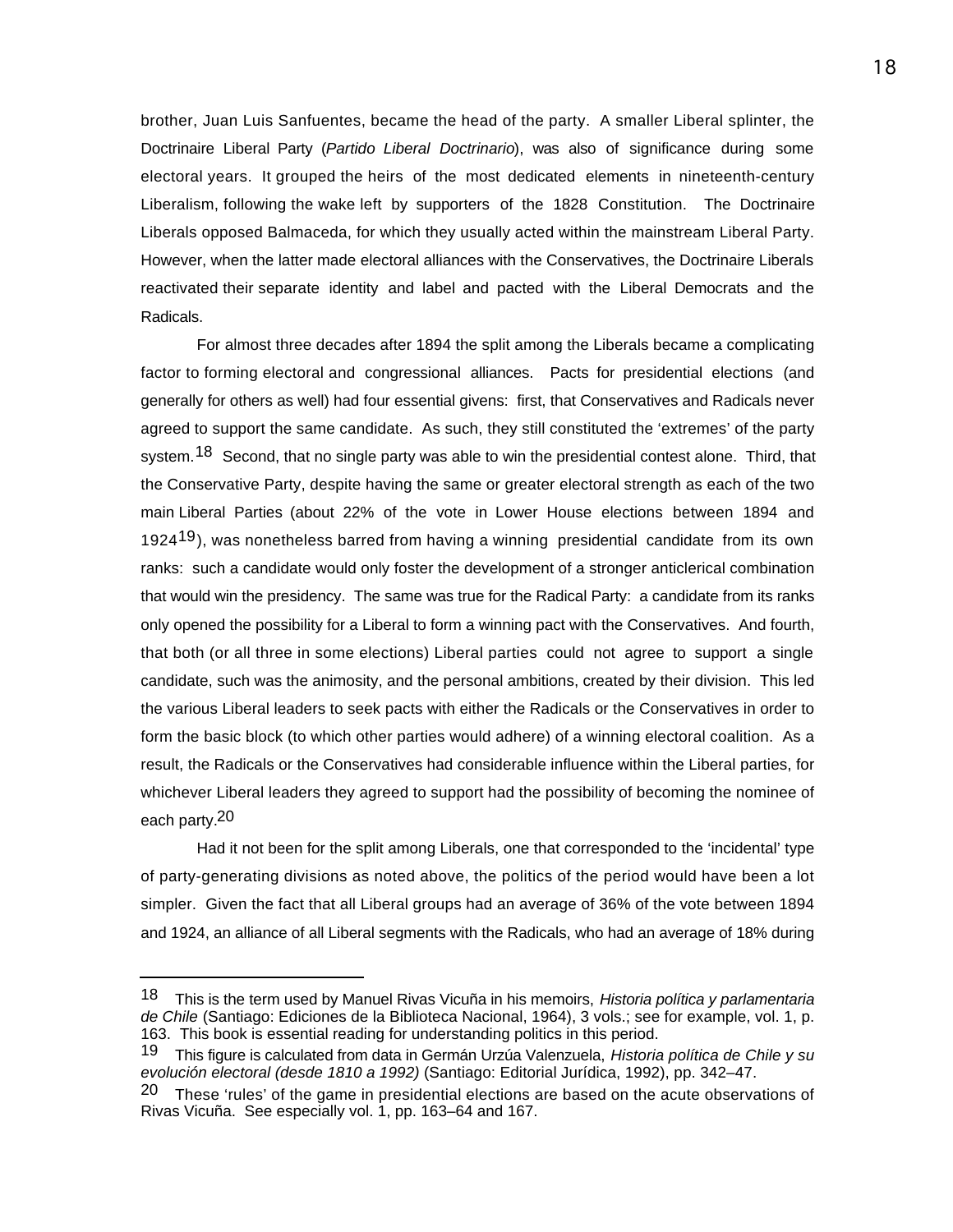the same period, would have produced stable governments with comfortable parliamentary maiorities.<sup>21</sup> After all, Liberals and Radicals continued to share mild to firm anticlerical positions. But this did not occur as both main Liberal groups, despite the fact that some of their factions converged occasionally (which then led to winning candidacies), generally were fierce electoral opponents. Of the six presidential contests in this period three were so very close in the electoral college that the final decision had to be taken by a vote of Congress; in two contests, when the Liberal Democratic, National, and Radical Parties and some mainstream Liberal factions agreed to support a single candidate, he won a clear majority; and in one case no single politician could assemble a clearly winning preelectoral coalition, for which all parties finally agreed to ask a 76 year-old, Ramón Barros Luco (1910–15), to accept the presidency as a compromise solution!<sup>22</sup>

Under the elder Sanfuentes' leadership, the Liberal Democrats were clearly 'Balmacedist,' which meant that they opposed the parliamentarist interpretation of the 1833 Constitution that opponents of Balmaceda had championed and that they were also an anticlerical force. They therefore became, beginning in 1896, the main party in a pact known as Liberal Alliance (*Alianza Liberal*), although the Radicals, as well as a new group with links to the emerging labor movement, the Democratic Party, proved to be its most consistent members over the years. The mainstream Liberals normally pacted with the Conservatives and sometimes the Nationals in the so-called Coalition (*Coalición*) or National Union (*Unión Nacional*). The Coalition's constant feature in this period was the presence of the Conservatives, and the Liberals who became its presidential candidates had to be, somehow, acceptable to them. After the elder Sanfuentes's withdrawal from politics at the turn of the century, the Liberal Democrats became much less attached to their Balmacedist legacy, and the party seemed to be guided primarily by what best suited the younger Sanfuentes's own political ambitions. It was therefore open to pacts with not only the Radicals but also the Conservatives. Juan Luis Sanfuentes finally became president (1915–20) as he led the Liberal Democrats into the Coalition alliance with the Conservatives. The divisions and coalitional dynamics of the party system during the 'parliamentary republic' after 1900 had much to do, therefore, with the influence of powerful political figures jockeying for position.

Despite the end of governmental interference in elections, the main parties from the previous period—namely all Liberal factions, the Conservatives, and the Radicals—averaged about 76% of the total vote for Lower House elections between 1894 and 1924. The figure shows that these parties had already generated significant collective identities and/or a great capacity to mobilize or encapsulate the electorate by 1891. In fact, the predominance of these

<sup>21</sup> The total Liberal and Radical votes are calculated from data in Urzúa Valenzuela, pp. 351–56 and 361–66.

<sup>&</sup>lt;sup>22</sup> The list of elections and the electoral college (and, when appropriate, congressional) votes they received appear in Urzúa Valenzuela, p. 333.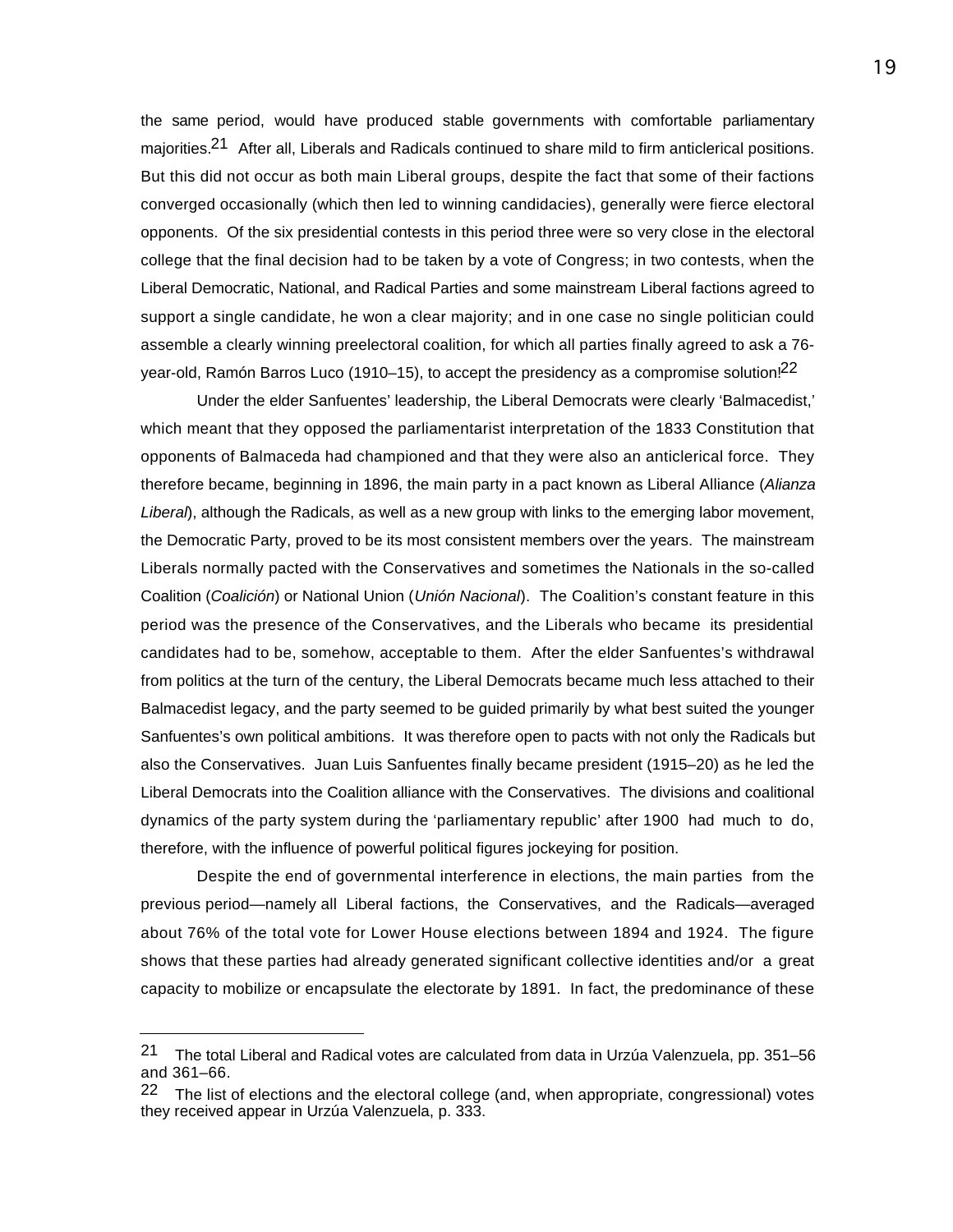parties was even greater in the 1894, 1897, 1900, and 1903 house of deputies elections, when they averaged 85% of the total, than in the subsequent ones. This is significant evidence that the electoral system prior to 1891 had already generated a strong basis for the Chilean party system. The Nationals, the fourth main party of the previous period, were reduced to a small proportion of the vote from 1894 to 1906. Their performance was much better between 1906 and 1912, when they obtained about 15% of the vote, but then they declined to about 3% in the early twenties, after which they disappeared.<sup>23</sup>

The main new entrants into the party system were the parties formed primarily on the basis of the rising importance of class conflicts in Chilean society. Mining, manufacturing, construction, and transport all developed strongly in the decades after the War of the Pacific. The changes in the labor force permitted the formation of unions, mutual aid societies, and other popular sector organizations, and as a result of their publications and activities, including strikes, the 'social question' became a matter of considerable public debate.

The first important party that emerged as an expression of working-class bases was the *Partido Demócrata* (Democratic Party). Founded in late 1887, its initial and best-known leader was Malaquías Concha, a lawyer who left the Radical Party taking with him a 'society' of workers (to use the term of the time) called 'Equality' (*La Igualdad*), which had some rather tenuous links to the party.24

The Democratic Party did not succeed, in the end, in becoming the left-wing pole of the Chilean party system. This failure goes a long way towards explaining why the party has not been given the attention it deserves from historians and social scientists. Following the lead of Ramírez Necochea, who dismissed the party as a tool of 'petty bourgeois' elements, leftist analysts have been especially biased in their treatment of it. $25$  Even though it became a corresponding member of the Socialist International in 1903 and played a leading role in organizing demonstrations, unions, and strikes by workers, they fault it for not having had a coherent ideological profile—i.e., for not embracing Marxism.<sup>26</sup> The fact that Luis Emilio Recabarren, the typographical worker who is considered the founding figure of the Chilean labor movement and of the Communist Party, left the Democratic Party only confirms this negative image of it. Recabarren

<sup>23</sup> Urzúa Valenzuela, pp. 380–85.

<sup>&</sup>lt;sup>24</sup> The Democratic Party had its antecedents in the artisan clubs and societies of the 1840s, especially the Society for Equality. There was also a periodical called *El Demócrata*, published in Santiago in January 1843.

<sup>25</sup> Hernán Ramírez Necochea, *Historia del movimiento obrero en Chile. Antecendentes, siglo XIX* (Santiago: Editorial Austral, 1956), pp. 202–10, for example.

<sup>&</sup>lt;sup>26</sup> The Democratic Party's first actions were to organize demonstrations against increases in public transit fares, which led to the arrest of its leaders. See Ramírez Necochea, pp. 286 and 292.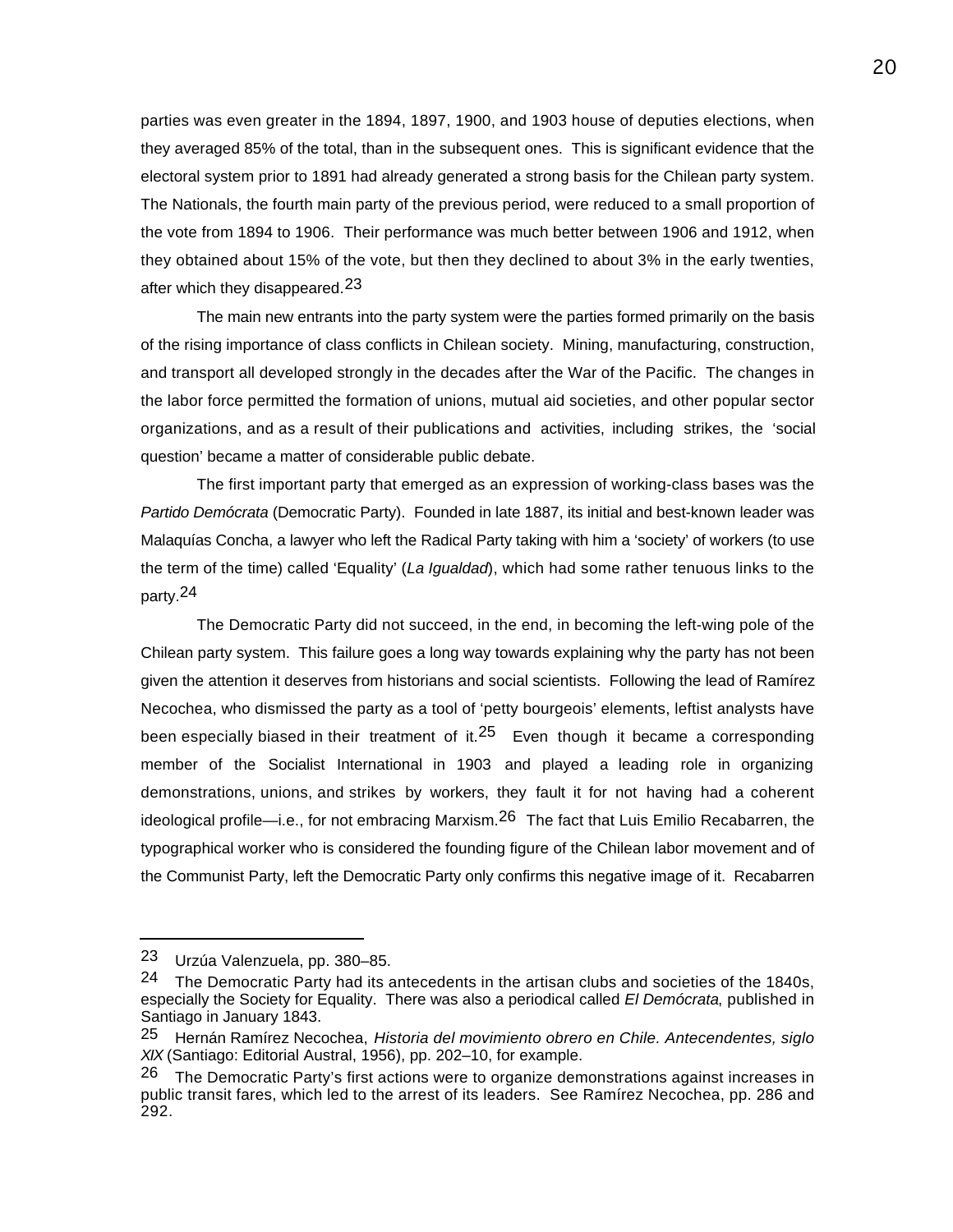created the Socialist Workers' Party (*Partido Obrero Socialista*) in 1912 with a small group of labor militants and led it into the Third International in January 1922.

Malaquías Concha was not an important leader in the Radical Party, and 'Equality' was by no means a characteristic component of it. As a result, the Democratic Party should not be considered simply a splinter from the Radical trunk but rather the first completely new party created in Chile since the mid-nineteenth century. While the Democrats were also anticlerical to varying degrees, they disagreed with the Radicals' almost exclusive emphasis on Church/state issues. Most of its militants and leaders were drawn from workers' unions, cooperatives, cultural centers, and mutual aid societies. Women also figured among its leaders, and it had some organizations that grouped only women workers.<sup>27</sup> The party elected the first parliamentarians of working-class extraction in 1903 (a lawyer, Angel Guarello, became its first deputy in 1896). The Democrats consistently supported social, health, hygiene, and workplace legislation favoring workers. They published dozens of newspapers aimed at working-class readers, all of which contained articles of opinion that often lamented the sorry state of workers' living and working conditions and the greed and narrow-mindedness of the upper classes.

While the Democratic Party's best national electoral result in Lower House elections was around 8% in 1924,  $28$  this relatively minor percentage conceals the fact that its voters were concentrated in mining and urban working-class areas, with little presence in rural (especially Central) Chile. The party first ran candidates for Congress in 1897, obtaining 17% of the vote in Santiago. It scored its best results in Valparaíso, Concepción, and Santiago, where in some elections it won over 40% of the vote—with the help of electoral pacts.<sup>29</sup> The concentration of the Democratic vote made it an attractive partner for electoral pacts, and although it repeatedly joined them, they produced sharp discussions and dissensions within the party. The Democrats would exchange their support for other parties in districts where they were moderately strong for the latter's support for their candidates in the districts where its electorate was an important force. If pacts had been disallowed by the electoral law, the party would still have probably elected many of its congressmen and municipal councilors in the districts where it was strong, assuming that the

<sup>27</sup> Osvaldo López, *Diccionario biográfico obrero de Chile* (Santiago: Imprenta y Cuadernación Bellavista, 1912), contains biographies of a good number of Democratic labor and political leaders, including women. For an example, see the biography of Rudecinda de Alarcón. A seamstress at age 14, she created a mutual aid society (the *Sociedad Unión y Ahorro de Señoritas*) for women employed in retail and as seamstresses. In 1906 she created the Woman's Union (*Combinación de Señoras*) of Tocopilla, which she recreated under a new name in 1907 after it was banned by the authorities. She also founded a trade school for girls that year. When her husband, a Democratic Party leader who became Congressman from Antofagasta, Taltal, and Tocopilla in 1909, was forced to flee Tocopilla on account of his political activities, she assumed the presidency of the local party organization. I thank Erika Maza Valenzuela for pointing these facts out to me.

<sup>28</sup> Urzúa Valenzuela, p. 369.

<sup>29</sup> Urzúa Valenzuela, p. 371.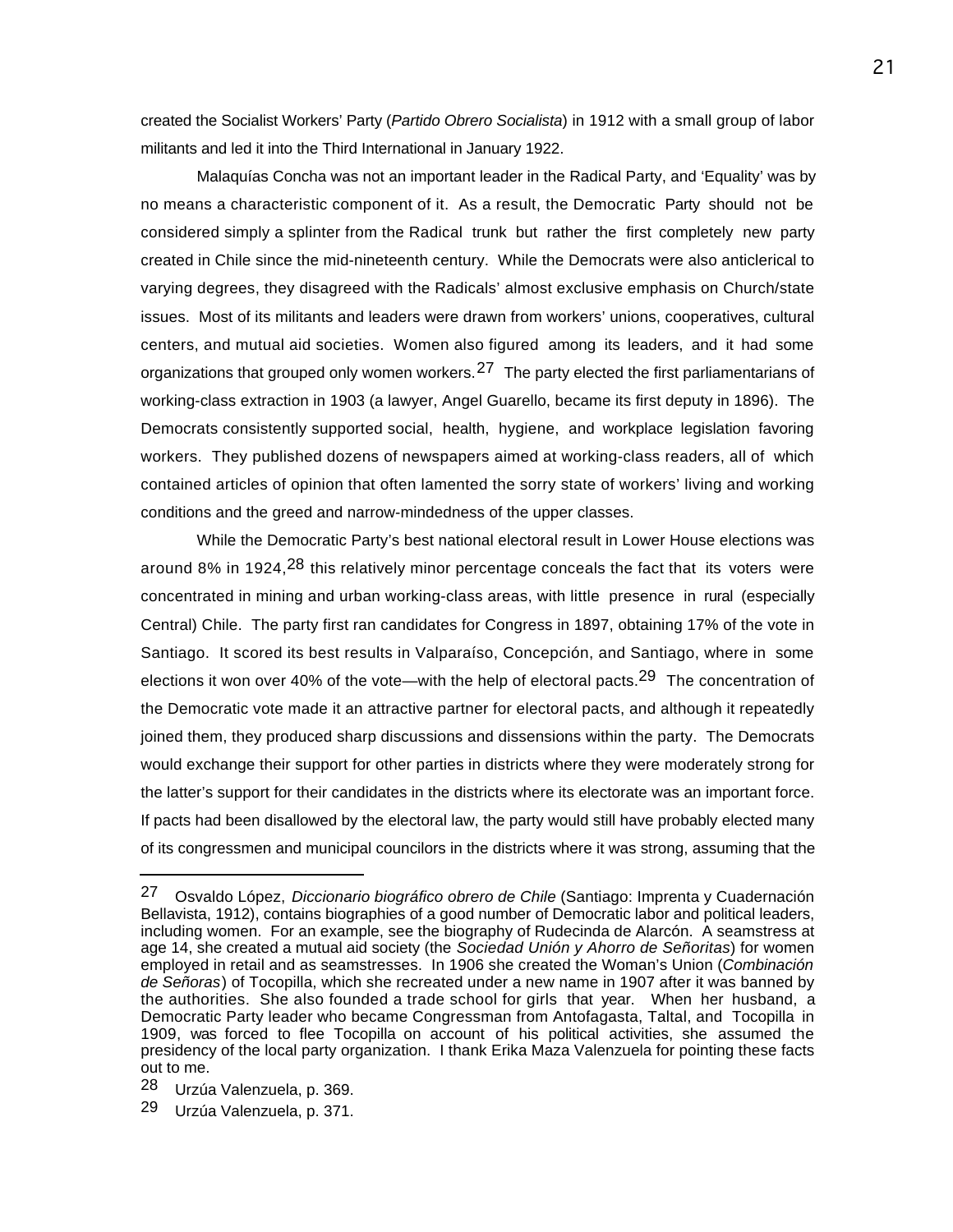party system remained as plural as it was. And yet, given the existence of the pacts, the Democrats could not generally expect to win without entering a pact with other parties. For presidential contests, given the fact that they were so closely fought, the Democratic votes, though relatively small, were considered at times 'decisive.'30

The Democratic Party, then in its infancy, had been supportive of Balmaceda's government until its demise, and this was an important source of affinity with the Liberal Democrats. After all, both groups fought on the same side in the bloody 1891 civil war and both suffered the persecution of Balmaceda supporters which continued for several years after the war concluded. Hence, many of the party's electoral pacts were made with the Liberal Democrats. Given the party's generally anticlerical positions, it is not surprising that Radicals were the other main party with which they made pacts. In Congress, the Democratic Party's representatives were occasionally decisive for winning or losing votes of censure against cabinets or specific ministers.

A key riddle is why the Democrats were unable to gain an even larger share of the vote given the increasing importance of issues related to class divisions and the possibility of using the rising labor movement organizations as a base of electoral support. Part of the answer lies in the fact that the Democratic Party was a late addition to a multiparty system within which many miners, artisans, and workers already had a long experience of electoral participation. The Chilean nineteenth-century electorate, small though it was, included a disproportionate percentage of lower-class urban groups even during the period before 1874 when citizenship was constitutionally limited to those who had a certain income, property, or occupation.<sup>31</sup> The prior mobilization of this electorate over a period of decades was bound to have generated habits and loyalties that would not disappear overnight. If the suffrage had excluded artisans and workers entirely before the 1890s, and if the Democratic Party had been in the position of leading the struggle for universal suffrage as occurred generally with European working-class parties, then the party would have had a greater chance of capturing a broader slice of the working-class vote. As it was, the Democrats had to compete with the Liberal Democrats, the Radicals, and even the Conservatives for this vote.32 Aside from the capital, where all parties found support, the Democrats elected congressional representatives in Northern, Central, and Southern cities (i.e., Iquique, Antofagasta, Valparaíso, Concepción, Lota-Coronel, Angol, Temuco, and Valdivia), and

<sup>30</sup> Rivas Vicuña uses the term to refer both the Radicals and Democrats; see vol. 1, p. 167.

<sup>31</sup> This point is extensively elaborated in J. S. Valenzuela, *Democratización vía reforma*, chapters 2 and 3.

<sup>32</sup> Millar Carvacho, pp. 148–51, illustrates this point with a description of the complete failure of Luis Emilio Recabarren's presidential campaign in 1920. He obtained virtually no votes in areas where the Socialist Worker's Party was well organized and where its unions had a considerable presence. Workers in its sphere of influence voted for Alessandri, the candidate of the Liberal Alliance.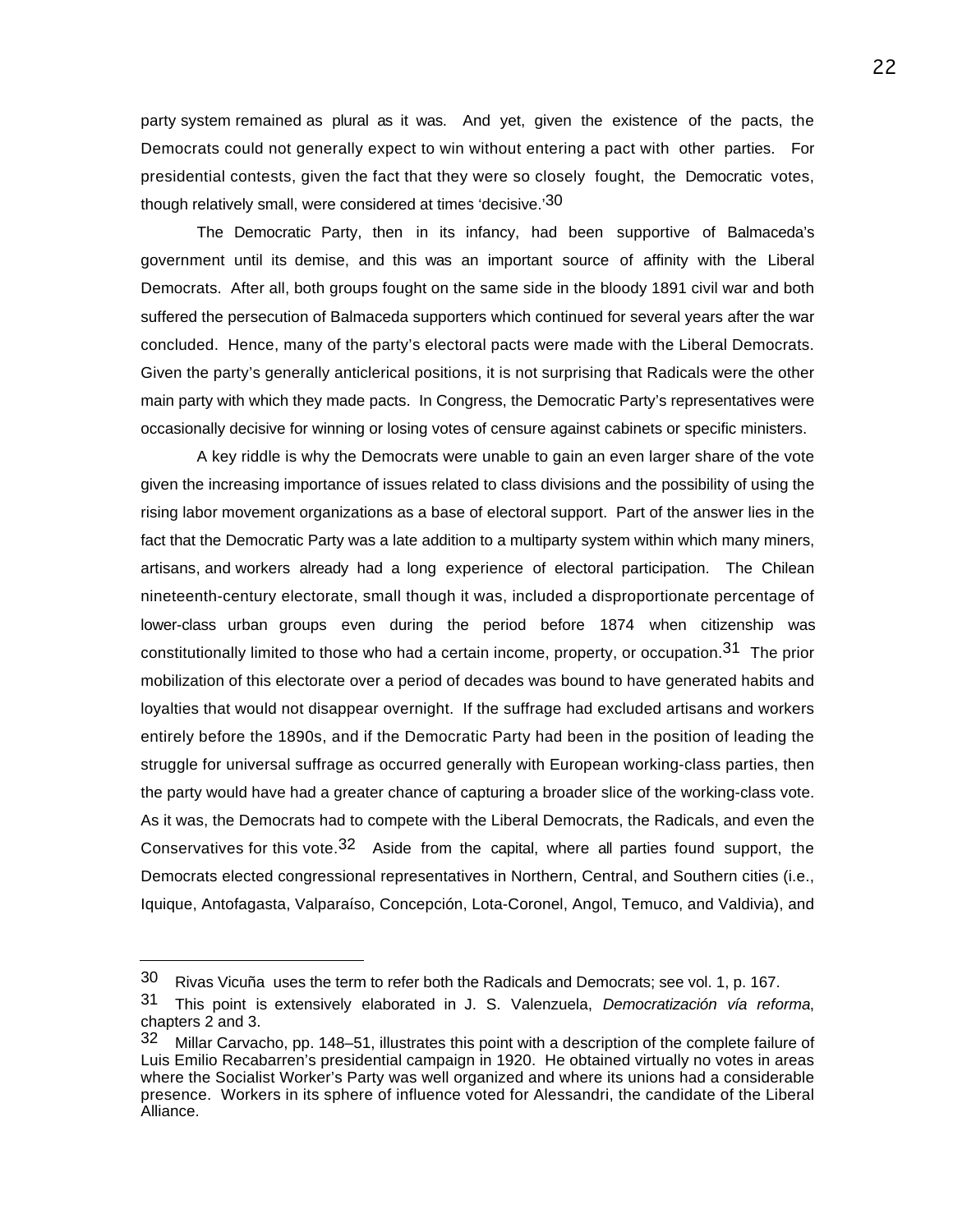these were also areas where Liberal Democrats and Radicals were strong.<sup>33</sup> In the end it was easier to make electoral pacts with these parties, but although this was politically expedient, it had the great disadvantage of once again focusing the electoral appeals to the working-class electorate—especially where the Democrats were bound to support the other parties—on the mainly anticlerical issues that cemented the alliances programmatically. Under those conditions, the Democrats could not focus as much as they would have liked on working-class demands. Moreover, since the party could not capture the lion's share of the workers' vote, neither could it obtain, as was the case, again, with Socialist and labor parties in Northern Europe at the time, the votes of intellectuals and other middle- and even some upper-class supporters who held socially progressive political views and supported unions. The Liberal Parties and, increasingly, the Radical Party captured larger portions of this vote as well. Finally, the Conservatives obtained the votes of committed Catholics, for which they were strongest in the central part of the country, North and South of Santiago, the area where the Church had its visible presence, given that it had been for almost three centuries the core of colonial Chile, and in Southern areas where Catholic Germans settled in the mid-nineteenth century.<sup>34</sup> Voters, even working-class ones, predisposed by their Catholicism to cast ballots for the Conservative Party throughout the country, in turn fueled the anticlerical vote, and as a result of this influence of religion on electoral behavior class-based voting was by no means as significant as the usual images of Chilean politics, with its Right to Left divisions, would have it. Again, this factor reduced the possibilities of any new party based primarily on appeals to working-class interests and on demands for social equity.

The relative electoral failure of the Democratic Party was not a result of the small size of the electorate, which was around 6% to 8% of the total population in the country. The 'parliamentary republic' has usually been described in Chilean historiography as a form of rule by the 'oligarchy.'35 In this simplistic view, not even the 'middle classes' could participate effectively in politics. The fact that the law explicitly stipulated literacy as a condition for citizenship has led to the assumption that any party that sought to base its support on the popular sectors would have

<sup>33</sup> See Urzúa Valenzuela, p. 357.

<sup>34</sup> See Millar Carvacho, p. 211, for a reference to the effects of German immigrants' Catholicism on votes for the Conservative candidate. And Ricardo Cruz Coke, *Geografía electoral de Chile* (Santiago: Editorial del Pacífico, 1952), pp. 99–101, for the first presentation of the link between the Conservative vote and Catholicism. However, both authors fail to mention religion when discussing the votes of rural workers and peasants. They only emphasize that such voters were coerced by landowners to vote for Conservatives or Liberals. It is surprising that religion is not seen as a factor in explaining rural lower-class electoral behavior.

 $35$  For only the latest addition to this long stream of sources using this characterization, see Urzúa Valenzuela, part 2.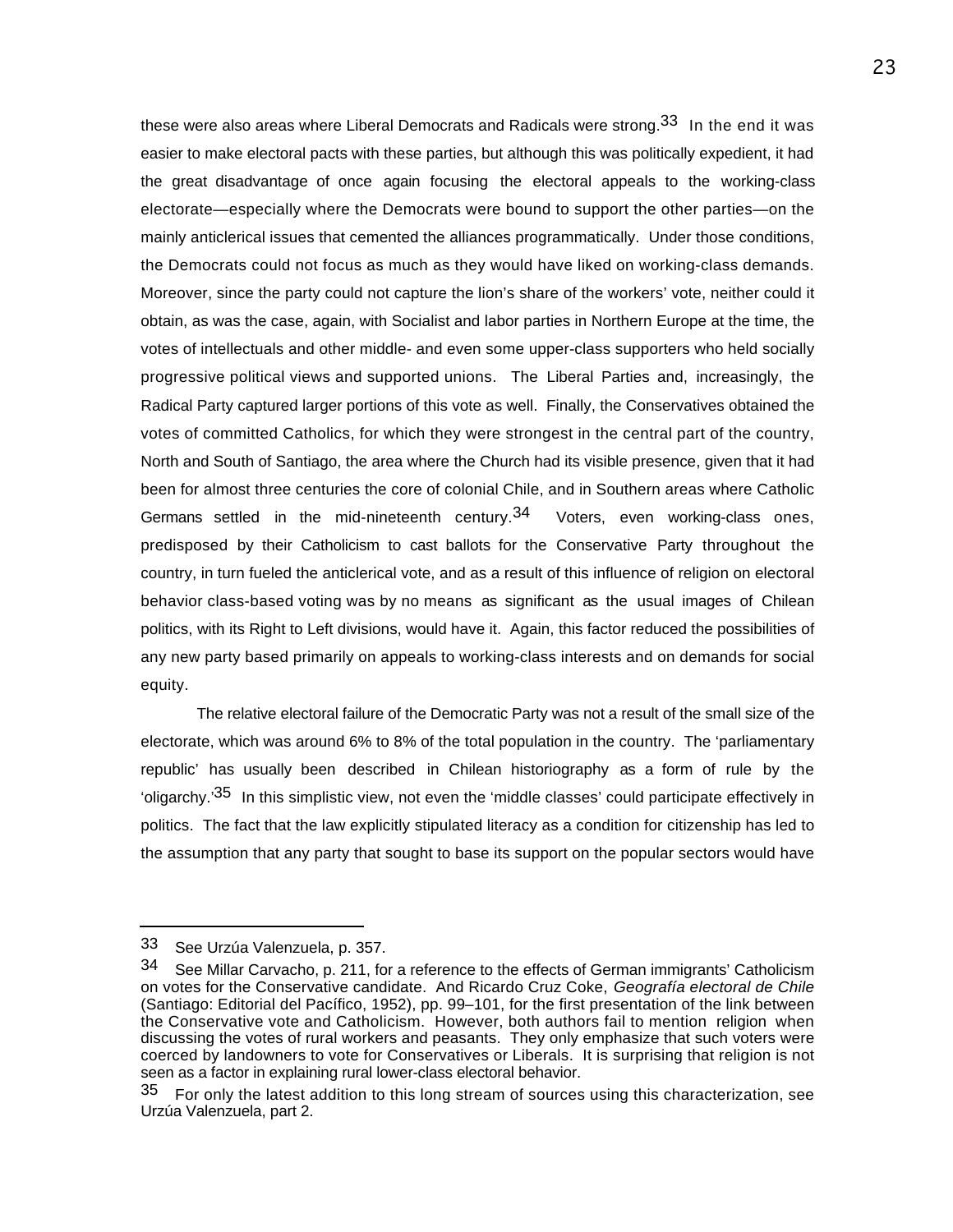been bound to fail, as these sectors were presumably grossly underrepresented in the electorate.

If the literacy requirement did seriously undermine the electoral potential of Chilean working-class parties, why did not the leaders of the Democratic Party, of other subsequently formed parties of the Left, and of the labor movement ever press for the elimination of the literacy requirement for voting rights? The answer is that they viewed the literacy requirement as an advantage, not an impediment, to their electoral fortunes, and they thought that the electorate was composed already of a working-class majority.<sup>36</sup> The early organizations of the labor movement and of the Left pressed for more primary education and made a considerable effort to organize adult education. Illiteracy among males over 15 years of age dropped very rapidly from about two-thirds to about a third between the 1880s and 1930, figures that represented such an improvement that they belie the usual images of 'immobilism' during this 'oligarchic' period. The Left and the labor movement's political messages were conveyed primarily through thousands of pages of newsprint and through handbills. They were part of a literate and militant culture, and they probably saw advancing literacy as working in their favor. Therefore, they even had reason to fear the effects of granting voting rights to illiterates who were beyond the reach of their printed messages. It was indeed very likely that expanding the suffrage to the illiterates would only have increased the numbers of electors who were under the influence of landowners, employers, and other local notables. Moreover, the cumulative voting mechanism was a complicated one, and voting itself was an act of partisanship in which many potential citizens simply chose not to participate. For example, for the presidential election of 1920 about 20–25% of eligible voters (adult literate men) had not bothered to register to vote; and of those who did, only about 50% showed up at the polls after a hard-fought campaign that gave the winning edge to Arturo Alessandri by the narrowest of margins.<sup>37</sup>

The clearest demonstration that the small number of voters was not the reason for the relative lack of electoral success of a party of the Left in the early twentieth century can be found in the results of the 1925 presidential elections. The candidate of a leftist coalition which included all its segments, José Santos Salas, obtained 28% of the vote against a candidate supported by all

<sup>36</sup> In an article written 14 May 1920, Luis Emilio Recabarren, the head of the Chilean Labor Federation and leader of the soon to be Communist Party, estimated that 60% of the electorate was composed of either members of the Labor Federation or of men who were influenced in some way by it. As this revealing commentary shows, Recabarren did not think the size of the electorate was an impediment to the building of parties based on appeals to working-class interests. See Ximena Cruzat and Eduardo Deves, comps., *Recabarren, escritos de prensa,* vol. 4, *1919–1929*. (Santiago: Terranova Editores, 1987), p. 128.

<sup>37</sup> These figures are estimates based on the raw numbers in Millar Carvacho, appendix Table 1. The election of 1920 is very simple-mindedly viewed in Chilean historiography as one that manifested the 'rise of the middle classes' and would constitute, as such, a turning point from the previous politics dominated by the 'oligarchy.'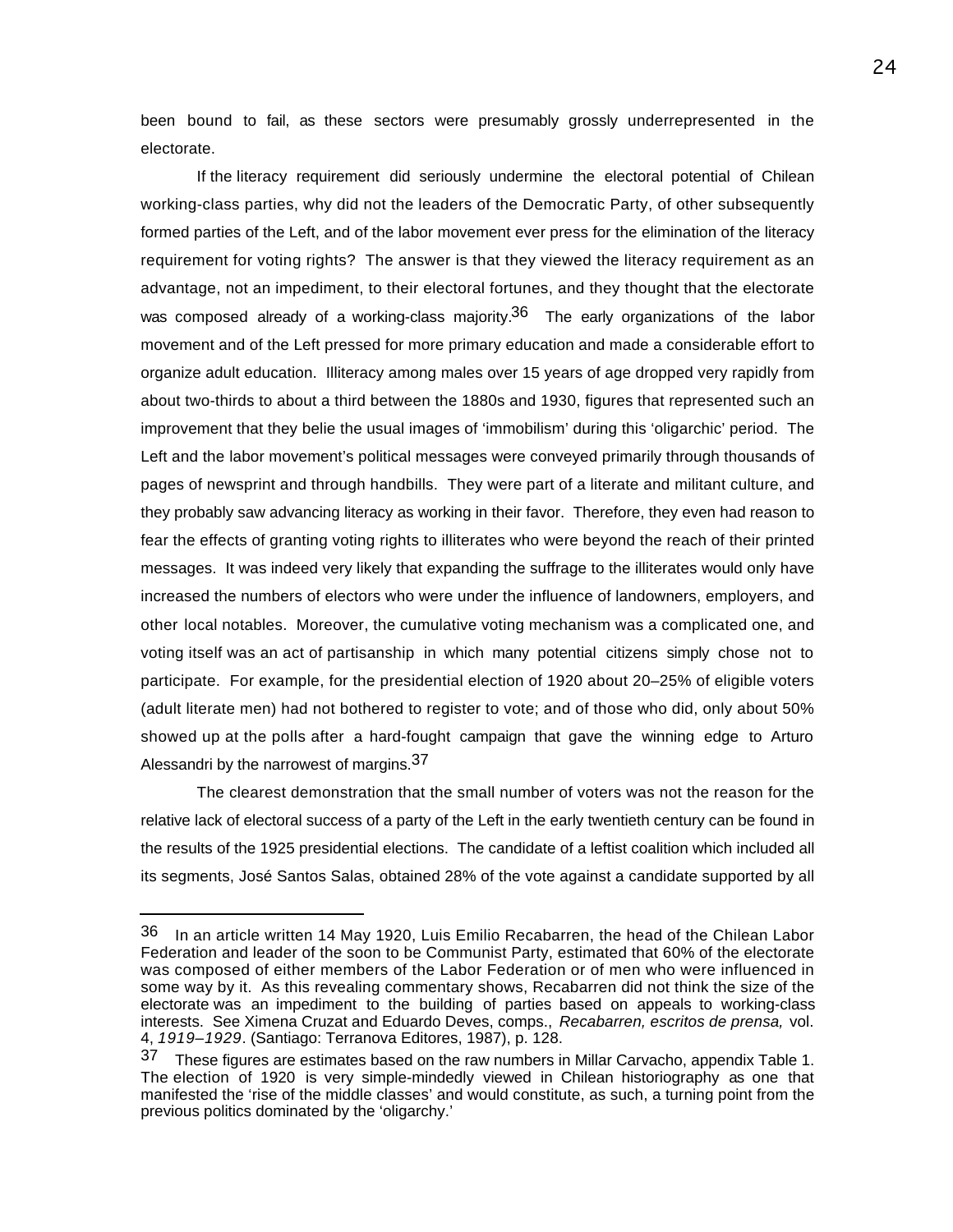the traditional parties, from Conservative to Radical.<sup>38</sup> Moreover, a rare coalition of Democrats and Communists (then under a moderate leadership, before the 'bolshevization' of the party forced by the Communist International) obtained 22% of the national vote in the parliamentary elections of 1925. These proportions are roughly comparable to the Chilean Left's share of the vote during the decades between the late 1930s and the present. The numbers of actual voters in the 1925 contests (about 260,000) did not represent a larger proportion of the total population than was the case in elections since the mid-1890s. What had changed, however, was not only that the scope of the organized labor force had reached a peak but also that the Liberal Democrats had disappeared as a party and their former voters did not drift back into the mainstream and newly unified Liberal Party. This point will be developed later.

A second dimension of the Democratic Party's failure was its inability to endure as the main party of Chile's labor leaders. The party (or parties) of the Left in any country must have, if they are to be successful as such, strong links to the national labor leadership. If the Democrats had been able to continue building upon the links they had to mutual aid societies, unions, and other worker organizations at the turn of the century, they would have been better able to resist the growth of anarcho-syndicalism and of the Socialist Worker-Communist Party, and they could have used the resources of the labor movement to take greater advantage of the dissolution of the Liberal Democrats in the mid-1920s. However, declining from a position of strength in the early 1900s, the Democrats were a minority force in the unionism of the mid-1920s. When a Socialist Worker-Communist delegate proposed to a 1922 Congress of the main labor federation of the time, the *Federación Obrera de Chile*, that it cut all relations with the Democratic Party given the 'reformist' tendencies within it, the motion was approved by a vote of 77 to 33. The Democratic Party delegates walked out in protest over the decision and never returned to the *Federación*. 39

The inability of the Democrats to become a hegemonic force in the labor movement before 1920 can be explained by examining the context in which labor organizations developed. It contained a peculiar disjuncture between social repression and political freedom.<sup>40</sup> Demands at the workplace by workers and their leaders were dealt with harshly, but at the same time, given the nation's competitive electoral politics and liberal-democratic constitutional framework, labor leaders had the necessary freedom to organize politically, enter electoral pacts, publish their newspapers and tracts, stage their political meetings, and demonstrate. This was, quite

<sup>38</sup> Urzúa Valenzuela, p. 430.

<sup>39</sup> See Manuel Barría, *Los movimientos sociales en Chile desde 1910 hasta 1920 (aspecto político-social)* (Santiago: Universidad de Chile, Memoria de Prueba, 1960), p. 145.

<sup>40</sup> This argument is developed extensively in J. Samuel Valenzuela, "Labor Movement Formation" (book ms.), chapter 7.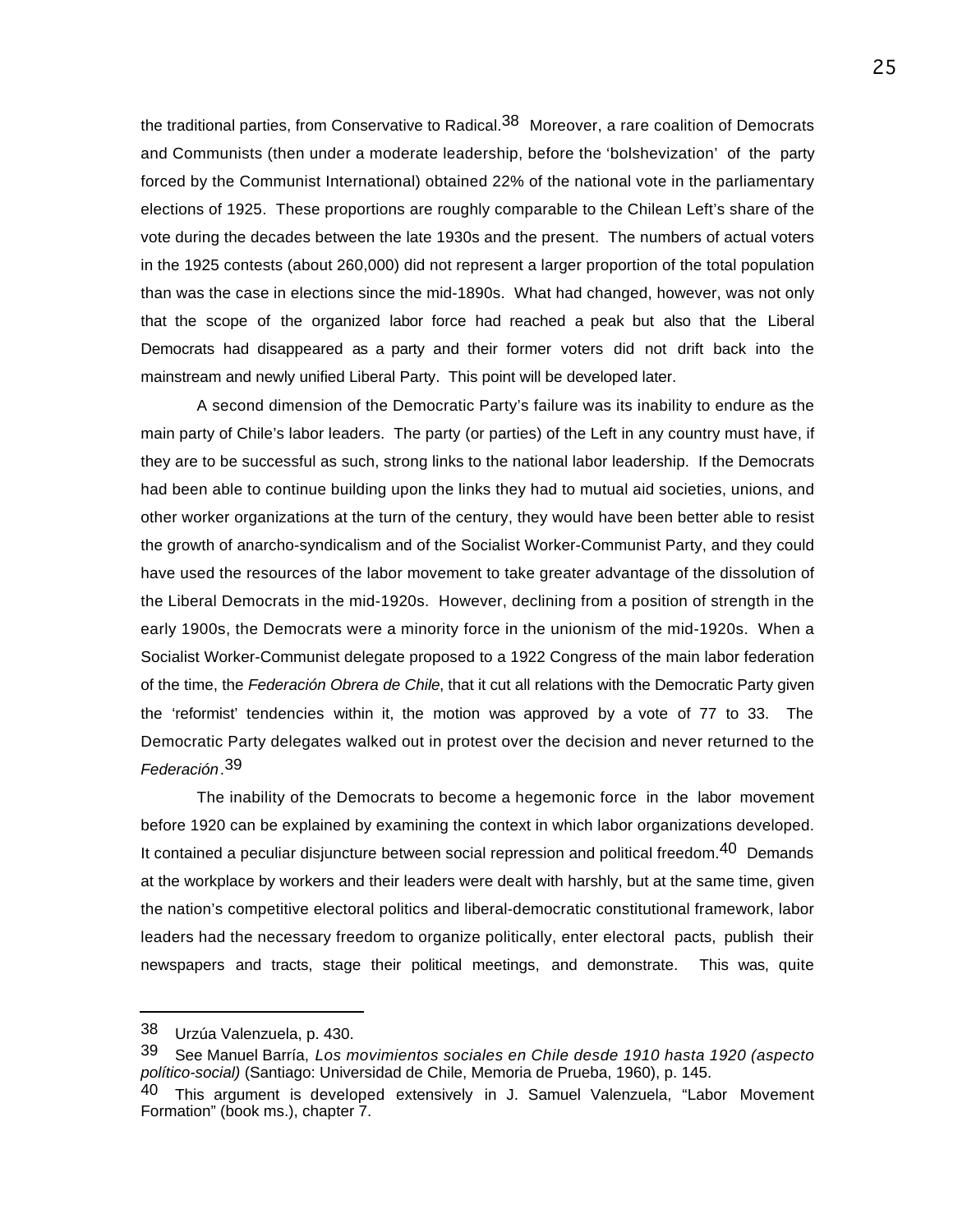unintentionally, the best scenario for the development of radical labor leaders. They could use the political freedom to spread the notion that a capitalist system could never fulfill worker demands, an interpretation that had an aura of plausibility given the repression workers confronted when attempting to organize collective action to press their grievances. By contrast, more moderate leaders could neither secure effective labor leadership positions, given stateassisted employer opposition to plant-level unionism and collective bargaining, nor could they muster a cogent and simple interpretation for this intransigence. After a particularly bloody suppression of a 1907 nitrate industry strike in Iquique led by Democratic leaders as well as anarcho-syndicalists, there was a nation-wide wave of forcible closures of worker organizations affecting both groups. This decimated the labor movement. When labor organizations began to recover they rapidly drifted to more radical leadership than that of the Democrats. By 1920 labor leaders were committed mainly to the Socialist Workers' Party or to anarcho-syndicalism. When General Carlos Ibáñez del Campo took over the presidency irregularly in 1927 and began to repress Communist, anarcho-syndicalist, and Trotskyite labor organizers, the Democratic labor leaders made the fatal mistake of trying to take advantage of the vacuum by associating with the new regime. Ibáñez was forced out of office by an upsurge of demonstrations against his rule in 1931, and at that point the labor leaders who had linked their fortunes to his regime sank with him. The Democratic Party almost disappeared as a force with this label in labor movement organizing as the movement regrouped beginning in late 1931. Communists and Socialists would secure the majority of the labor leaders' allegiances.

With the diversity of groups and positions, by the end of the 'parliamentary republic' the party system was in flux. However, it clearly included a new leftist pole which was socially based in a quite extensive network of labor unions and other worker organizations (as well as among intellectuals and in the student movement), even if it was not clear which specific party or parties would emerge as dominant in it. The formation of the Communist Party gave part of the Left an international model, the Soviet Union, and an ideological anchor in Marxism. But the system changed more drastically and rapidly than would otherwise have been the case due to the collapse of the 'parliamentary republic' and given the constitutional and electoral changes that followed.

#### **The Party System from the Ratification of the 1925 Constitution to the Presidential Elections of 1958**

Military pressure forced President Arturo Alessandri to abandon the country in September 1924, but another military Junta, which took power in January 1925, asked the President to return. He came back with a proposal to write a new Constitution, which was ratified in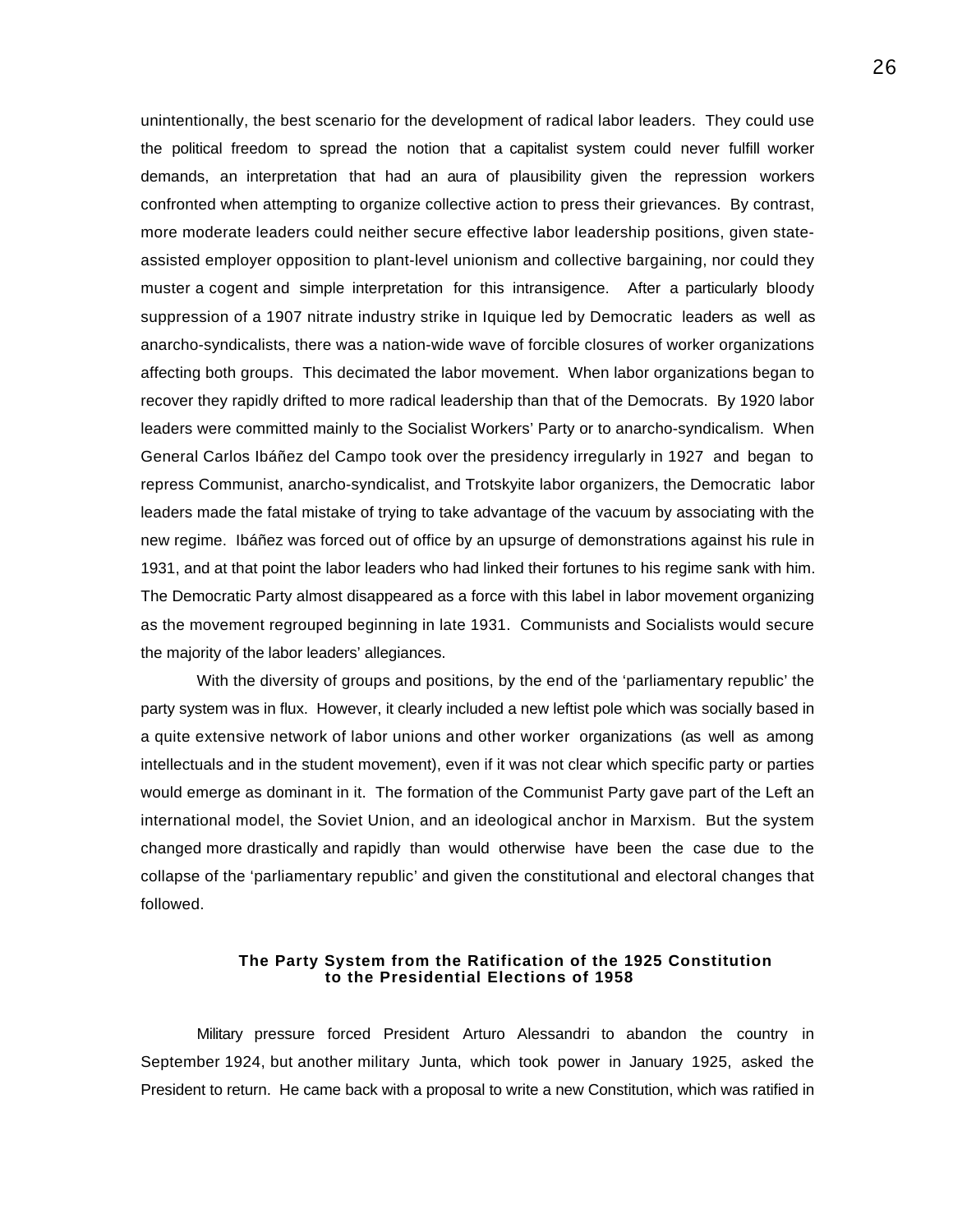a plebiscite later that year after being written by a committee.Alessandri left power to an elected successor, Emiliano Figueroa, who was supported by all major parties except for the Democrats and the Communists; as noted above, they rallied around José Santos Salas, a well-known advocate of social legislation who obtained over a quarter of the vote.

What followed were years of political abnormality. Figueroa was forced to resign by the domineering presence of Colonel Carlos Ibáñez, who then had himself 'elected' President by running unopposed for the vacant office. Ibáñez's government was a dictatorial one; the parties of the Left and the labor movement (except for segments of the Democratic Party) were repressed and the rest had to submit their candidacies to Congress for Ibáñez's approval. Important political leaders of all the major parties were forced into exile. In the wake of massive demonstrations against his rule in July 1931, Ibáñez resigned and left the country. Juan Esteban Montero, the first member of the Radical Party to reach the presidency, was elected later that year. In the midst of multiple crises including an economic downturn of major proportions and a mutiny by leftist sailors, Montero's brief term in office was not a happy one. He was deposed on 4 June 1932 by a civil-military movement of the Left that proclaimed a 'Socialist Republic.' A coup organized by one of the original members of the movement twelve days later eliminated the leftist members of the government, including Marmaduke Grove, an air force officer who was its most visible leader. The new authorities relinquished power within three months, and the country returned to choosing a new president through elections. Arturo Alessandri won the contest, and with his inauguration Chile returned to regular constitutional government until the military coup of 11 September 1973.

This turbulent seven-year period probably delayed major changes in the composition and dynamics of the party system which had been in store since 1925. Two constitutional reforms were important in triggering these party system changes: the return to a fully presidentialist regime and the separation of Church and state. The first reform had a significant effect in producing the demise of the Liberal Democrats, for it was the main programmatic demand of the party since its inception. The Liberal Democrats were also affected by the facts that the Balmaceda government had become a receding memory and that Juan Luis Sanfuentes had already fulfilled his political ambitions. Hence, the time was ripe to forge the unity of all Liberals and what remained of the Nationals into one party, but this task, given the years of instability and dictatorship that led Liberal leaders to take different positions, was only accomplished in October 1933 after Arturo Alessandri's second election to the presidency and the return to normal constitutional government. The second reform, by removing many of the issues that fueled the clerical/anticlerical conflict, helped clear the way for differences over socioeconomic policies to become the most salient axis in the party system. With the rise of Communist and Socialist Parties on the Left and the continued prevalence of liberal capitalist notions on the Right, the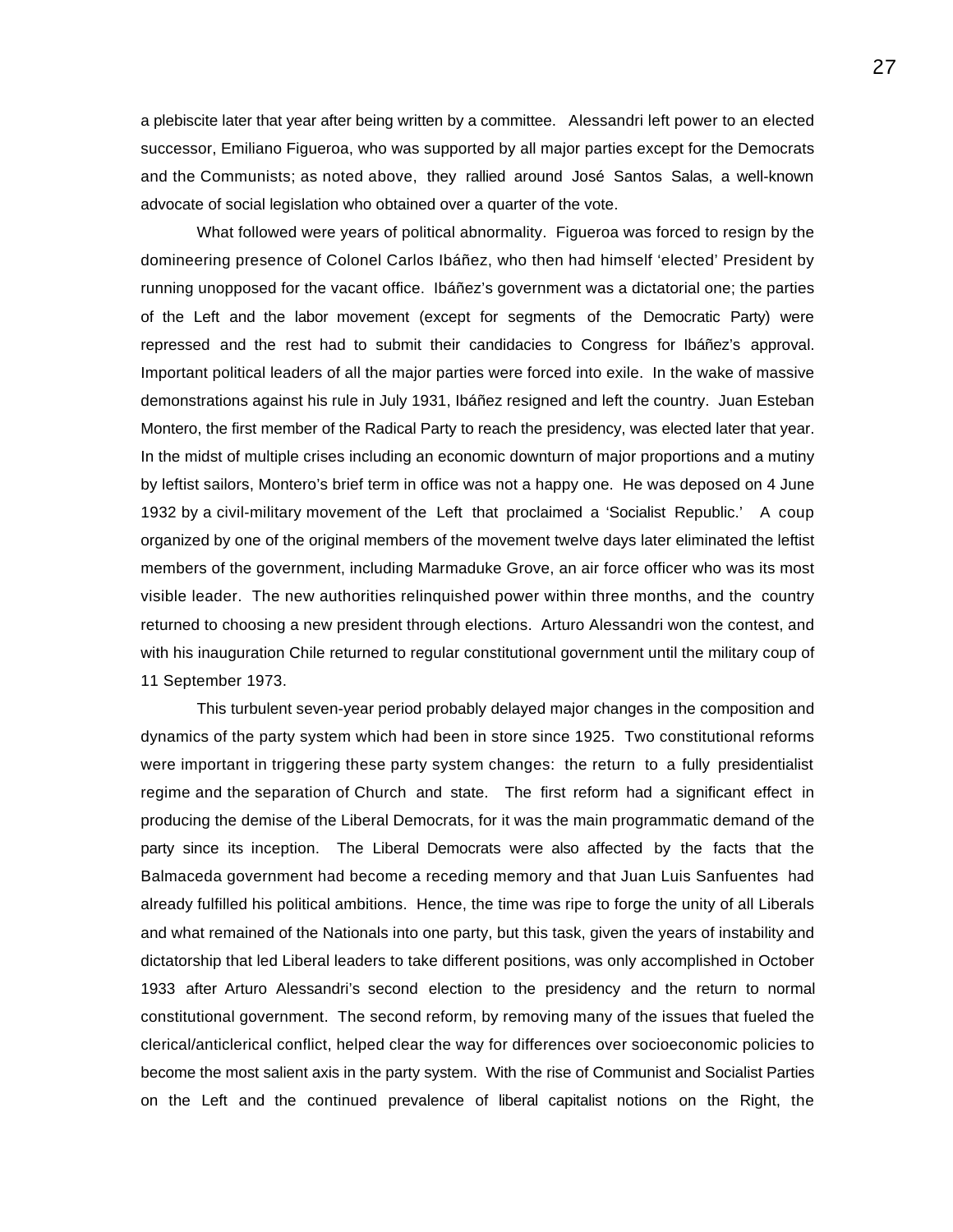reformulated Chilean multiparty system ran the full length of the ideological spectrum along this axis of conflict. However, the clerical/anticlerical dimension did not disappear entirely as a defining characteristic of the parties and as a factor explaining their coalitional proclivities. The post-1920s party system cannot be understood without considering the continued impact of this dimension.

A third change, a new electoral regime, also affected the composition of the party system. The electoral college for presidential elections was abolished, leaving the choice of presidents directly in the hands of electorate. In case candidates received only pluralities, a joint session of Congress was supposed to choose between the first- and second-place winners; henceforth in all such situations a majority of legislators voted in favor of the best placed candidate. In senatorial, Lower House, and municipal elections, the cumulative vote was discarded in favor of a modified D'Hondt method of proportional representation, with revamped multimember electoral districts. These changes greatly increased the incentives for the formation of new parties and party splinters, against which the electoral law did not create any barriers. It sufficed to register either a party label with a list of candidates, or an independent list of candidates, at the National Electoral Directorate within the deadlines specified in the law.<sup>41</sup> Unions, professional associations, Mapuche Indians, pensioners, and women's groups also organized their labels and presented candidates, generally without much success. In congressional elections, between new formations and chips from preexisting parties, there were anywhere from around 10 to 25 different parties, as well as 'independent' lists which sometimes served as disguises for parties. This latter was a tactic used especially by the Communists in the 1930s, who also resorted to changing the party's label on the ballot. Parties could also form pacts, even separate ones by region, such that candidates of one party could appear under another's list in some electoral districts and vice versa in others. This was a strategy employed by parties seeking to expand their reach by placing visible candidates, either independents or of other parties or movements, under their list; by smaller parties who sought to enhance their vote in districts where they were relatively but not sufficiently strong; or by independent (real or not) candidates. As a result, the 10 to 25 party labels could yield a total of well over 100 lists of candidates throughout the country, including those of the wellknown national parties, hybrid ones out of party pacts (national, regional, or local), lists presented by new groups hoping to form a successful party, and lists organized by unions, associations, and movements of various kinds. In the 1937 congressional elections, for example, there were a total of 143 lists of candidates, not all of which were, of course, competing in each district.<sup>42</sup> With the

<sup>41</sup> For a description of the D'Hondt system as applied in Chile as well as the procedures to register parties and candidates, see Federico Gil, *The Political System of Chile* (Boston: Houghton Mifflin Company, 1966), pp. 218–20. This book remains, almost thirty years after its publication, a valuable analytical description of Chilean politics and society.

<sup>42</sup> See Chile, Dirección General de Estadística, *Estadística chilena*, vol. X, 12 (December 1937), p. 856.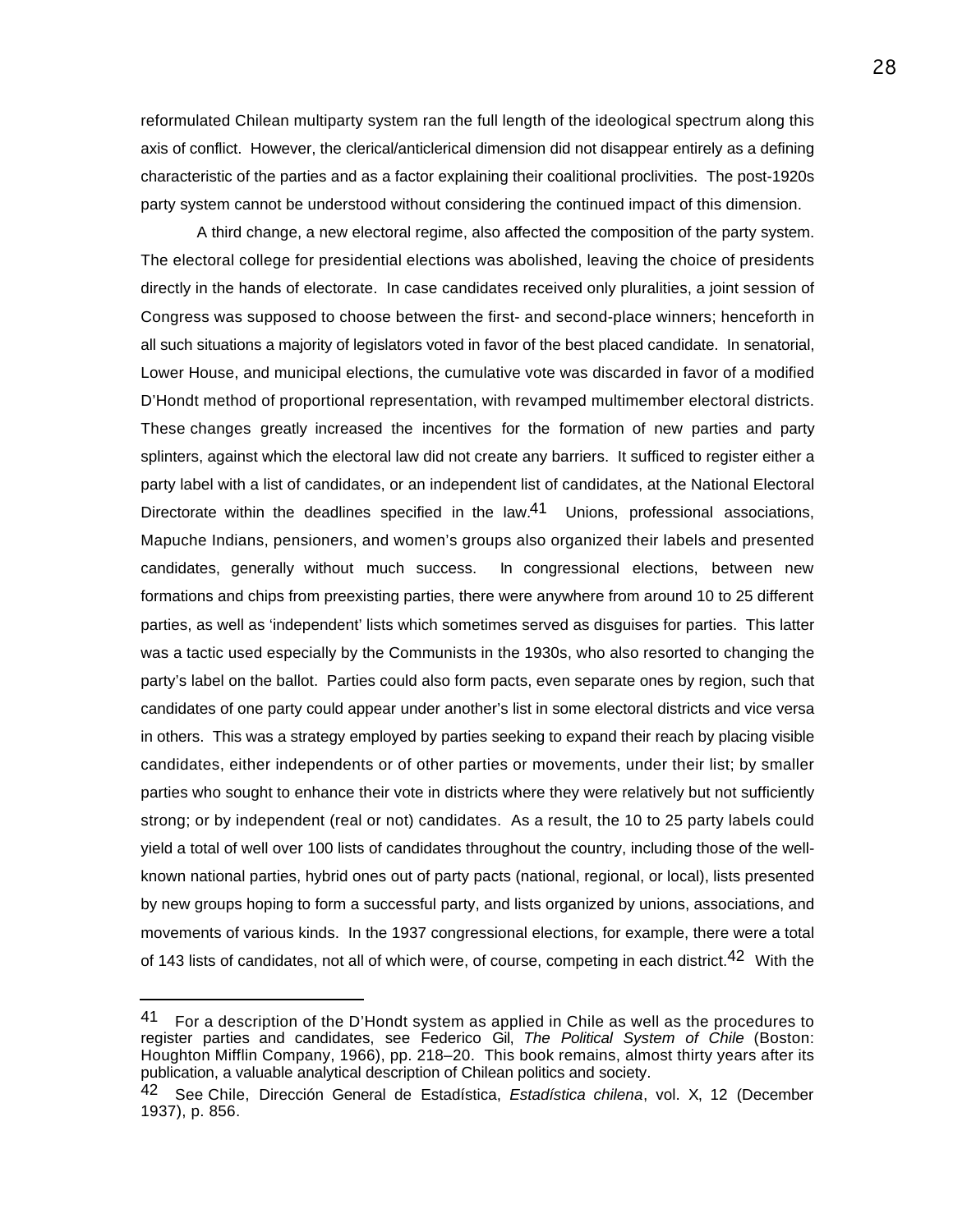D'Hondt system, the pacts favored party fractionalization, in contrast to what occurred with the cumulative vote. Barely literate voters and those who were ill informed before entering the secret chamber at the polling place—where the candidate lists, each on separate ballots, were supposed to be available—could easily be confused. Hence, voters often opted to go to the polls with the ballots of their preference in their pockets; this practice was not, therefore, only observable as a result of party agents 'forcing' their clienteles or subordinates to vote in a certain way, as analysts have noted with considerable exaggeration. Many of the party divisions and local pacts occurred as personal political ambitions took priority over party interests, as segments of parties disagreed on whether to support or oppose the government, as they discussed which parties should be approached to forge pacts with, or as they decided which presidential candidate to support. Nonetheless, the main parties (including as such the aggregation of the votes of their splinters) regularly obtained at least 75% of the total vote in congressional elections, as was the case in 1953, a low point for them.<sup>43</sup>

It is impossible to analyze all the party labels that competed in elections during this period. What follows discusses the main groups and some of their splinter parties.

# **The Main Parties**

 $\overline{a}$ 

Having emerged as a result of Church/state issues, the by then historic Radical, Liberal, and Conservative Parties had to redefine themselves following the newly salient socioeconomic axis. This was a process that had already begun in the turn of the century years, but it was only after the disestablishment of the Church in 1925 that its full impact was felt, especially for the Conservatives and Liberals.

The Radicals were the quickest to add a social dimension to their programmatic positions and appeals. Their electoral alliances during the 'parliamentary' period with the Democratic and Socialist Workers' Parties associated them more closely with the rising tide of labor demands. A prescient Radical leader, Valentín Letelier, successfully urged the 1906 Radical Congress to adopt a social program and to abandon laissez faire liberalism. Pointing to the fate of Liberal parties at the time in Northern Europe, Letelier argued that "parties that do not take into account the social needs of the salaried work force" are bound to experience a "rapid decadence."<sup>44</sup> The Radicals' new rhetoric permitted them to gain adherents especially among the rapidly growing, and increasingly organized, categories of white-collar employees and nonreligious teachers, both

<sup>43</sup> See Urzúa Valenzuela, p. 565, for complete results of the 1953 Lower House elections. They were a low point for the main parties given the success that year of Ibáñez's appeals to the electorate to give him a majority in Congress. He had been elected president in 1952.

<sup>44</sup> Quoted in Francisco Hinojosa Robles, *El libro de oro de los empleados particulares. Génesis de su movimiento gremial y de su legislación social* (Santiago: Editorial Nascimento, 1966), p. 38.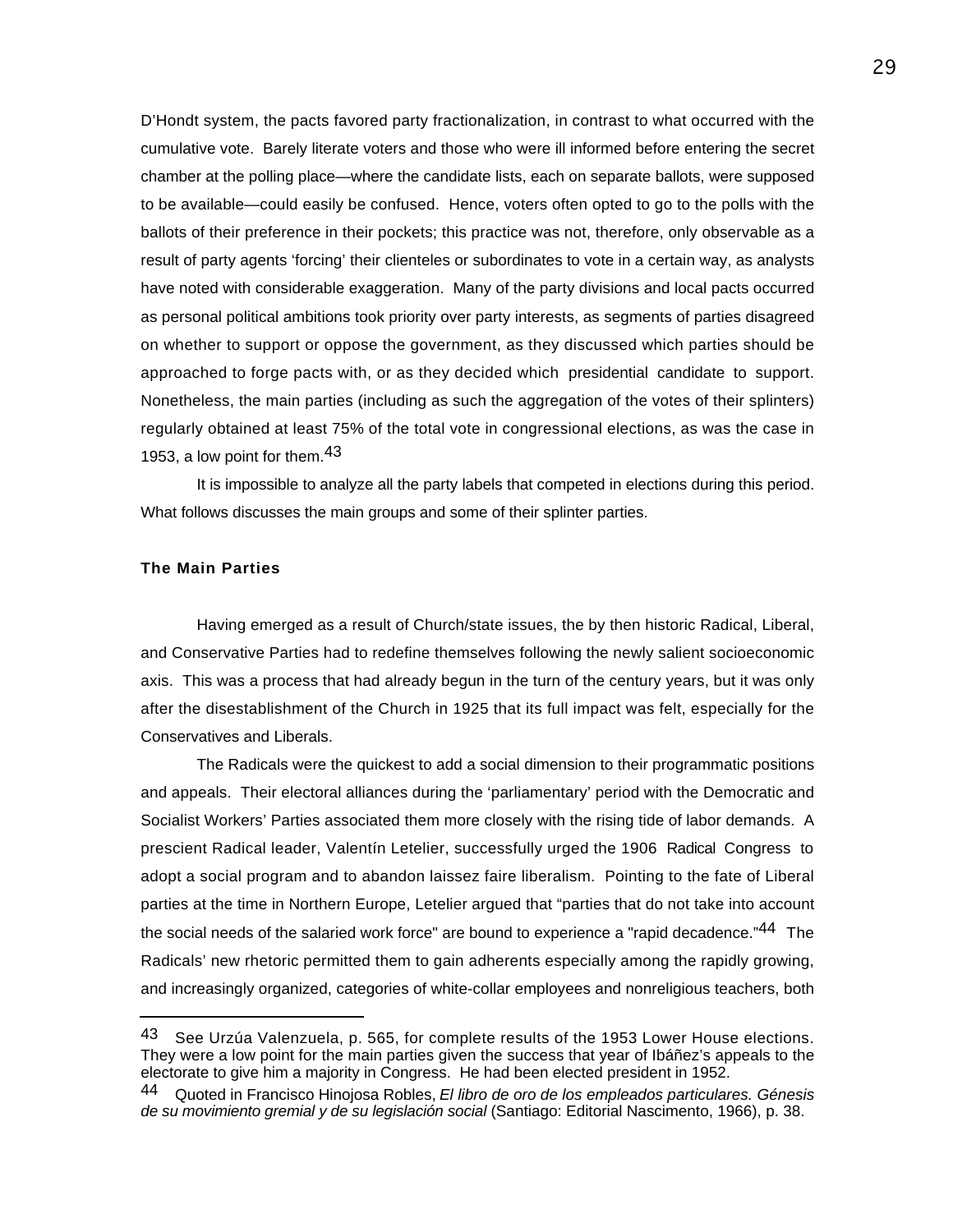in private and in public employment.<sup>45</sup> Many of them, especially the state-employed primary and secondary school teachers, were anticlerical as well. Although white-collar and teacher associations often collaborated with the broader labor movement, the professional qualifications of their members gave them a separate collective identity which facilitated their linkage to a different party from those, as was the case with Democrats and Socialist Workers, whose most characteristic members and many leaders were workers, miners, and artisans. The Radical vote in Lower House elections had increased from 12% in 1906 to around 20% beginning in 1912, which probably confirmed the electoral appeal of its renovated stance, and given the close ties the party developed with the white-collar associations, it acquired the image, which was to prove very enduring, of being a party of the 'middle class.' This was accompanied by the perception that the Radicals had become the main 'centrist' force in the newly salient axis of socioeconomic issues, as well as the principal anticlerical party. Nonetheless, contrary to the well-known simplistic reductions of Chilean party politics to class differences, the Radicals did not only draw votes from the middle class and middle-class voters were by no means all Radicals; the party's electoral base continued to include voters from all socioeconomic groups, with its largest votes drawn, following the pattern established earlier, from the North, the Center South (including rural areas), and the South. The average Radical vote in Lower House elections from 1932 to 1957 was 20.3%, a percentage of remarkable stability since 1912.<sup>46</sup> It made the party the largest vote-getter by a small margin in this period.

The new salience of socioeconomic issues in the party system was detrimental to the Liberals' electoral support. The total vote in Lower House elections for all Liberal Parties declined during the 'parliamentary' period from about 44% between 1894 and 1903 to 28% in 1924. In 1932 all Liberal Parties only obtained 18.6%, while the vote for the unified Liberal Party in the Lower House elections between 1937 and 1957 was an even lower 16.1%—less than half the average vote of all Liberal Parties in the 1894–1924 period.<sup>47</sup> The main drainage of votes came from the precipitous decline of support for the Liberal Democrats beginning in the mid-1920s; in 1932 the remnants of the party only scored 0.5% of the national vote.<sup>48</sup> The Liberal Democratic electorate, unlike its leaders, did not go over to support other Liberal Parties in the 1920s nor to the unified Liberal Party in the 1930s. The Liberal Democrats had captured much of their vote

<sup>45</sup> See, for example, Hinojosa Robles. He was a member of the Radical Party who initiated the associations of private-sector employees in Chile. The book consists of his memoirs.

<sup>46</sup> These averages are calculated from figures in Urzúa Valenzuela, pp. 482 and 575–77.

 $47$  The average vote between 1937 and 1957 is calculated from Dirección del Registro Electoral figures in Chile, Oficina de Informaciones, "Estadísticas electorales 1925–1967," *Boletín de información general*, no. 47 (December 1968). The figures for the total Liberal vote in earlier years come from Urzúa Valenzuela, pp. 351–56.

<sup>48</sup> Urzúa Valenzuela, p. 482.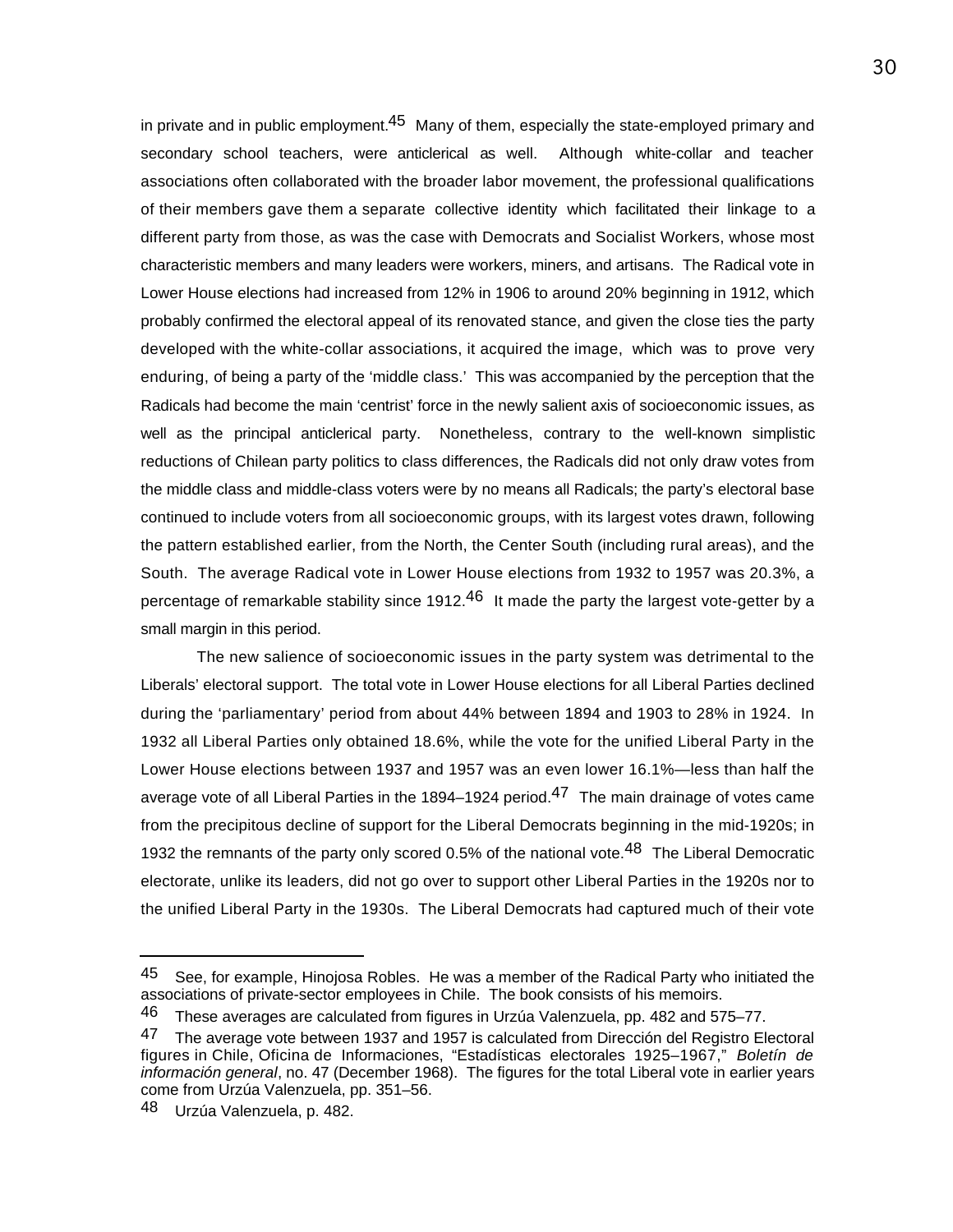with populist and anticlerical appeals, and given the simultaneous rise in the vote for the Left in the mid-1920s, a likely explanation for the Liberal loss is that many of the popular sector and/or more anticlerical voters who formerly supported the Liberal Democrats opted for leftist parties.<sup>49</sup> Devoid of this segment of the Liberal denominated electorate, the Liberals went from being a center force in the clerical/anticlerical axis between Radicals and Conservatives to being the rightwing pole of the reformulated party system around the primacy of socioeconomic issues. Manuel Rivas Vicuña, the acute Liberal analyst of early-twentieth century Chilean politics, despaired at this transformation. He wrote in his diary on 27 May 1934 that at a lunch with friends "I criticize the extreme rightist profile that has been given to Liberalism, and I note that it has neither popular nor feminine elements, circumstances that make it lose its influence and its quality as a lubricant between the segments of the Left and Right."50

The Conservative Party was also affected by the restructuring of the party system around the socioeconomic issue dimension. While there is no doubt that the party was the 'Right' pole (i.e., conservative) of the clerical/anticlerical dimension, it is simplistic to place it automatically, as virtually all analysts of Chilean politics have done, as the far 'Right' pole along the socioeconomic axis.51 As a Church-related party, its leaders, militants, and even its voters—as well as the social circles they associated with—were composed to a significant degree of committed Catholics. They had frequent contacts with the clergy and they educated their children mainly in Church-run institutions. Given these characteristics, the Conservatives formed a subculture as well as a political party, one that contained people at all socioeconomic levels despite the fact that, as a result of the combination of Catholicism with the colonial settlement of Chile, the subculture and the party leadership included members of some of the country's oldest and wealthiest families. The party obtained votes and elected Congressmen in all regions, but it received the largest proportions of the vote—as noted earlier—in the most heavily Catholic areas. Anticlerical and secular influences in the mainly agricultural provinces of the country reached primarily the cities rather than the countryside or the small towns, since these influences were primarily diffused through the development of public secondary education and public administration beginning in

<sup>49</sup> The loss of Liberal vote percentages cannot be explained by an increase in the numbers of voters. In 1912, when all Liberals scored 44% of the vote, there were 295,000 voters; in 1924, they obtained 28% of the vote out of fewer, i.e., 256,000 voters. In 1932, when they received 18.6%, the voting public had only increased to 327,000. The figures for the total number of voters appear in Ricardo Cruz Coke, *Geografía electoral*, p. 12.

<sup>50</sup> Rivas Vicuña, vol. 3, p. 679. [Critico la situación de partido de extrema derecha que se ha dado al liberalismo y anoto que no tiene elementos populares ni femeninos, circunstancias todas que le llevan a perder su influencia y su carácter de lubricante entre los extremos de izquierda y derecha.] Naturally, his reference to Left and Right was primarily to the opposition between Radicals and Conservatives.

<sup>51</sup> The Conservative Party's representatives continued to be seated at the far right of the congressional chambers, adding to its image as a rightist party.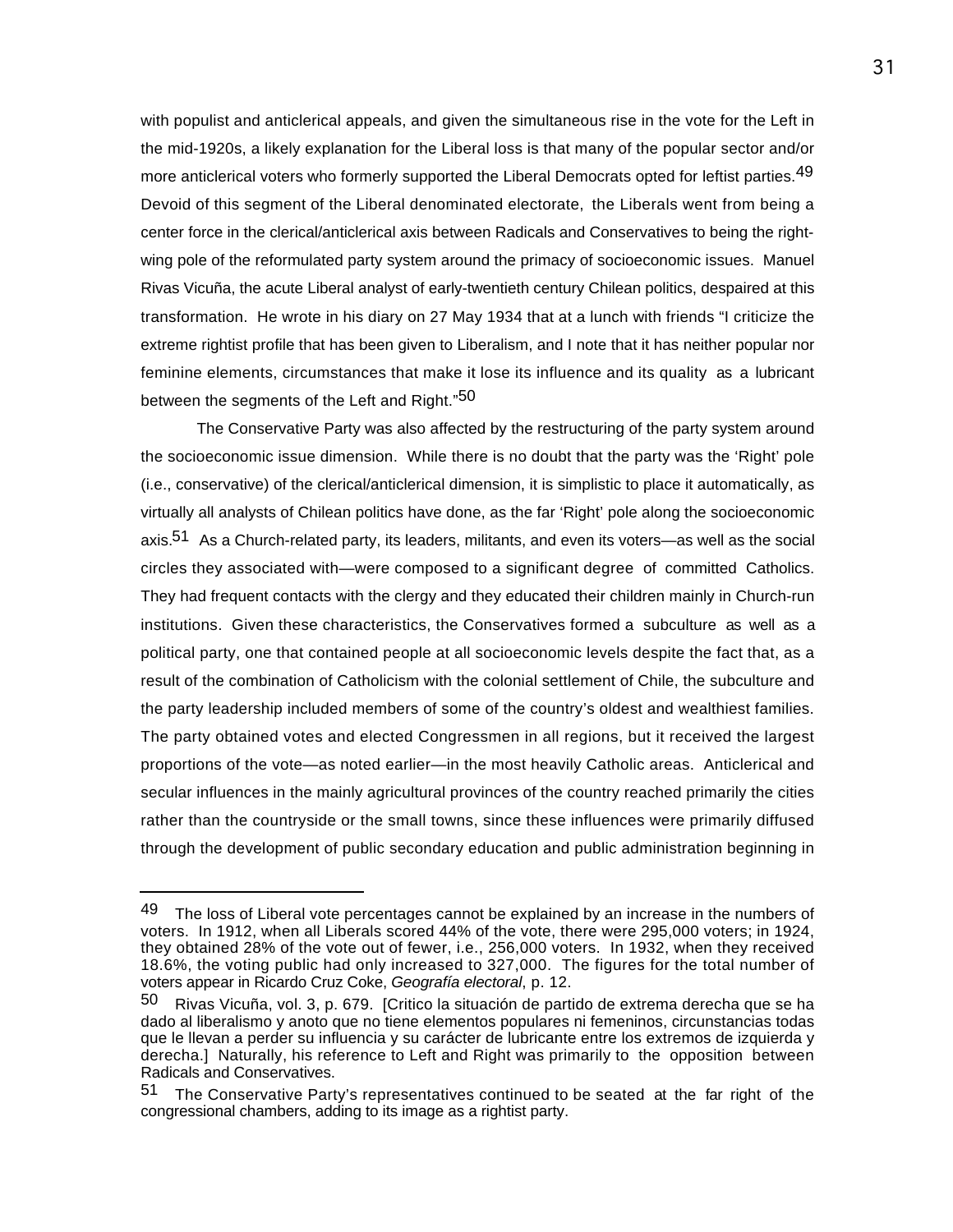the late nineteenth century. Hence, the anticlerical parties had much greater difficulty eroding Conservative support in the small towns and rural areas. Large land holders in the agricultural Central Valley usually built shrines, chapels, and even Churches which facilitated the reach of the clergy to the rural population. Such farms had patron saints, and they had an active set of festivals marking the religious calendar as well as the major points in the agricultural cycle—and the electoral contests.

As members of a Catholic party, Conservative militants could not help but be aware of the Church's social teachings. As noted by Erika Maza Valenzuela, in the nineteenth and early twentieth centuries wealthy Catholics, including many women, dedicated their energy and their money to organizing and running many beneficence and educational institutions for the poor in association with religious orders.<sup>52</sup> In order to counter anticlerical influences, the Church and the Conservative Party made an effort to organize mutual aid societies and unions for men and women workers, especially after the publication of Leon XIII's *Rerum Novarum*, although such organizations (perhaps with some exceptions) do not appear to have engaged in militant industrial action. Some prominent Conservatives, notably women leaders such as Adela Edwards de Salas, were very forthright in condemning low wages and deplorable working conditions.<sup>53</sup> The party supported and even proposed social and labor legislation (including the creation of legal unions in 1919), although it clearly had a paternalistic view of labor relations and of the popular sectors in general.

Differences among Conservatives began to appear as the parties began to align themselves primarily on the basis of their socioeconomic views. By the early 1920s Conservatives who were more receptive to progressive interpretations of the Church's social doctrine already identified themselves as a Social Christian segment. Prominent among them was Emilio Tizzoni, a member of the Lower House of Congress.In the 1930s, inspired by Pius XI's *Quadragesimo Anno,* the writings of Jacques Maritain, and the teachings of several influential Chilean priests, especially Fernando Vives and Alberto Hurtado, a new generation of young Conservatives who sought to place the party at the forefront of social action emerged. This group, whose principal leader was Eduardo Frei, clashed with the party and even the Church, whose top hierarchy, beginning with Horacio Campillo, Archbishop of Santiago during the 1930s, emphasized loyalty to the Conservative Party and held more traditional views. In 1935 the Conservative youth

<sup>52</sup> Erika Maza Valenzuela, "Catholicism, Anticlericalism, and the Quest for Women's Suffrage," pp. 8–10 and 20–25.

<sup>53</sup> Erika Maza Valenzuela, pp. 26–27, quotes from Edwards de Salas's little-known book, *Memoria de la Cruz Blanca. 1929. Sociedad con personería jurídica y cuya finalidad es proteger a la joven y remidir a la mujer por la mujer* (Santiago: Imprenta y Litografía "Casa Amarilla," 1929). Edwards de Salas was elected to Santiago's Municipal Council with the largest vote of any candidate in 1935, the first election in which women voted.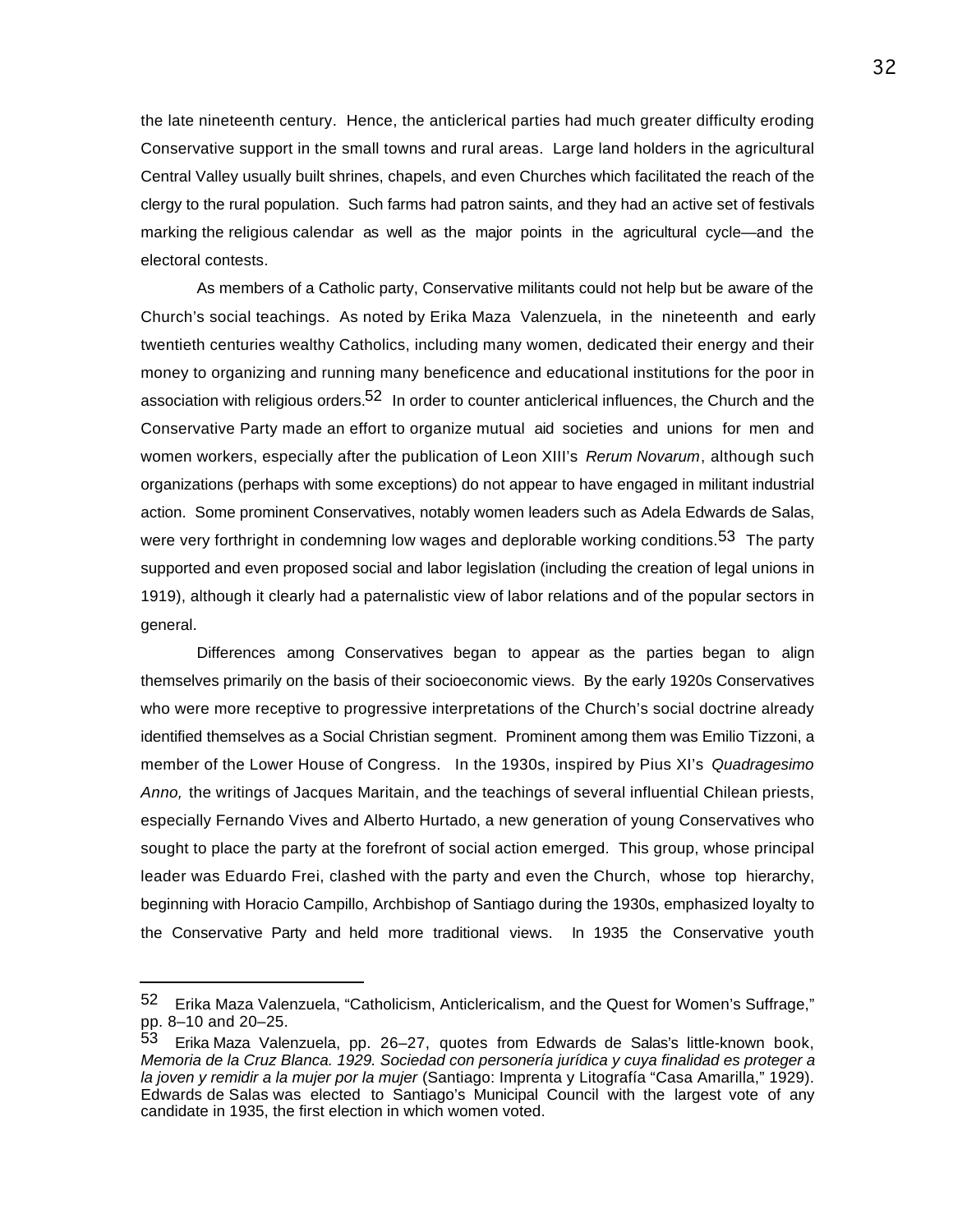organized the Conservative Falange (*Falange Conservadora*), almost as a party within the party (a model that was also used by Adela Edwards in creating a woman's party associated with the broader party). The Falange refused to support the party's choice of backing the Liberal candidate Gustavo Ross, judging him too rightist, for the presidential elections of 1938. As a result, they left the party altogether, becoming the National Falange (*Falange Nacional*), a decision that displeased not only the Conservative Party but also the Church hierarchy. However, the Falangists continued to be dedicated Catholics and to view their programs as a means of implementing more appropriately the Church's teachings. The new party, led by youthful professionals, was not particularly successful electorally, regularly receiving until the mid-1950s only around 3% of the national vote.<sup>54</sup> It made every effort to have a presence in the labor movement, without much success in its early years.

The scission of the Falangists did not end the stirring of Social Christian views within the Conservative Party. In the mid-1940s, under the leadership of Eduardo Cruz Coke, a senator and social reformer, such views gained greater currency, becoming the predominant tendency among party leaders. The disagreements between the two sections came to a head over the question of supporting or rejecting a 1948 law banning the Communist Party. The law had been proposed at the beginning of the Cold War by Radical President Gabriel González Videla (1946–52), who had himself only recently broken his governmental alliance with the Communists, in part bowing to pressure from the United States. The Social Christians rejected the law as an infringement of political liberties, while the rest of the Conservatives supported it. This divided the party into two groups: the Social Christians kept the Conservative Party label after a polemical court decision on the matter, while their detractors became the Traditionalist Conservative Party (*Partido Conservador Tradicionalista*). In the Lower House elections of 1950 and 1953 the latter party obtained a larger share of the vote. The Conservative (Social Christian) Party did especially poorly in 1953, electing only 2 deputies compared to the Traditionalists' 16. This result was partly the consequence of a further division among Social Christians, as a group calling itself the National Christians (*Movimiento Nacional Cristiano*) ran on a platform supporting the then newly elected (and this time democratically so) President Carlos Ibáñez (1952–58). If the Falange's votes are added to the other two Social Christian groups, these segments from the old Conservative Party trunk obtained almost as many votes in the 1953 election (9.98% of the total) as the Traditionalists (10.05%). The lesson was not lost on the Social Christians. Over the next few years they began to gravitate together, even though a segment of the Conservative Party (Social Christian) led by the two deputies elected in 1953 fused back into the Traditionalist group. In July 1957 the Social Christian strands merged to create the Christian Democratic Party, a development to be discussed

<sup>54</sup> Urzúa Valenzuela, p. 581.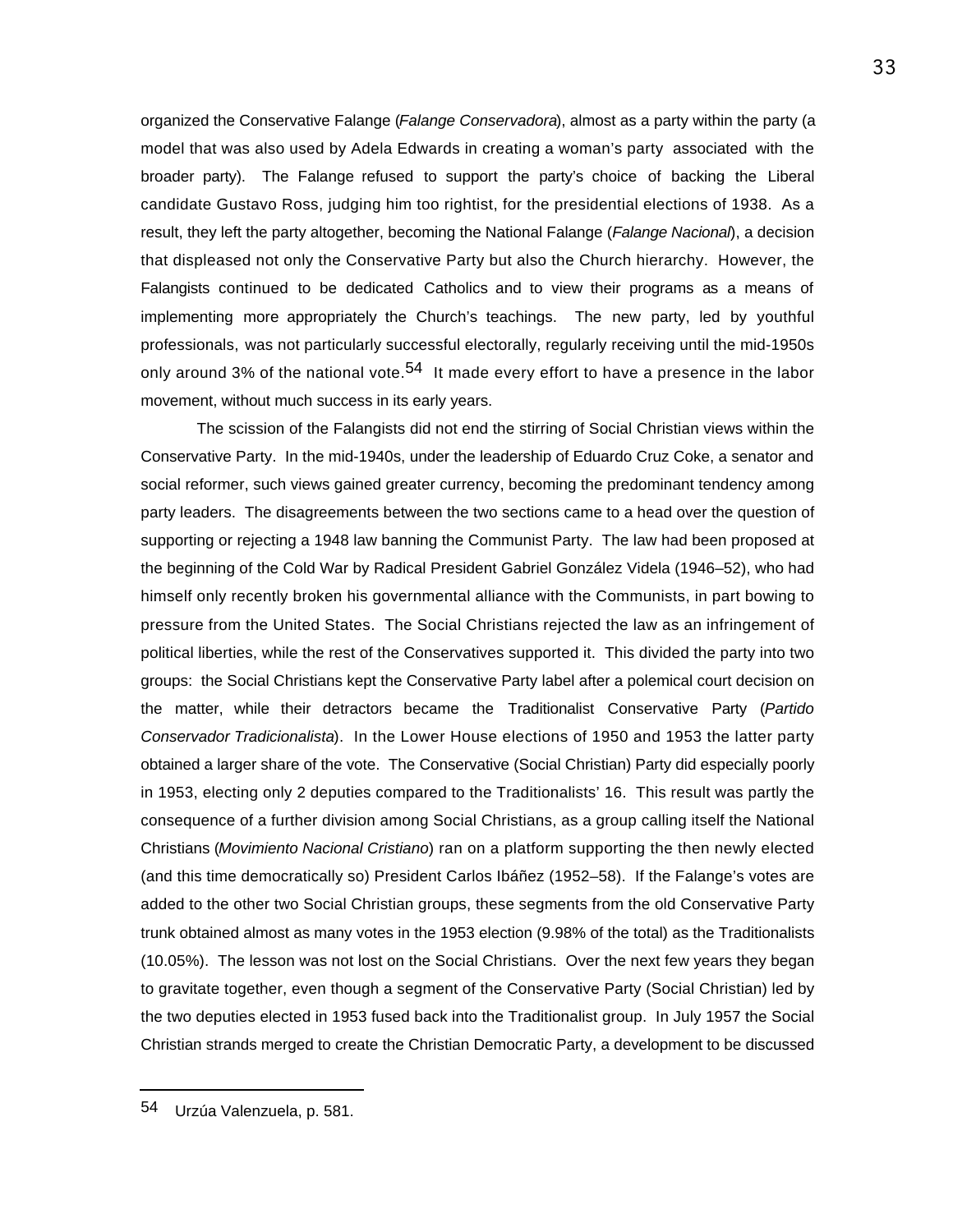later. Through this long evolution, which had begun in the early decades of the twentieth century, the historically Catholic and proclerical segment of Chilean politics had generated a clearly centrist party on socioeconomic matters, leaving what remained as the Conservative Party (basically composed after the mid-1950s of the Traditionalists, although they dropped this qualifier from their label) with a clearly rightist profile.

As parties seeking to articulate and appeal to working-class interests, the parties of the Left were from their inception firmly placed on the socioeconomic axis of the party system, even if they were also anticlerical. The restructuring of the Chilean party system along the socioeconomic axis favored the Left by reducing (but not eliminating) the influence, which so affected the Democrats as mentioned above, of anticlerical themes in electoral appeals. Hence, it was only from the mid-1920s onwards that the (anticlerical) Chilean Left was able to reach its electoral potential (given residual, not preponderant, effects of the clerical/anticlerical conflict), namely the 20–30% of the vote that it has regularly obtained until the present.

There were major changes in the partisan composition of the Left from the early 1920s to the mid-1930s. The Communist Party which had emerged from the Socialist Workers' Party convention of January 1922 was a majority or close to a majority force in the labor movement. A relatively moderate Communist leadership after Recabarren's suicide in December 1924 was totally transformed by repression at the hands of the Ibáñez dictatorship's police and by the 'bolshevization' of the party under the orders of the Third International. The party even went so far as to posthumously expel Recabarren, whose own views did not in effect fit well into a Communist orthodoxy, from its ranks. A leftist tendency led by Manuel Hidalgo, who was elected to the Senate in 1926 only to be forced into exile by Ibáñez a year later, was also expelled, becoming the Chilean section of the Trotskyite movement. By the end of the Ibáñez government the Communist Party ranks had been decimated, its presence in the labor movement was greatly reduced as its labor federation could only reorganize about a fifth of its former councils throughout the country, and its politics were as intransigent and sectarian as could be found among Communist Parties anywhere in the world during the 'class against class' period of the International (1928–34).55

The most important innovation in the non-Communist Left was the founding of the Socialist Party in April 1933. It resulted from the fusion of four parties or movements—including some leading Free Masons, former anarchists and anarcho-syndicalists, leftist nationalists, social democrats, and Hidalgo's Trotskyites—which identified, however loosely, with socialist ideals but rejected Soviet Communism. The galvanizing event that united them was the short-lived 'Socialist

<sup>55</sup> J. S. Valenzuela, "Labor Movement Formation," p. 567. For a discussion of the Communist International during this period, see Annie Kriegel, *Les Internationales ouvrières* (Paris: Presses Universitaires de France, 1975, 4th edition), pp. 93–99.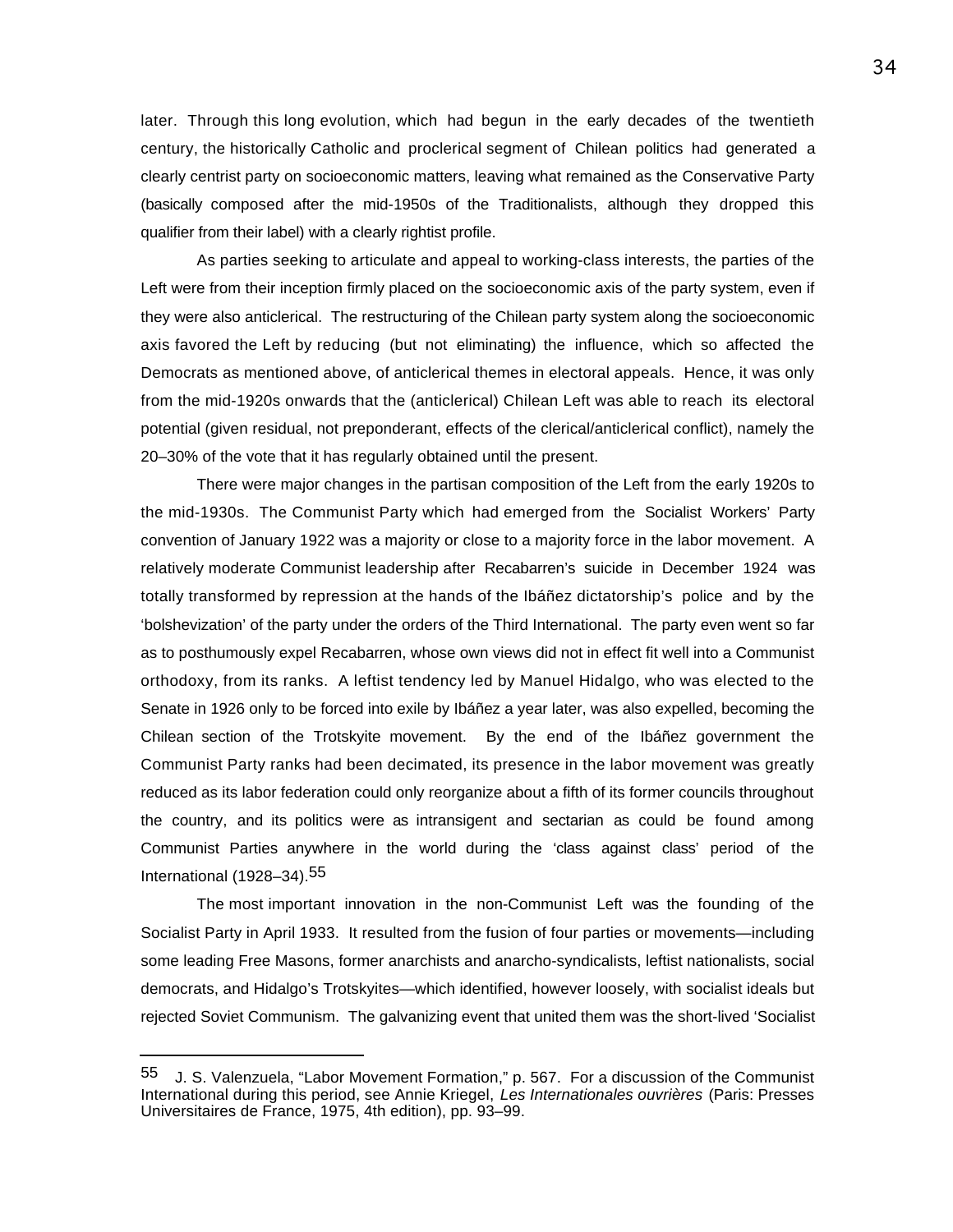Republic' of 4 to 14 June 1932, plus their support for Marmaduke Grove's presidential campaign against Arturo Alessandri later that year. Grove and other leaders of the 'Socialist Republic' figured prominently in founding the Socialist Party, and for its first decade-and-a-half it was mainly their instrument, although the party remained traversed by a variety of tendencies from Marxists to moderate reformers.

Although it was founded very late relative to the development of the Chilean labor movement, the Socialist Party was able to recruit a sizable segment of labor leaders to its ranks. This was a fortunate historical coincidence for the party, rooting it in a working-class social base that gave it greater legitimacy to dispute within the Left the Communist claim to be the sole true representative of working-class interests. This coincidence resulted from the fact that the party's creation occurred soon after the Ibáñez dictatorial regime had, on the one hand, decimated the labor movement and, on the other, fostered the growth of legal unionism under the provisions of 1924 labor legislation. It is likely that the legal union leaders included Democratic Party members, some former anarcho-syndicalists, and quite a number of new leaders who were nonpartisan. The Communist labor leaders had neither the interest nor probably the ability to include these unionists in their organizational network; in fact, they rejected them out of hand as collaborators with the hated dictatorship. Moreover, the anarcho-syndicalists who had been repressed by Ibáñez were unable to recreate their movement after his fall; many of them drifted into the Socialist Party as well. Thus, the Socialist Party was to inherit the non-Communist/Socialist Worker streams of political and union organizing that swelled from previous decades.

Meanwhile, the Democrats, though largely a spent force within organized labor, continued to have a significant electoral presence, especially among popular sectors, during the 1930s and 1940s. Their electoral potential was marred, however, by a division of the party that not only undermined it but, in the end, virtually destroyed it, especially as the main party leaders from the pre-1927 period passed away. After the fall of the Ibáñez dictatorship the party publicly recognized its 'error' in having supported it, and a segment of its leaders and militants tried to emphasize its 'leftist' orientation, seeking to form political alliances with the Communists and Socialists.<sup>56</sup> However, another group within the party was tempted to collaborate with the government of Arturo Alessandri in exchange for ministerial and other positions. The first, more leftist, group created what was called the Democratic Party (*Partido Democrático*) and the second the Democrat Party (*Partido Demócrata*). In the 1940s, after a brief fusion, the party divided once again, and its segments were not even able to agree to support a single presidential candidate. In

<sup>56</sup> A little-known book by Héctor de Petris Giesen, *Historia del Partido Democrático. Posición dentro de la evolución política nacional* (Santiago: Dirección General de Prisiones, 1942), has a detailed account of the Democratic and Democrat Parties during the 1930s.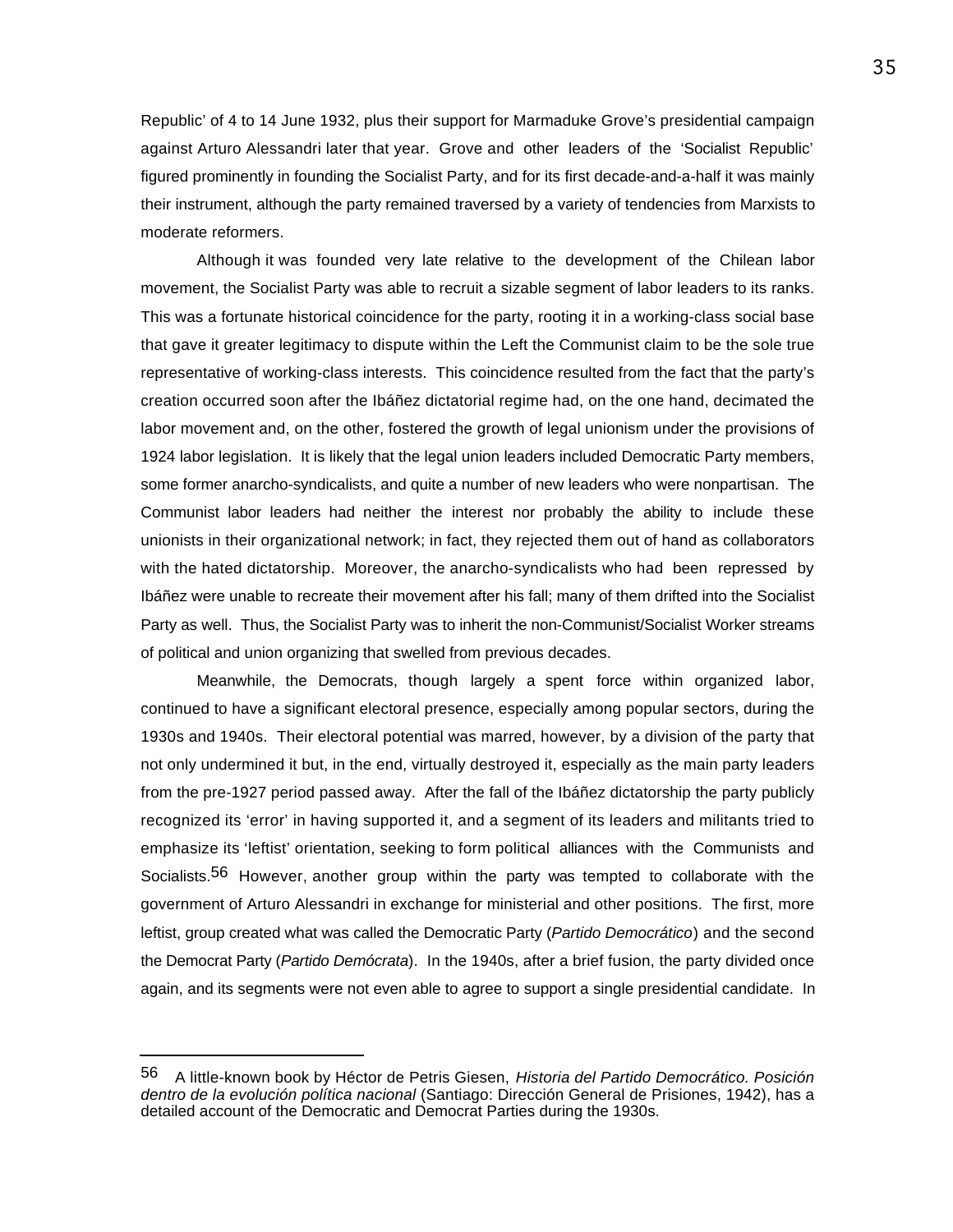1960 the remnants of the party fused with other splinter groups to form the Democratic National Party (*Partido Democrático Nacional*), with minor electoral support and generally leftist orientation.

A final important new party label that emerged during this period was the Agrarian-Labor Party (*Partido Agrario Laborista*). Created formally in 1945, it became the main party base used by Carlos Ibáñez to regain the presidency in 1952. From 1938 on Ibáñez was a regular presidential candidate, and his political influence was a constant thorn in the side of party strategists during the 1940s. After electing the largest single block of deputies in 1953 (26), the Agrarian-Labor Party dwindled to insignificance as the Ibáñez presidency faded. Despite having become a personalistic party, its party origins were more complex. Its first component was the Agrarian Party (*Partido Agrario*), formed by agricultural entrepreneurs in the Southern province of Cautín. In 1932 they elected 4 deputies and this success led them to try to expand their reach to all 'laboring' elements. The second element was the Liberating Popular Alliance (*Alianza Popular Liberadora*), which emerged through the fusion of groups supporting Ibáñez's unsuccessful 1938 presidential bid (from which he actually withdrew before the elections), including the Chilean National Socialist Party (*Partido Nacional Socialista*).

## **Party Alliances**

Insofar as no single party received more than a quarter of the vote, party alliances continued to be dominated by the formation of coalitions for presidential elections. The winning presidential coalition would normally participate in the new president's first cabinets and compose the initial main nucleus of his legislative supporters. However, cabinet and legislative coalitions almost always changed during the course of the presidential term. The initial presidential coalitions never had a majority in both houses of Congress, and although there was usually a honeymoon period for each, which facilitated approval of legislation at the beginning, this effect did not last long; ultimately presidents were forced to seek viable legislative coalitions, which usually required changing the cabinet. Legislative elections did not coincide with presidential ones, which was also a complicating factor as the former could alter the party composition of Congress. Presidents who took office when the electoral calendar called for congressional instead of municipal elections soon after their own election were fortunate, as this tended to strengthen their legislative support. Elections during the honeymoon period, i.e., just months after the inauguration of a new president, began to occur during most presidencies after the death of Juan Antonio Ríos (1943–46) altered the timing of the presidential terms. The glow of the honeymoon considerably increased the vote for the party or parties supporting the new president. Thus, in the 1947 municipal election Radicals and Communists received 41.45%; in the 1953 congressional contest, pro-Ibáñez forces obtained 45.4%; in the 1965 congressional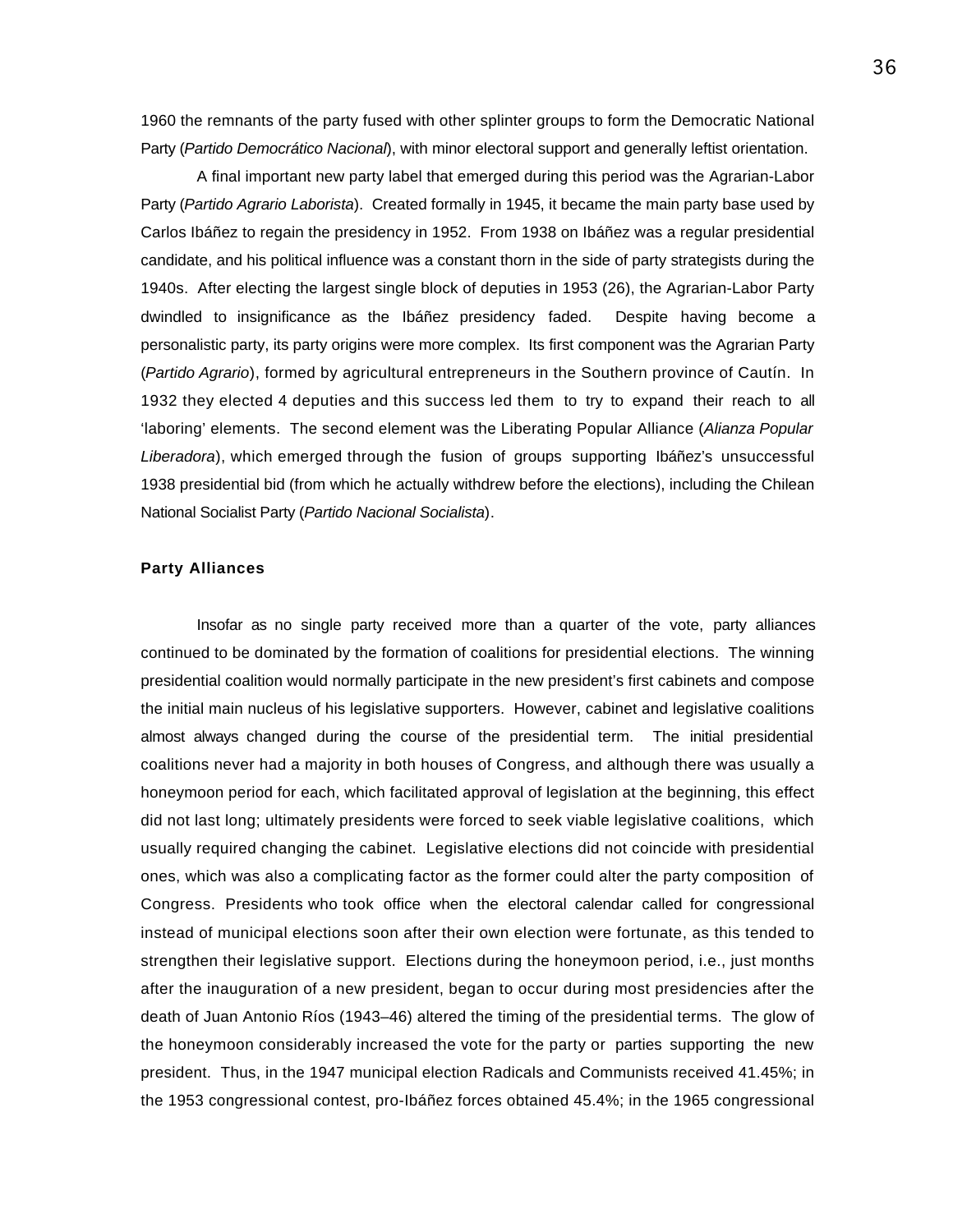elections, the Christian Democrats scored 43.6%; and in the 1971 municipal election, the Popular Unity coalition rose to 48.6%.57

As the presidential period came to a close, party coalitions were dictated more by the preparations for the new presidential campaign than by the needs of incumbents to have working congressional majorities. This could benefit sitting presidents, but it usually worked at cross purposes with their efforts to form such legislative majorities. While the reaffirmation of a fully presidential regime in 1925 was supposed to facilitate cabinet stability, the political vagaries of forming viable legislative support given the impact of the next rounds of elections—especially presidential ones—led to little decrease in ministerial changes.

The 1925 change to direct presidential elections gave an advantage in such contests to well-known public figures, such as former presidents, high-profile former ministers of government, scions of well-known political families, and former presidential candidates. The change made it easier for independents to emerge in presidential election politics, who could build a coalition combining parties, fractions of parties, movements, associations, unions, etc. Ibáñez, who never formally joined a party, was to take advantage of his highly visible persona to become a permanent factor in presidential election politics, beginning with the December 1938 contest. Devoid of any principles and armed with simplistic stock phrases generally targeting political parties and politicians, Ibáñez absorbed support that varied from election to election from groups or parties, ranging all the way from Nazis to Communists, that felt excluded or alienated for whatever reason. The new method of elections also led to an increase in the number of presidential candidates, as they no longer had to go through the complicated process of slating lists of electors. Party leaders and independents (with the requisite number of signatures backing them to register formally as candidates) could decide to run, despite having little chance of winning, as a means to enhance the visibility of their parties, of themselves in preparation for a future presidential contest, and/or to detract votes from certain other candidates in an effort to influence the final result without appearing to support any other candidacy. With these considerations, the politics of presidential elections became more uncertain and complex.

Party-brokered coalitions which could generally count on aggregating their votes still had the greatest probability of producing winning presidential candidacies. But such coalitions in a multiparty system that had become more complex with the addition of a socioeconomic axis running the full range of the Left to Right spectrum were now more difficult to make. The system not only had three major tendencies along this axis (Left, Center, and Right), each with an

<sup>57</sup> Chile, Oficina de Informaciones, "Estadísticas electorales," various tables; Urzúa Valenzuela, p. 567; and A. Valenzuela, *Political Brokers in Chile*, p. 54. It should be noted that there were no elections four months after the inauguration of Jorge Alessandri in 1958. The first one, a municipal contest, took place in 1960.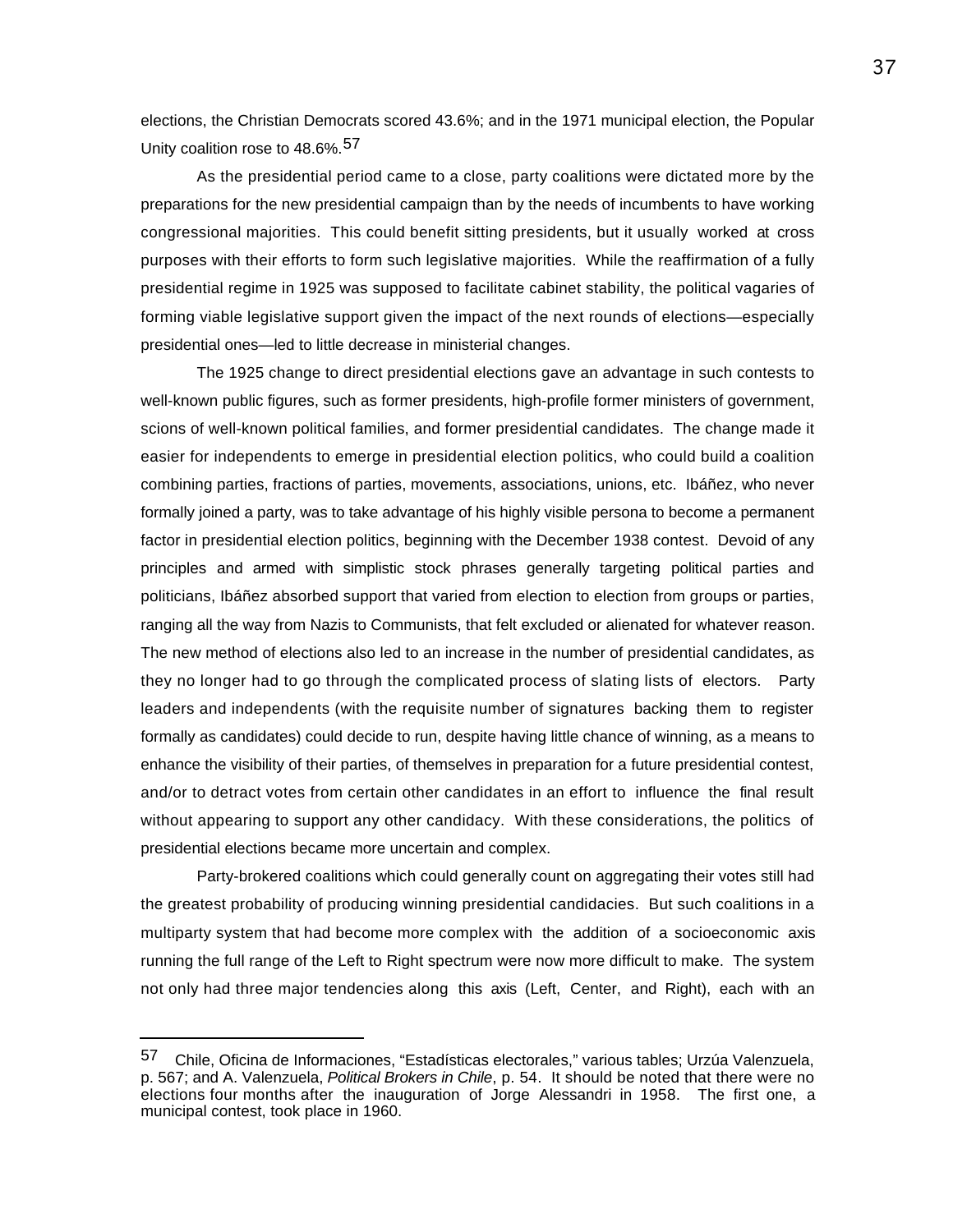aggregate vote between a fifth and two-fifths, but there was also a division between a Catholic and a secular or anticlerical component in each tendency. The Catholic component was weakest on the Left, but through labor leader Clotario Blest it was of some significance in the public service associations and in the overall union movement. This component would develop considerably only in the 1960s.

The following were the implicit rules of party-based presidential candidacies and coalition building in this period. First, as was the case before 1925, no leader of the Conservative Party could become the head of a winning coalition because other parties would not accept such leadership.

Second, Radicals and Conservatives (of both tendencies) could not forge an electoral coalition based on a commonly agreed platform or together form part of a coalition led by a Liberal. Both the first and second limitations reflected the persistence of the clerical/anticlerical conflict over issues such as the legalization of divorce, the content of school curricula, religious education and subsidies for schools run by religious groups and, more generally, from the subcultural segmentations that conflicts along this axis had generated in Chilean society. However, Radicals and Traditionalist or rightist Conservatives could form part of legislative and governmental coalitions as long as their focus was on blocking the influence of the Left, as they did in banning the Communist Party in the wake of the start of the Cold War, and as they tried, but failed, to produce a winning common presidential candidacy for the 1964 elections. In addition, although the Falange was an expression of the Catholic subculture, it joined the Radicals, even in presidential elections, as part of its effort to forge a centrist identity. The Social Christian Conservatives did this as well in 1952, even if grudgingly and without a formal agreement. But both Social Christian groups preferred running on their own, as in 1946 and as they did after creating the Christian Democratic Party in 1958 and in 1964.

Third, the Radicals were the party best able to produce winning presidential coalitions. The Liberals, who had occupied this position in the previous period, could still do so given favorable circumstances—as in 1932 and 1958. The Radicals not only had a slightly larger percentage of the vote than the other major parties but also the new salience of the Left to Right axis favored them over the Liberals. The latter's placement on the Right limited them to either making an alliance with the Conservatives (and only with the Traditionalists after the Conservatives split) or with the Radicals, but they could not do so with both, as noted previously. By contrast, the Radicals could coalesce with the Liberals, with other parties of the Center including the Falange, and/or with the Left. By providing assurances that policies would not go to any extreme, the Radicals even had the ability to draw into the same coalition the Liberals and the Socialists and gain the Communists' electoral support as well, as occurred with the election of Juan Antonio Ríos in 1943.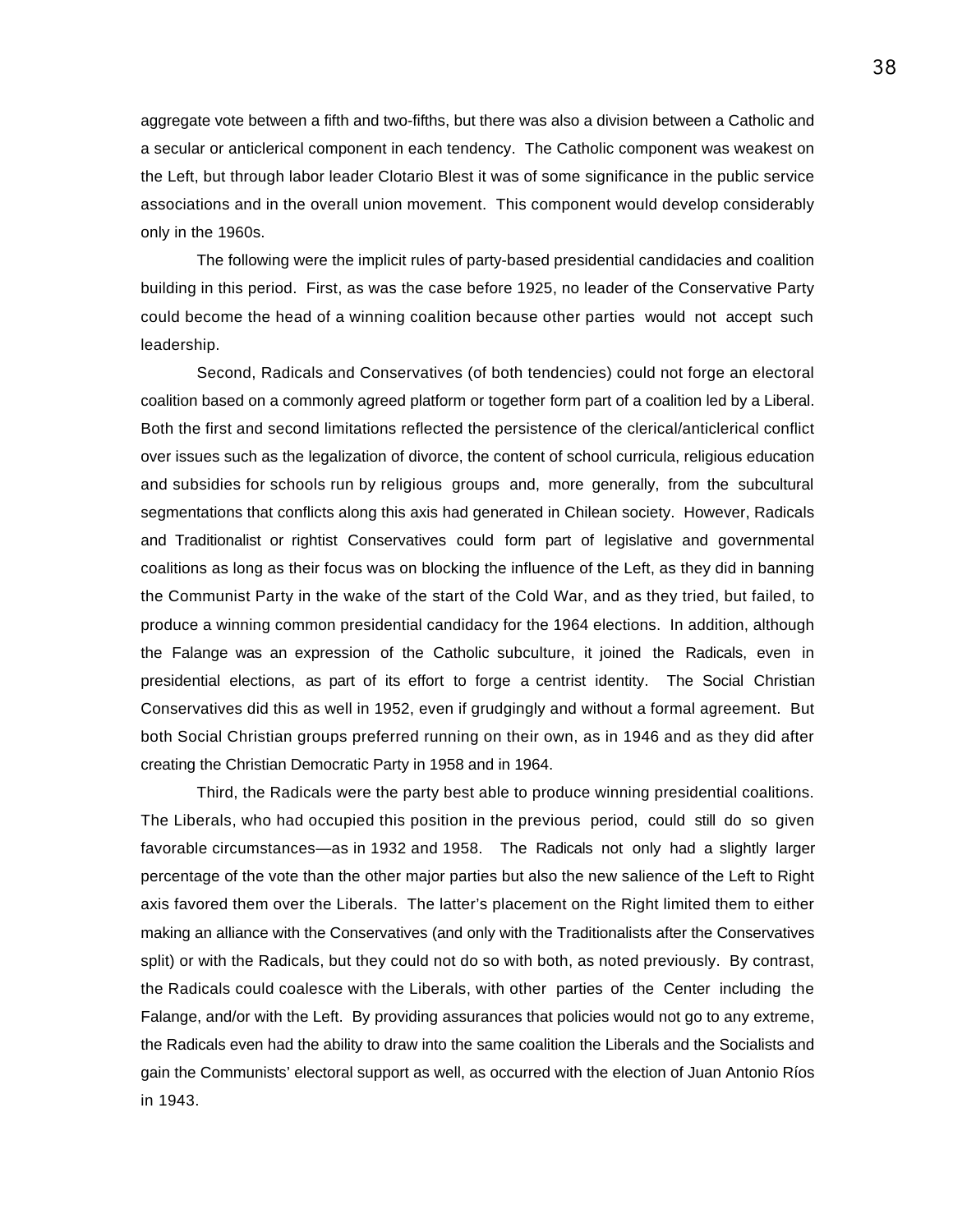Fourth, the presidential election coalitions had a central component to which its leaders tried to add peripheral ones. The central element united two major parties into a programmatic understanding and a mutual promise to share the key ministerial positions. It then served as the basis for building the peripheral aspect, if possible, which consisted of parties (as well as movements, unions, and associations) who joined forces with the coalition but did so with little expectation of gaining ministerial positions or having much influence over the future policies of the government if the coalition's candidate won. As such, the peripheral component could have quite disparate forces. Liberals and Socialists or Radicals and Social Christian Conservatives could form part of a broader coalition but not its central component. Sharp internal party conflict, leading sometimes to divisions which were facilitated by the electoral system, could occur over which strategy to pursue in forming the core coalition. The largest party-initiated coalitions (as opposed to Ibáñez's 'independent' candidacies), which garnered the biggest peripheral combination and produced victories by absolute majorities of the vote, had a Radical-Liberal core regardless of whether the candidate was a Radical (as with Juan Antonio Ríos in 1946) or a Liberal (as with Arturo Alessandri in 1932). When the Radical and Liberal Parties ran on their own or went into core agreements with other forces, namely, the Radicals with the Left or with portions of the Left and the Liberals with the Right or portions of the Right, the result was a closely contested election, sometimes even a virtual tie, which then sent the final decision to a joint session of Congress. (At that point a somewhat different governing coalition from the original electoral one could be forged, as happened in 1946 when the Liberals won an inclusion in the cabinet despite having lost the election.) These hotly contested elections occurred in 1938, when the Radicals formed a Popular Front coalition with all parties of the Left (although the central component was formed by Radicals and Socialists), winning barely against a Liberal-Conservative core agreement that supported a Liberal; in 1946, when the majority of the Radical Party formed an alliance with the Communists that had no official peripheral supporters (but a good number of Socialist voters) and won against candidates presented by the Liberals, the Social Christian Conservatives, and a narrow Socialist segment; and in 1958, when a Liberal-Conservative core won narrowly against a candidate of the Left, a Christian Democrat, a Radical, and a maverick leftist priest.

Finally, independent candidates could win as long as no two major parties formed a core coalition or if such a coalition supported the independent figure. The first situation occurred in 1952 and explains why Ibáñez was able to win then and not earlier. That year Ibáñez, with the support of his makeshift Agrarian Labor Party, a Socialist segment, and assorted other *ibañista* movements, drew voters from all parties (including the Communists, due to Ibáñez's pledge to abrogate the law banning them from public affairs), while the Liberals could only muster support from the Traditionalist segment of the Conservatives, the Radicals were unable to forge a core agreement with any other party, and a small Socialist splinter ran its own candidate. The second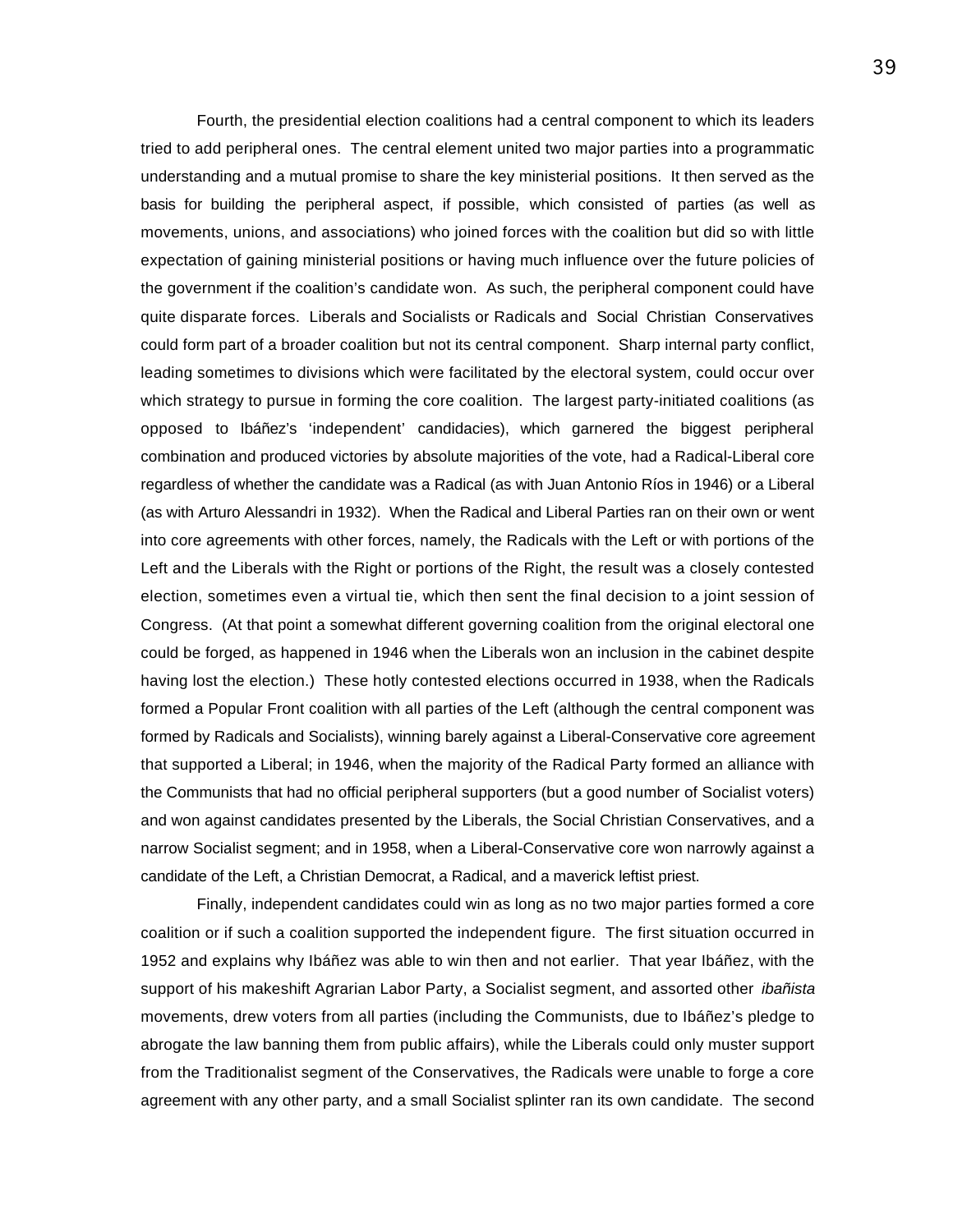situation occurred in 1958, when Liberals and Conservatives rallied behind Jorge Alessandri, son of the former president, who was a senator at the time. Alessandri prided himself in not having been a member of any party, although he was very close to the Liberals.

A complicating factor for the formation of alliances was that parties with proximate positions, or two splinters from a single party, were often engaged in fierce competition with each other as they tried to appeal to roughly similar universes of local militants and voters. For instance, after a period of relative collaboration under the Popular Front coalition (1936–42), Communists and Socialists became embroiled in a bitter struggle for influence in the labor movement and predominance in the leftist electorate. Similarly, Democrats and Democratics were unable to mend their differences for more than fleeting periods, and Conservative Traditionalists preferred the company of Liberals to that of the Social Christians or Christian Democrats.

This period was characterized by the fact that the Radicals were the main centrist party. That would soon change with the rise of Christian Democracy, a phase that also contained important changes in the electoral system.

## **From the Founding of the Christian Democratic Party to the Breakdown of Democracy in 1973**

Given the rapid electoral successes of the Christian Democratic Party in the years following its founding in 1957, by the mid-1960s the party system appeared to have undergone significant changes. The figures were eloquent: from 13.2% of the vote received by the Falange and the Conservative Social Christians in the 1957 Lower House elections, the new party born from the fusion of both groups tripled its proportion of the vote by 1965 before dropping to a figure about double the original amount. This can be appreciated in Table 1, which also contains the percentages of the vote obtained by the other major Chilean parties in elections for the Lower House of Congress between 1957 and 1969.

| Table 1                                                                            |      |      |      |      |
|------------------------------------------------------------------------------------|------|------|------|------|
| Vote for Major Chilean Parties, 1957-69<br>(Lower House Elections, in Percentages) |      |      |      |      |
| <b>Party</b>                                                                       | 1957 | 1961 | 1965 | 1969 |
| Conservative*                                                                      | 13.8 | 14.8 | 5.3  |      |
| Liberal                                                                            | 15.3 | 16.6 | 7.5  |      |
| National                                                                           |      |      |      | 20.0 |
| Christian Democratic*                                                              | 13.2 | 15.9 | 43.6 | 29.8 |
| Democratic                                                                         | 5.0  | 6.9  |      |      |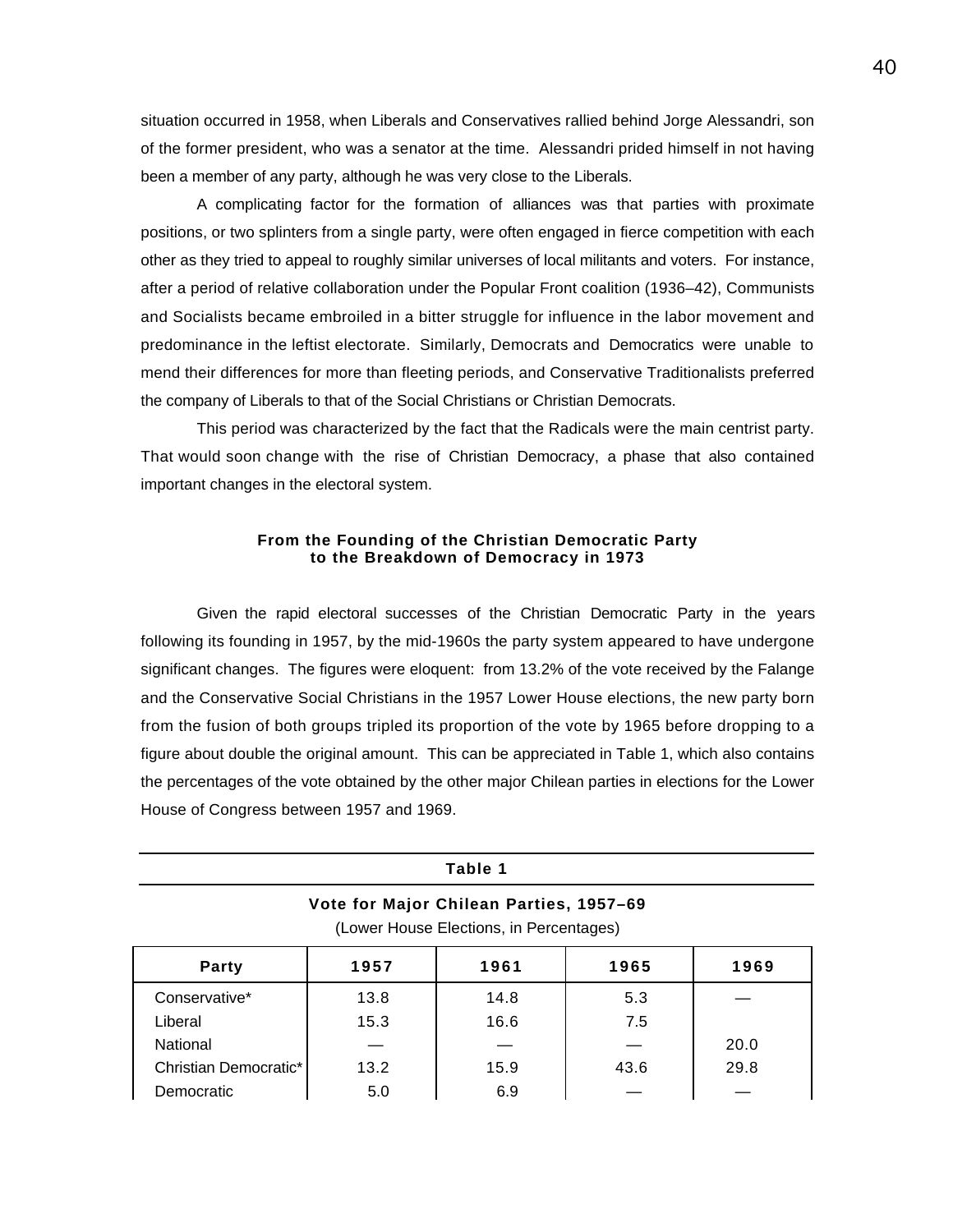| Agrarian Labor | 7.8  |      |      |      |
|----------------|------|------|------|------|
| Radical        | 21.5 | 22.1 | 13.7 | 13.0 |
| Socialist      | 10.7 | 11.1 | 10.6 | 12.2 |
| Communist      |      | 11.8 | 12.7 | 15.9 |

Sources: Arturo Valenzuela, *The Breakdown of Democratic Regimes: Chile* (Baltimore: Johns Hopkins University Press, 1978), p. 35; and Chile, Oficina de Informaciones, "Estadísticas electorales, 1925–1967," *Boletín de información general,* no. 47 (31 December 1968), pp. 10–12.

\* The 1957 percentage for the Conservative Party corresponds to the United Conservative Party, i.e., the Traditionalist wing of the old Conservative Party, while the 1957 percentage for the Christian Democrats adds those obtained by both the Falange and the Conservative Social Christian Party. The latter two already acted together as the Social Christian Federation. A. Valenzuela's table has different figures in these cells because he added the Social Christian and Traditionalist Conservative votes into the Conservative column, an addition that runs counter to the alliances of the time.

From an analysis of the electoral results of the late 1950s and 1960s in Table 1, it is possible to conclude that Christian Democracy gained the largest share of the vote for any single party label in Chilean twentieth-century electoral history from three sources: from small Center-Left to Center-Right parties, including the remnants of the Democratic and Agrarian Labor Parties; from the Right, particularly from the Conservative Party; and from the Radicals, who ceased being the principal party of preference of the centrist electorate. The Left was the only segment that retained, and even increased slightly, its share of the vote during the years of Christian Democratic ascendancy. Socialists had 10.7% of the vote in 1957 and 12.2% in 1969, while Communists obtained 11.8% in 1961 (their first legislative elections after the law banning them was repealed in 1958) and 15.9% in 1969. Each of these sources must be examined more closely.

Small parties were affected by an important aspect of the electoral legislation changes that took place in 1958 and 1962, namely, a prohibition of the electoral pacts that had produced the ubiquitous hybrid lists of candidates. Federico Gil notes correctly that this dealt a mortal blow to 'fly-by-night' parties.58 The pacts gave small parties a considerable advantage, because they permitted the election of some of their members in districts where they were moderately strong while, at the same time, their votes would be aggregated separately from the ephemeral list in which they ran by the Electoral Service to compile the national vote total of their own party label. In this manner, the party label could retain its legal existence because it could be counted as having more than the minimum support needed for this purpose, and at the same time the party obtained the necessary boost in votes to elect its candidates by sharing a slot on a list that was better able to draw enough votes to surpass the D'Hondt system's electoral quotient. After the prohibition of

<sup>58</sup> Gil, *Political System of Chile*, p. 216.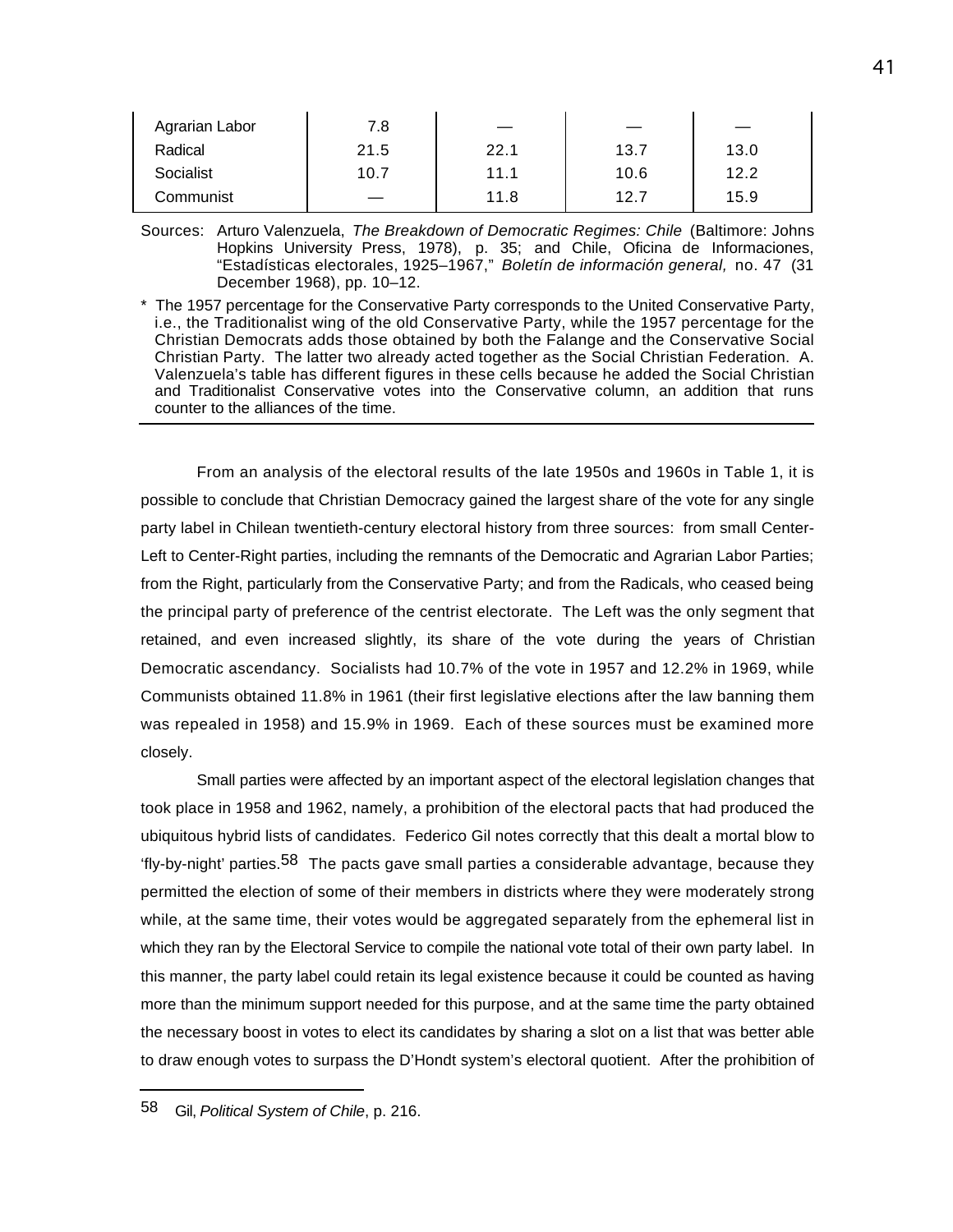pacts small parties could still field their candidates under their own label and hope to retain their legal registry as a party on the basis of their national vote total, but it was unlikely that they would have sufficient votes in any district to equal or surpass the electoral quotient. The only way to form pacts under the new rules was for parties to agree, while retaining in fact separate organizations and identities, to register a fictive national party label at the Electoral Service with hybrid lists of candidates. But small parties could hardly hope that the larger ones would accommodate them to such an extent that they would sacrifice their own party label. Consequently, the best avenue open to the militants of small parties was to join in with the party that seemed closest to them. Democrats, a small National Party, and Agrarian Laborites, the latter by the mid-1950s already most discouraged by the multiple failures of the Ibáñez government and seeking a new political venue, generally opted for Christian Democracy.<sup>59</sup> With the old legislation, it might have been possible for these groups to simply make electoral pacts with the Christian Democrats while keeping their own label. A small nucleus of party faithful kept the Democratic Party alive, but it obtained a mere 1% of the national vote in the municipal elections of 1963, a devastating result given the 6.9% it had received in 1961.<sup>60</sup>

Within the Right, the Liberals lost some, but not much, of their electorate to the Christian Democrats. The Liberals had 18% of the vote in 1949 and in the 1953 elections that took place in the Ibáñez honeymoon period they dropped to 10.9%. However, they rebounded quite well and by 1961 they had recovered to 16.6%, just 1.4% short of their 1949 result. They once again lost heavily in the 1965 elections that took place under the full glow of the newly inaugurated presidency of Eduardo Frei. It is impossible to tell how much the Liberals recovered after that, because in 1967 they merged with the Conservatives and a smaller right-wing group to form the National Party, resuscitating once again this often-used label. The new party obtained 20% of the vote in 1969, a percentage that the Right was to improve subsequently.

<sup>59</sup> On the influx of the *ibañista* segment into Christian Democracy, see George Grayson, *El Partido Demócrata Cristiano chileno* (Buenos Aires: Editorial Francisco de Aguirre, 1968) pp. 333–37. The Agrarian Labor Party supported Eduardo Frei in the presidential election of 1958, the only other party to do so; see p. 319–21. Grayson does not mention the change in the electoral law to prohibit pacts. Rather, in explaining the rise of Christian Democracy he emphasizes the great ability of its leaders, the formation of a band-wagon effect of joining the winner in the late fifties and early sixties that drew in the *ibañistas* and new generations of university students, and the increase in the voting population, especially of women who, for religious reasons, were attracted to Christian Democracy. While there is no doubt about the party leaders' abilities, these explanations are not particularly convincing.

<sup>60</sup> In 1958 the remnants of the Democratic Party supported the candidacy of Salvador Allende for the presidency. In 1960 it fused with other small groups to form the National Democratic Party. In 1964 the party once again supported Allende for president, but in the process it lost most of the twelve deputies it had elected in 1961 because they preferred to support Frei. In 1965 the party elected three deputies, but it subsequently split and its remaining members went into other parties. See J. Fuentes, L. Cortés, F. Castillo, and A. Valdés, *Diccionario histórico de Chile* (Santiago: Zig-Zag, 1990, 11th edition), pp. 423–24.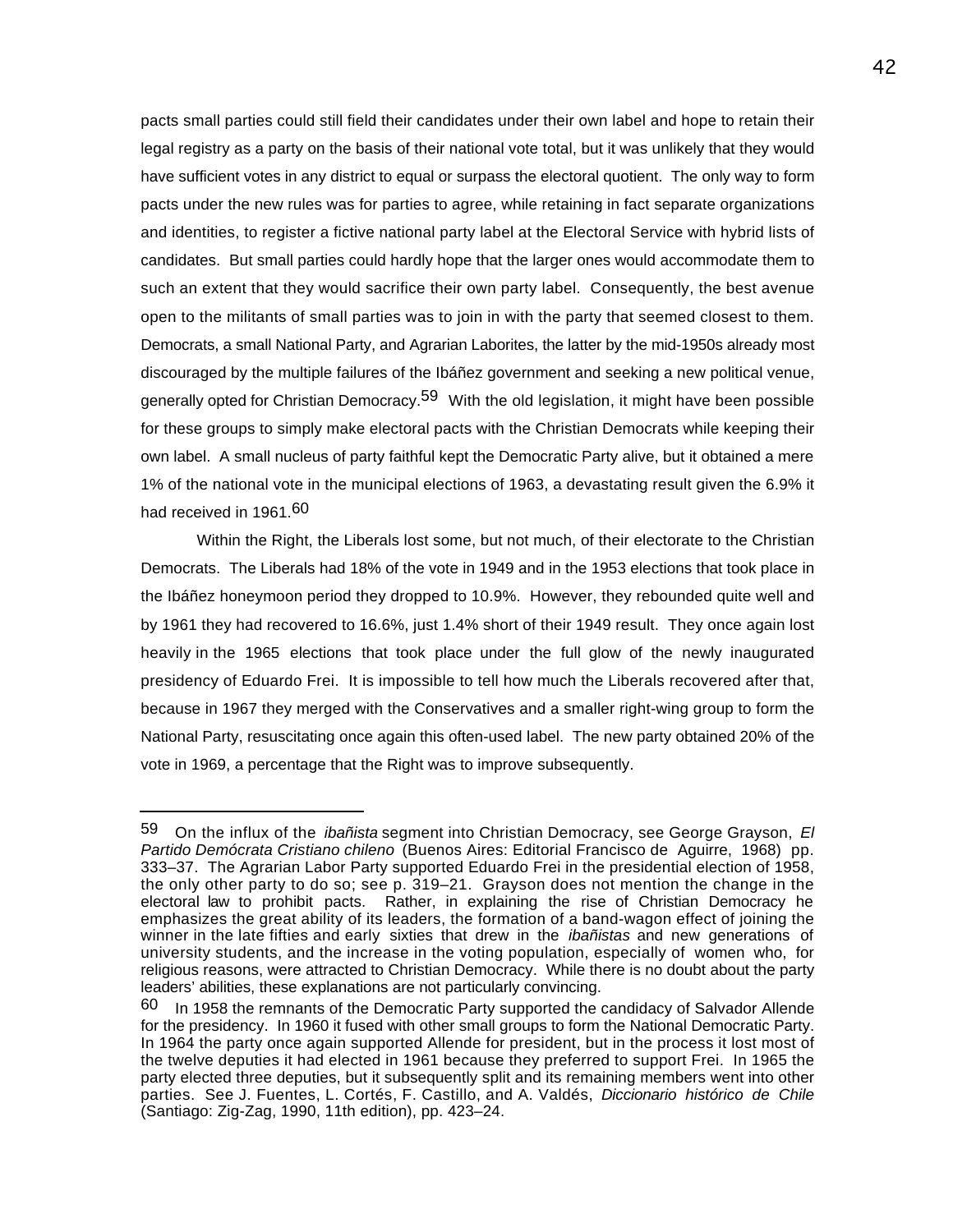As the original Catholic party that had already produced the centrist splinters forging the nucleus of Christian Democracy, the Conservative Party lost the most to the Christian Democrats by 1961. The vote for all Conservative tendencies was 22.7% in 1949. The *ibañista* upsurge of 1953 left the Traditionalist segment with 10.1%, the Social Christian group with 4.5%, and the National Christian (*ibañista*) group with 2.7%. The total for all three groups, 17.3%, indicates that a proportion of what was the Conservative vote level of 1949 also went elsewhere, most probably to the Agrarian Laborites, the main *ibañista* party. The National Christians soon dissolved and their leaders went into the Falange before the formation of the Christian Democratic Party. Thus, both Social Christian components that eventually went into Christian Democracy cost the Conservative Party about 6–8% of its former vote by 1961.

As was the case with the Liberals, it is very hard to estimate how much more the Conservatives may have lost during the 1960s to Christian Democracy. Certainly the 5.3% of the vote the party received in the 1965 elections was much less than its normal vote, given the Frei honeymoon effect on that contest. And yet, since the Conservative vote dropped by a factor of 2.8 while the Liberal one decreased by a factor of 2.2 from 1961 to 1965, the Conservatives lost, again, more than the Liberals on that occasion. In the absence of survey data showing how National Party voters in 1969 would have voted if the old labels had remained in place, it is impossible to tell if the recovery of the Right to 20% included as well a larger gain from what would have been Conservative rather than Liberal voters.

And yet, this is very unlikely, because the Conservatives lost much more than just votes to the rise of Christian Democracy. They lost the essential element of their historic identity, namely, their connection to the Catholic Church. The Falange and later the Social Christians most probably took a significant proportion of the most committed Catholic militants out of Conservatism into Christian Democracy. The Church could hardly ignore the new situation that had arisen by keeping its link to a Conservative Party then formed principally by its Traditionalist, i.e., its rightist component. Moreover, as noted by Brian Smith, the weight of international Catholicism shifted in a socially and politically more progressive direction in the late 1950s, bringing it much closer to the attitudes espoused by lay and clerical Social Christians in Chile for more than two decades. Smith points as well to the influence of a 'progressive' papal nuncio in Santiago during the late 1950s, who was responsible for recommending the appointment of many bishops since there happened to be a 50% turnover in the episcopate.<sup>61</sup> Of course, that such men were ready for these positions in the Chilean Church shows that this was a change that had indeed been brewing for several decades. The effect on Catholic voters of the shift of clerical opinion towards the new party cannot be measured, but it is certainly one that cannot be ignored. Created by the hierarchy

<sup>61</sup> Brian Smith, *The Church and Politics in Chile: Challenges to Modern Catholicism* (Princeton: Princeton University Press, 1982), p. 120–21.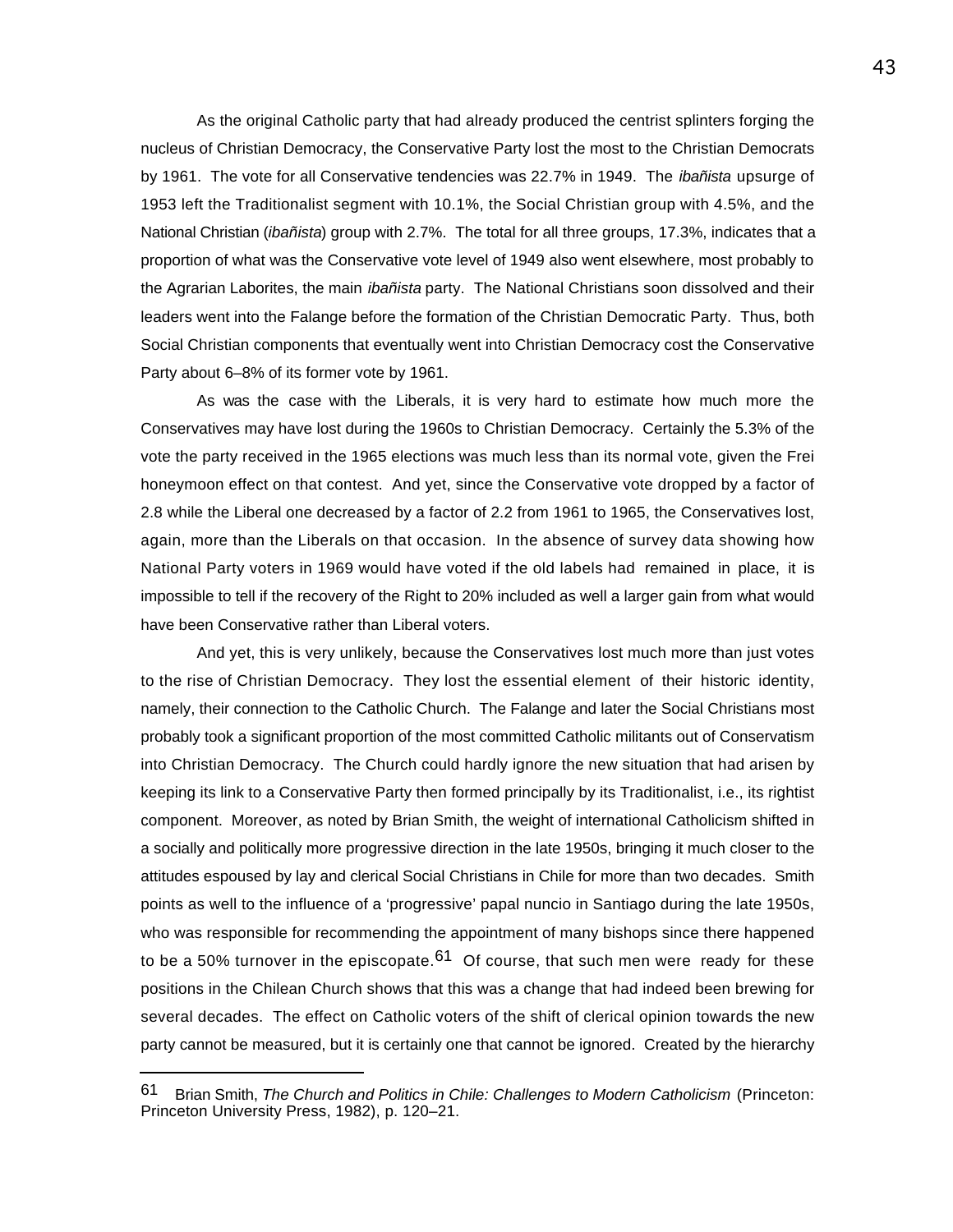in the 1850s to advance and defend Church positions, the Conservative Party had become an orphan child a century later. Its remnants grouped those who resisted a centrist political position, and as such from being a party of clerical defense the party became simply one of the Right. Its merger with the Liberals, adversaries while it was a clerical party, confirmed this shift, leading even to a new party label. Given that the Conservative Party that fused with the Liberals was already a different one, the fact that the National Party gained 20% of the vote in 1969, i.e., a loss of about 10–15% from what Liberals and Conservatives obtained in the thirties and forties, should be considered a normal result.

However, the connection between the Church and the Christian Democratic Party took a different shape from that which had existed with the Conservative Party. It could be described as a close affinity, given the Social Christian base of the new party's doctrines and the friendship of the party's leaders with the new, more progressive hierarchy, but by no means as an organic link of the kind that the Church had forged with the Conservative Party. The new relationship reflected both the fact that Falangists and Social Christians had developed independently from, and even at odds with, the previous hierarchy's volition, and a decision by the Church not to involve itself in politics by supporting a Catholic party. As a result, Christian Democrats did not feel obligated to implement decisions and choices made by the Archbishop. The party rejected identifying itself as a 'Catholic' party and noted explicitly that it was nonconfessional, although it drew inspiration from Christian (especially Catholic) doctrines and thinkers. As such, the growth of the party was not—or was much less—limited by its affinities with the Catholic Church than the Conservatives were by their links with it. The Christian Democrats were able to include leaders, militants, and voters who did not have strong feelings either for or against the Church, as well as Protestants, Jews, and agnostics. This would have been much more difficult for the Conservatives.

Thus, although Christian Democracy was able to draw on a Catholic identity to generate a base of electoral support given its doctrinal basis and its affinities with the Church, its fundamental definition became that of a Center party, offering a way between Right and Left that was open to anyone. This attitude was of great advantage when competing with the Radicals, who despite their centrist positioning since 1906 never shed their anticlericalism and their visible connections to the Masonic movement. As a result, the Radicals were unable to draw militants (and many voters) for whom a Catholic identity and respect for the clergy was important. This forced such voters to remain in the Conservative camp, thereby keeping the space for a Center party tied to a Catholic identity wide open much longer than would otherwise have been the case. Conversely, the Radicals also attracted many voters who were mildly Catholic and also anticlerical, as well as those Catholics who rejected the political views of the hierarchy as instrumentalized through the Conservative Party. In other words, much support for the Radicals depended on the presence of the Conservative Party as an instrument of the Church. When the Conservatives weakened, the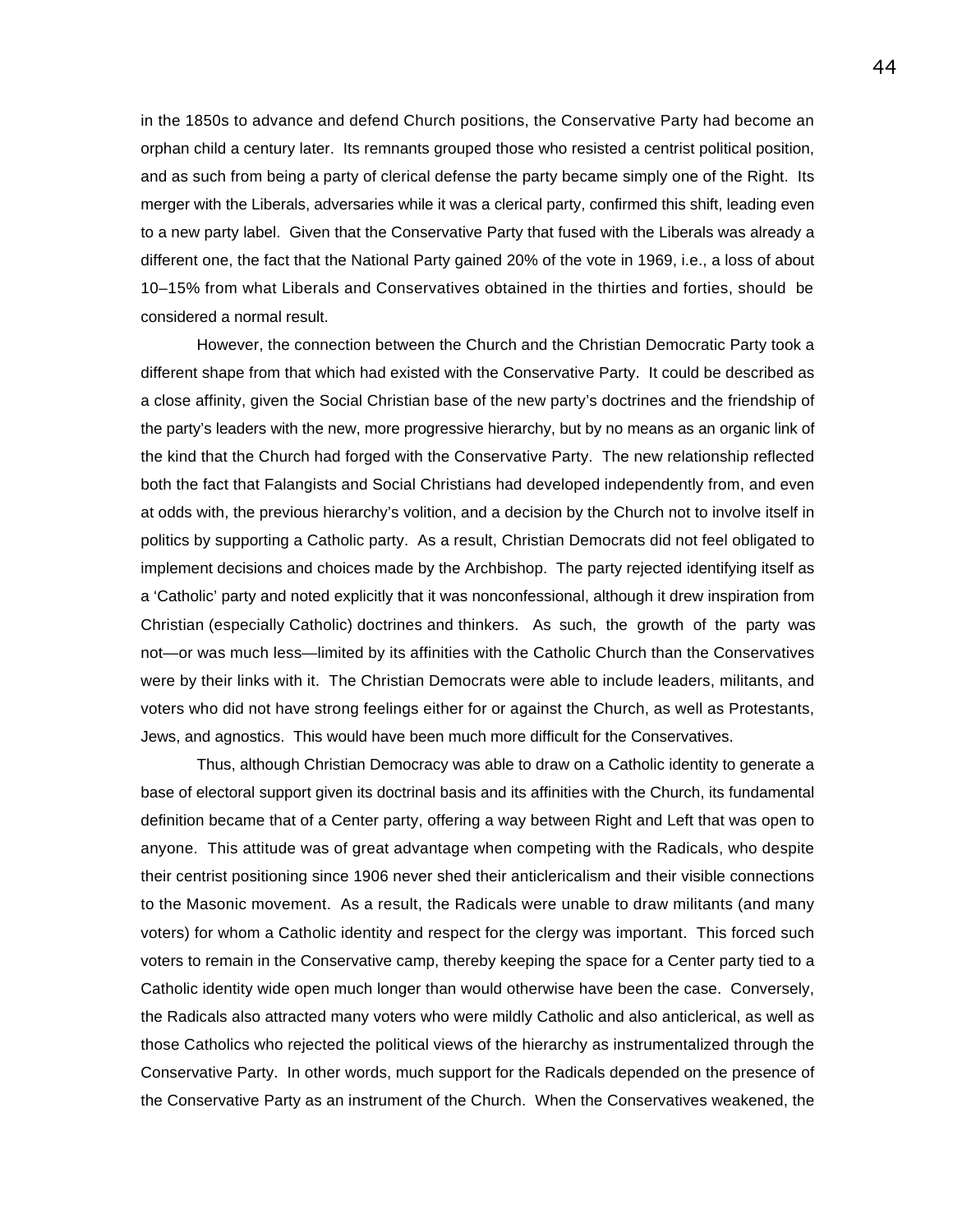Church changed, and a new party emerged from within the Catholic segment with more progressive socioeconomic views and greater distance from the Church, the Radicals had difficulty in holding on to that support.

The Christian Democrats had, therefore, the best of situations: firstly, the political space for centrists with a Catholic identity was open to them. And secondly, the relative distance of Christian Democrats from the Church (as well their emergence at a time in which clerical/anticlerical conflicts had little or no salience) did not place a barrier, except to the most determined anticlericals, to the absorption of militants and voters, Catholic or non-Catholic, who had previously gravitated towards the Radicals given an anticlerical proclivity and a rejection of the rightist tendencies in the Conservative Party. Hence, after Christian Democracy had grown up to the early 1960s by absorbing a large proportion of the Catholic militants and voters who were previously within reach (given their closeness to the Church) of the Conservative Party, it continued to grow by drawing support away from the Radical Party (including from new voters whose normal inclination would have been to vote Radical). The Radicals had recovered very well from the 13.3% of the vote they received with the *ibañista* surge in 1953, scoring about 22%—their usual percentage of the previous four decades—in the elections of 1957 and 1961. But they were unable to recover from the Christian Democratic surge of 1965, when they obtained 13.7% of the vote: in the 1969 contest they even dropped a bit further to 13.0%. In the end the Radicals probably lost as many, if not more, votes (and potential votes from new voters) to the Christian Democrats as did the Conservatives, and this in itself further buttressed the nonconfessional character of Christian Democracy. Reduced to its most loyal electorate, the Radicals subsequently divided into rightist, leftist, and center-leftist segments as they decided, first, whom to support in the 1970 presidential elections and, second, whether they should remain in the leftist Popular Unity government of Salvador Allende (1970–73). These divisions further reduced their electoral support.

In sum, the rise of Christian Democracy produced a restructuring of the party system that affected the composition of the Right and the Center. These changes of the fifties and sixties occurred at the same time that there was an enormous expansion of the electorate. Women were finally enfranchised to vote in nonmunicipal elections in 1949, but the most dramatic increase in the numbers of voters resulted from reforms in 1962 that made both registration to vote as well as voting obligatory. The low numbers of voters in the previous decades had been primarily due to the large proportion of the eligible population who did not bother to register to vote and to the considerable number of those who failed to vote on election day. In fact, the eligible population who abstained from registering and voting even increased relative to the pre-1925 period. Presidential elections drew slightly larger numbers of voters, but in the 1946 contest, for example, of the eligible voting population of about 1.05 million literate men over 21 years of age only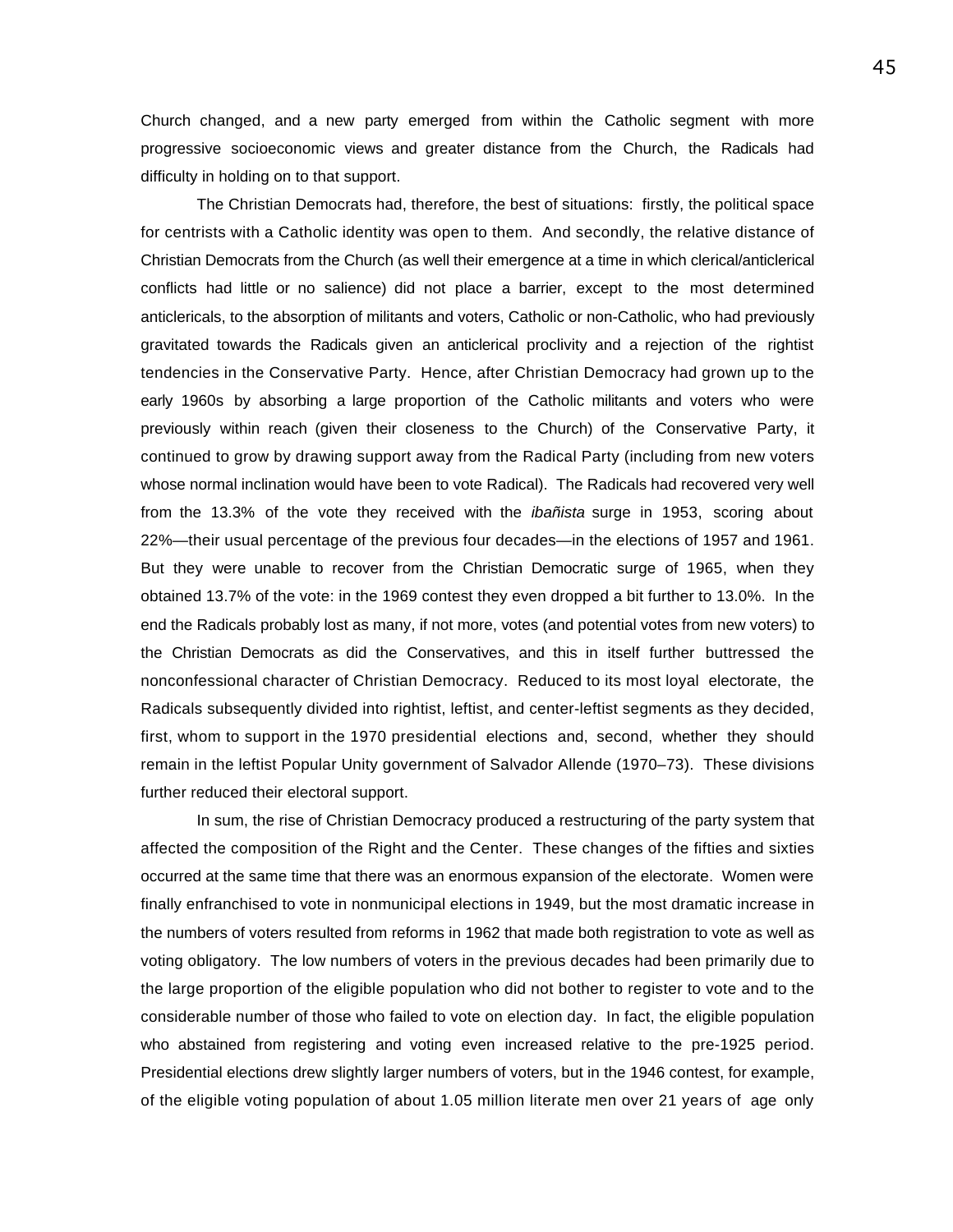631,257 (60.1%) registered and 479,310 actually voted (75.9% of those who registered, and 45.6% of those who were eligible). $62$  By 1961, after a decade of women's suffrage, 1,385,676 men and women cast votes, a number that rose sharply to 2,353,123 in 1965, reflecting the impact of making voting obligatory.<sup>63</sup> The number of voters rose slightly further to 2,388,016 in 1969 (an increase limited by the fact that about 290,000 more voters abstained that year than in 1965), and rose sharply once again to 3,687,105 in 1973 as abstentions declined and as further electoral reforms reduced the voting age to 18 and enfranchised illiterates.<sup>64</sup> Analysts have seized upon these figures to explain a variety of political and party system changes during the decade.<sup>65</sup>

Could this increase in the size of the voting population account at least in part for the rise of Christian Democracy?<sup>66</sup> If the answer were affirmative, there should be positive correlations between increases in the numbers of voters and the (also rising) Christian Democratic vote and negative ones between the voter increases and, especially, the parties of the Right and the Radicals. But this is largely not the case, as can be appreciated in Table 2.

Despite the great expansion of the size of the electorate, the only correlation of any significance is that of .40 between the Communist vote and the increase in electoral turnout between 1957 and 1961. This result is to be expected given the return of many Communist voters to the polling booths after abstaining or being stricken from the electoral registry during the

 $62$  Erika Maza Valenzuela calculated the eligible population from census figures by deducting the number of literate males between 8 and 21 years from the total number of literate males and adjusting this figure upwards to account for literate population growth between censuses; Table 1, Chapter 5, of "Women's Suffrage and Party Politics in Chile, 1874–1953: Feminism, Catholicism, and Democracy," forthcoming D. Phil. thesis, St. Antony's College, Oxford University. The numbers for the eligible voting population in Ricardo Cruz Coke, *Historia electoral de Chile* (Santiago: Editorial Jurídica, 1984), p. 37, are unreliable. The figures for registered voters and actual voters in 1946 appear in Urzúa Valenzuela, p. 541.

Before 1962, voters had to register every ten years. The process itself was neither costly nor complicated, but it had to be done during the first eight days of every month until six months before elections, at which point the registers were closed in order to prepare the voter lists that were distributed to the polling places.

<sup>63</sup> These figures have been calculated from Chile, Oficina de Informaciones, Estadísticas electorales, p. 10, for the number of valid votes, and Urzúa Valenzuela, p. 622, for the numbers of null and valid ballots.

<sup>64</sup> Urzúa Valenzuela, pp. 621, and 671.

<sup>65</sup> Many analysts, especially of the Right, have argued that the rise of the Left was due to the expansion of the electorate. But the parties of the Left hardly increased their vote percentages in the 1960s (as seen in Table 1) and, as presidential candidate, Salvador Allende received less support in 1970 (36.2%) than he did when there were fewer voters in 1964 (38.6%). The thesis was made popular by Jaime Guzmán in "El camino político," *El Mercurio*, 26 December 1981, pp. C–4 and C–5. For a similar view but using broader sources of data, see Henry Landsberger and Timothy McDaniel, "Hypermobilization in Chile, 1970–73," *World Politics*, 28, 4 (July 1976).

 $66$  This argument has been made forcefully by Scully, pp. 106–7, who hopes to refute with it the notion developed in J. S. Valenzuela, *Democratización vía reforma*, pp. 41–49, that the Chilean party system was 'complete' before the 1950s.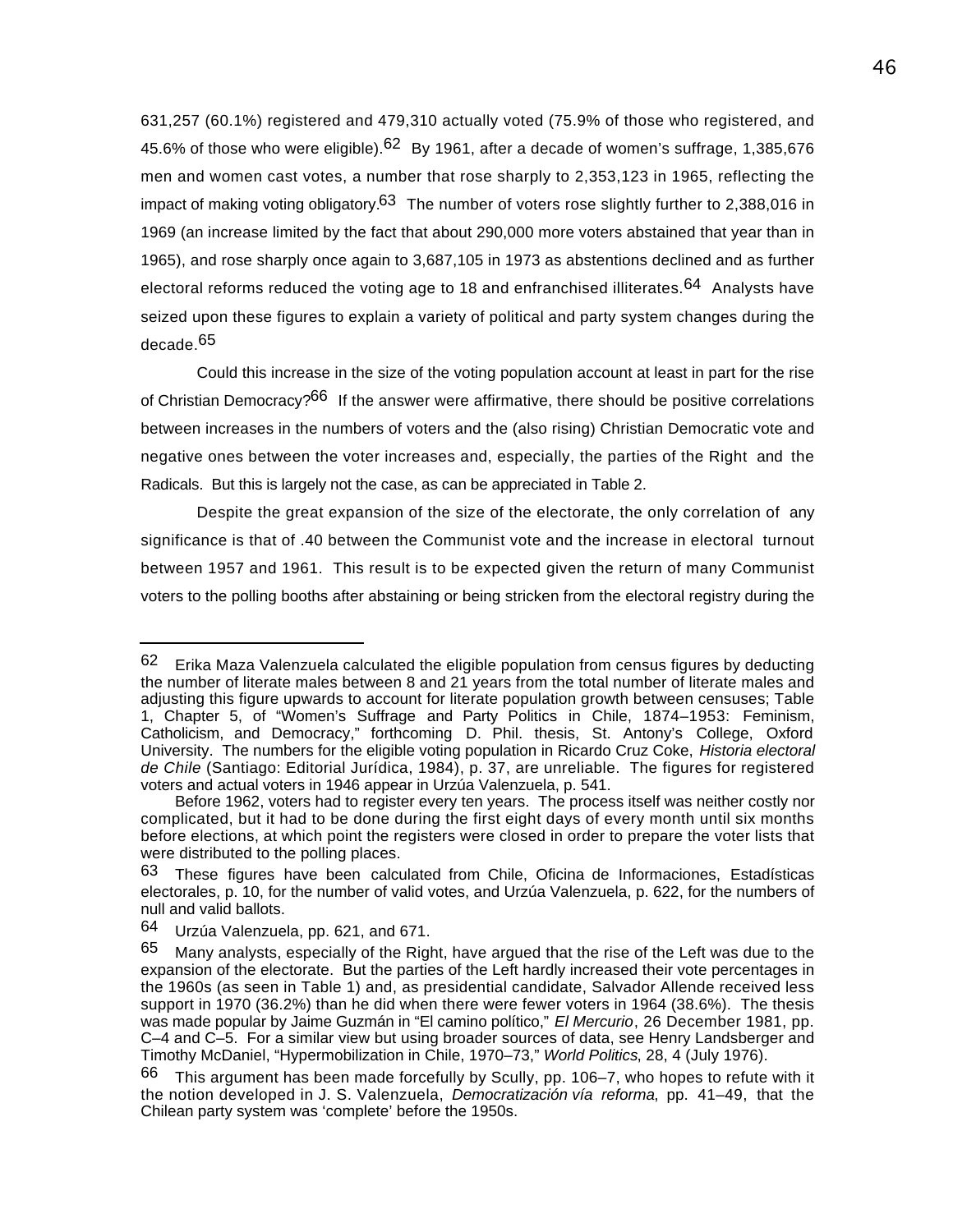period between 1949 and 1958 when the party was banned. A small correlation of .25 exists between the Christian Democratic vote and the increase in electoral turnout between 1961 and 1965, but given the dramatic rise of the party's votes and the almost doubling of the electorate in those years (with even larger increases in the vote of women who tended to favor the party more than others) this is indeed a very weak result. The correlates between the Christian Democratic vote and electoral turnout increases in 1957–61 (–.11), 1961–69 (–.12), 1961–73 (.06), and 1969–73 (–.09) are basically flat and, except for one, also even have a negative sign. The negative sign to the correlation between Christian Democratic votes and increases in voter turnout between 1961 and 1969 is especially interesting. It reveals that the slight .25 correlation detected between the variables from 1961 to 1965 resulted from the ephemeral surge of Christian Democratic votes in 1965 that had disappeared as voters returned to (or chose for the first time) parties with their more enduring allegiances. All other correlations between these variables and the Communist, Socialist, Radical, Conservative, Liberal, and National parties are remarkably flat. In other words, all parties gained support from new voters across the board, and the small size of the actual electorate in the previous decades did not reflect a systematic bias against any particular party.67

| Correlations between the Vote for Chilean Parties by Commune and the<br>Increase in the Electoral Turnout, 1957–73. |             |             |             |             |             |
|---------------------------------------------------------------------------------------------------------------------|-------------|-------------|-------------|-------------|-------------|
|                                                                                                                     | $1957 - 61$ | $1961 - 65$ | $1961 - 69$ | $1961 - 73$ | $1969 - 73$ |
| Communist                                                                                                           | .40         | .08         | .04         | $-.10$      | $-.01$      |
| Socialist                                                                                                           | .11         | .04         | .12         | .13         | .09         |
| Radical                                                                                                             | .08         | $-.13$      | $-.17$      |             |             |
| <b>Christian Democrat</b>                                                                                           | $-.11$      | .25         | $-.12$      | .06         | $-.09$      |
| Conservative                                                                                                        | $-.15$      | $-.08$      |             |             |             |
| Liberal                                                                                                             | $-.08$      | $-.16$      |             |             |             |
| National                                                                                                            |             |             | .05         | 1.2         | $-.07$      |

**Table 2**

Source: Arturo Valenzuela and J. Samuel Valenzuela, "Party Opposition to the Military Regime" in J. Samuel Valenzuela and Arturo Valenzuela, eds., *Military Rule in Chile: Dictatorship and Oppositions* (Baltimore: Johns Hopkins University Press, 1986), p. 196. No correlations were made with the Radical vote after 1969 given the party's divisions.

<sup>67</sup> This conclusion is also drawn in A. Valenzuela and J. S. Valenzuela, "Party Oppositions," p. 196.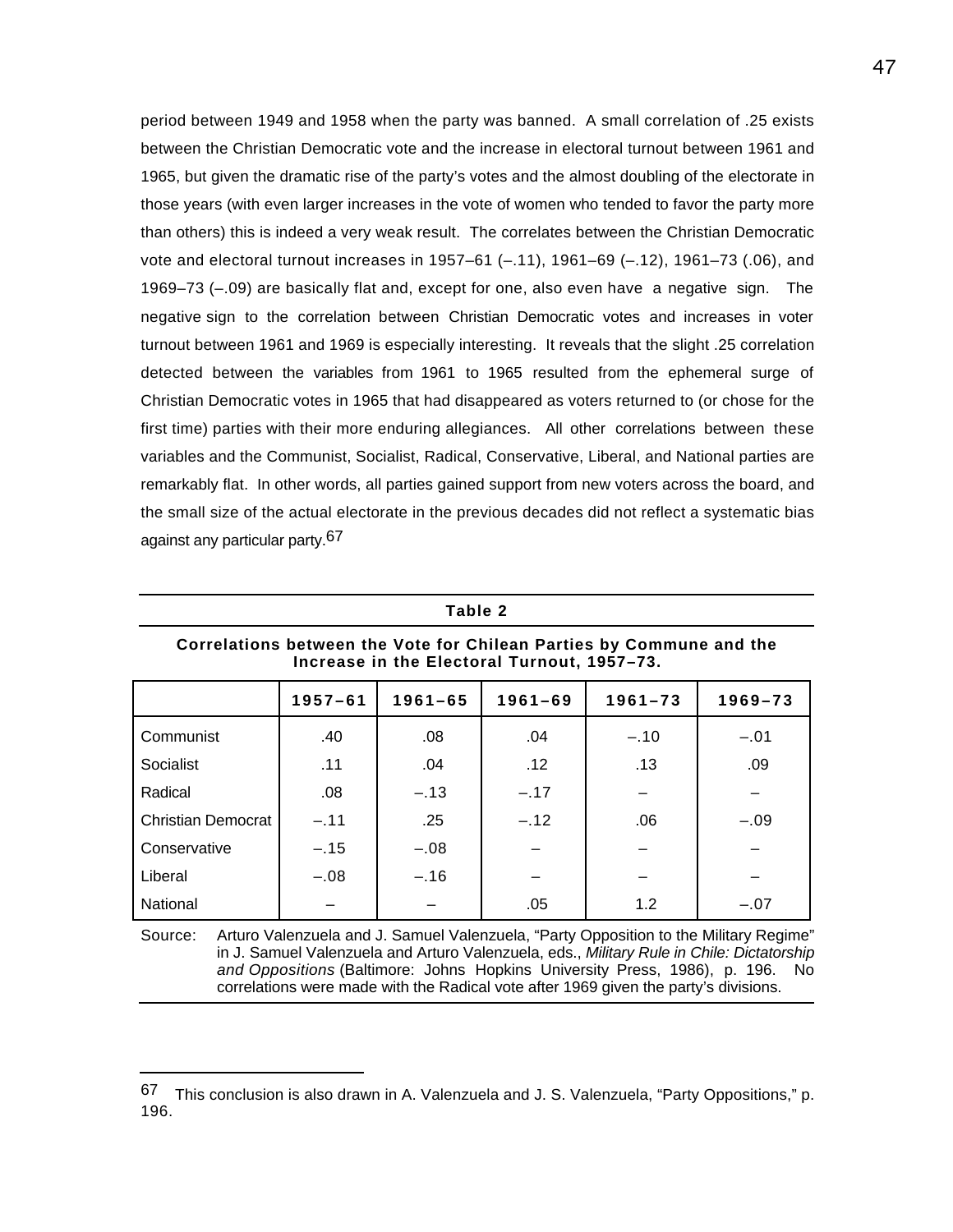An examination of the raw numbers of total votes received by different parties in these years yields a different—but misleading—impression. Certainly, if the electorate increases by one million between 1961 and 1969 and the Christian Democratic vote jumps during the same years from 213,559 to 716,547 while, say, the Radical vote only increases from 296,704 to 313,559, this means unquestionably that the Christian Democrats have captured larger numbers of new voters than the Radicals.<sup>68</sup> But given the fact that the correlations between increases in the size of the electorate by commune from 1961 to 1969 and the vote for those parties in 1969 are slightly negative, as can be seen in Table 2, this indicates that *it is not the 'new voter' variable that is explaining the growth in the vote*. The lack of correlation between these figures buttresses the alternative explanation, namely, that the greater rise in the Christian Democratic vote was created by a realignment of political support (and potential voter support) from preexisting parties to Christian Democracy. The creation of the Christian Democratic Party gave a new party label to the predefined political space combining moderately reformist socioeconomic views with a generally Catholic subculture, a space that had already been occupied incipiently by Social Christian segments that were uneasily present within the Conservative Party since at least as far back as the 1920s. The views and commitments of many Conservative Party leaders and militants—and key priests—in the early twentieth century did not correspond to those normally associated with the Right: they rejected liberal capitalism, and sought to create unions and other popular sector organizations.<sup>69</sup> But the rise of Christian Democracy also reflected a secularization of Chilean party politics, and in that context a party stressing anticlericalism, such as the Radicals, lost much of its *raison d'être*. Christian Democracy could gain supporters within that segment of the Chilean electorate where the Conservatives could never have obtained them.

Christian Democrats were also very successful in building a base within the urban labor movement, in the organizations of rural workers made possible by the enactment in 1967 of new legal provisions for their unionization, among the urban poor in neighborhood committees and social clubs, as well as among white-collar unions and in professional and student associations. In the first three they competed primarily with the parties of the Left, and they generally gained the largest block of leaders committed to any single party on all fronts by the mid– to late 1960s, although the Socialists *and* Communists together had greater strength. Among white-collar workers Christian Democrats displaced the Radicals as the party with the greatest number of

<sup>68</sup> These figures are drawn from Urzúa Valenzuela, pp. 578 and 584–85. It should not be forgotten that given voter mortality and the entry of new age cohorts into the electorate the numbers of new Christian Democratic and Radical voters in 1969 are much larger than the difference between the vote totals indicate. I thank Eugenio Ortega Frei for observations on an earlier draft of this paper that led me to rewrite this section.

<sup>69</sup> On the efforts of the Church and of some Conservatives to create unions, see Homero Ponce Molina, *Historia del movimiento asociativo laboral chileno. Primer Tomo: Período 1838–1973* (Santiago: Editorial Alba, 1986).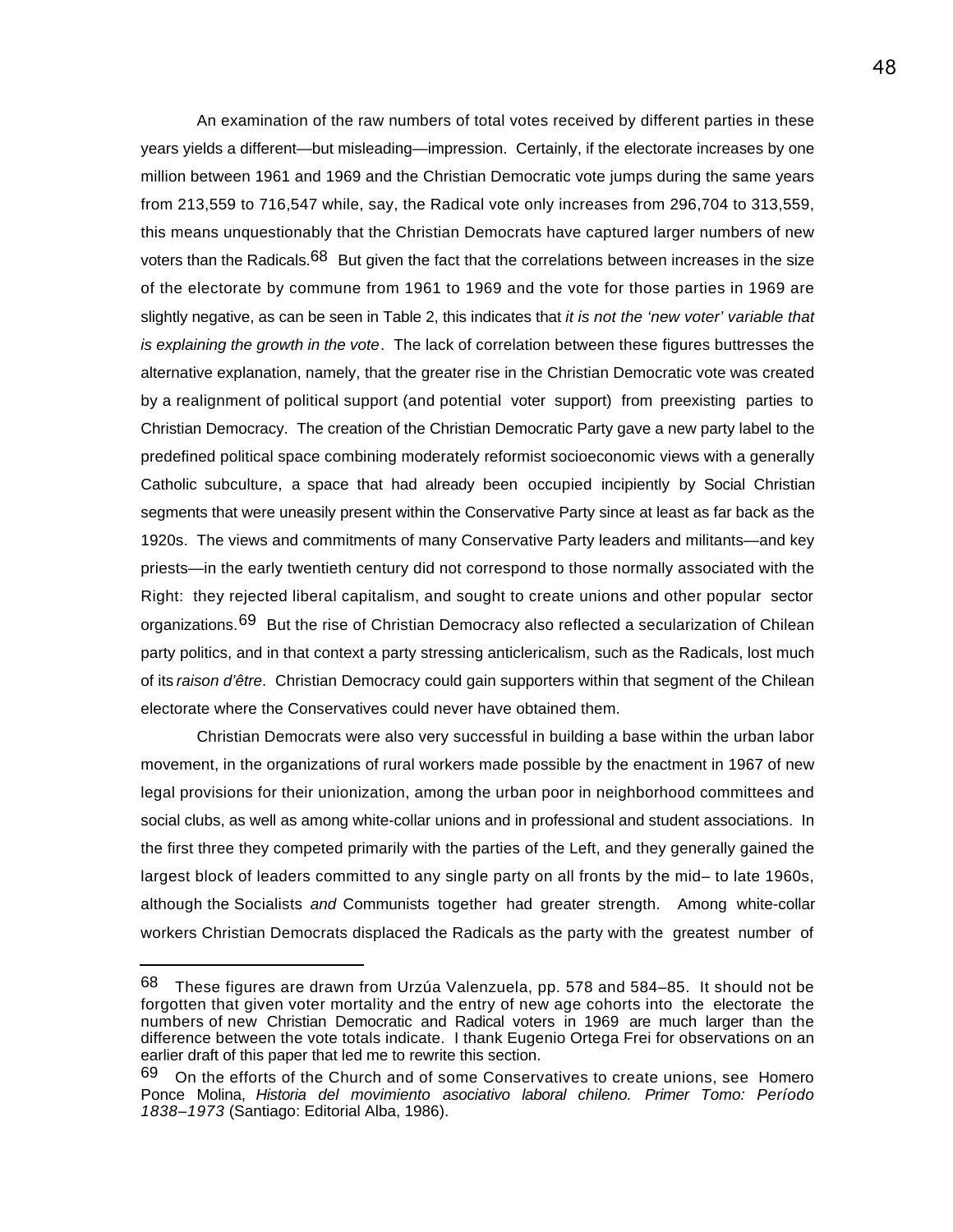adherents, and they scored significant though variable successes in the many professional and student associations. The Christian Democratic Party, therefore, not only became an electoral success, it managed to root itself in the social fabric in areas other than the Church as well.

Christian Democratic efforts to increase their presence in organized society as well as in the electoral arena unavoidably led the party to clash with all others. Frei had been elected with a majority of the vote as the parties of the Right gave him unconditional support rather than risk a victory of the Left, but he chose not to form ministerial coalitions with other parties despite lacking a majority in the Senate, thereby leading the first single-party government since the midnineteenth century. As a result of these circumstances, relations between Christian Democrats and other parties, already acrimonious with the Right, also became increasingly acrimonious with the Radicals and with the Left, segments that had been at various points in the past the Falange's allies. With the crystallization of a more rightist party on the Right, with unprecedented lack of cooperation and agreement among centrist parties, with the fall of the Christian Democratic vote to a more 'normal' level of support by 1969, with the development of leftist Christian segments that split off from Christian Democracy to join forces with the Left, and with the success of the most leftist and pro-Cuban revolution Socialist Party tendency in winning top leadership positions at the party's 1967 Congress, the party system became increasingly polarized by the end of the 1960s.<sup>70</sup> This polarization probably developed to a greater extent than ever before after 1958 given the fact that the socioeconomic axis had become by far the dominant dimension of party differentiation: not only had the clerical/anticlerical conflict receded, but also for the first time ever since the emergence of the party system in the 1850s more than a decade elapsed without the presence of a party organized to support a leading political figure or his legacy. Such parties, such as the Liberal Democrats, in the past had added a third dimension of differentiation, thereby mitigating polarization along the other two societally grounded ones and offering new coalitional possibilities as well as difficulties.

By the decade's end, a majority in the Radical Party was driven by its decline into making alliances with the Left for the presidential elections of 1970, while the Right opted to press for the candidacy of former President Jorge Alessandri without even considering the possibility of supporting a Christian Democrat once again. The result was the victory in a presidential race, for the first time ever, of a core coalition led by the Socialist and Communist Parties, joined by what remained of the Radical Party, Christian leftists, and other small groups as the peripheral elements.

<sup>70</sup> See Arturo Valenzuela, *The Breakdown of Democratic Regines, Chile* (Baltimore: Johns Hopkins University Press, 1978) for an analysis of the collapse of Chilean democracy based primarily on the effects of party system polarization.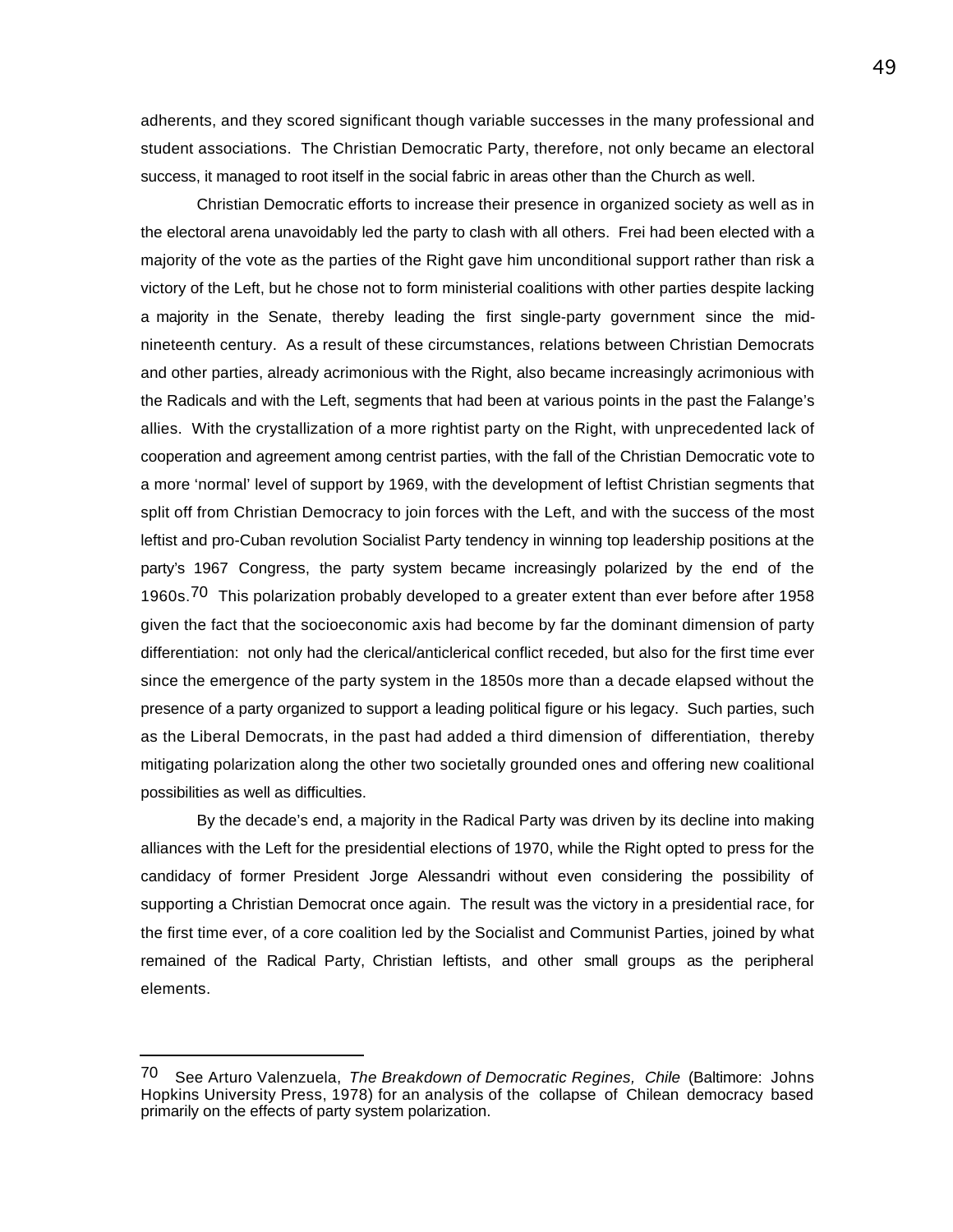Despite adopting a generally supportive attitude towards the Allende government at the beginning of its term in office, the Christian Democrats were soon led into making an electoral alliance with the Right in an attempt to prevent a drainage of opposition voters from their party given its soft attitude. These alliances were first developed for by-elections to fill vacant Lower House seats and were also established for the congressional elections of March 1973. For the first time since 1891 voters faced a choice between candidates organized into two 'parties' registered as such for electoral purposes, the Democratic Confederation (*Confederación Democrática*) on the Right and the Popular Unity (*Unidad Popular*) on the Left. Never before had the party system been so polarized, given that the nation's political issues were framed within the two blocks primarily by the extreme rather than the moderate forces. The objective of the opposition block was to obtain a two-thirds majority in order to impeach Allende. It fell far short of this goal as it obtained 54.6% of the vote.<sup>71</sup> In the months that followed a military conspiracy took shape that toppled the government and destroyed Chilean democracy.

# **The Chilean Party System after the Return to Democracy**

Although the military government led for almost seventeen years by General Augusto Pinochet banned all party activities and elections, the parties and the party system underwent significant changes: new party labels emerged, the party coalitions became structured around support or rejection of military rule and its legacy, and a much broader consensus developed among party leaders and militants over economic and social policies and over the value of democracy. As a result of the latter change, the new Chilean party system has developed centripetal forces as parties seek to portray a centrist image and to focus on incremental change. It can no longer be described as one that fits Sartori's type of 'extreme polarization.'<sup>72</sup> And yet, an analysis of the electoral results during this latest period reveals a remarkable degree of continuity in voting trends for the various tendencies in the party system.

#### **The New Party Labels**

Two new important party labels emerged on the Right (as well as several very minor ones of extreme rightist groups). They have taken the place of the National Party as the main representatives of that tendency. They are National Renovation (*Renovación Nacional*) and the Independent Democratic Union (*Unión Demócrata Independiente*). Both emerged out of events in 1983 when a strong wave of protests began against the military regime. The Right realized that

<sup>71</sup> Urzúa Valenzuela, p. 671.

<sup>72</sup> Sartori, loc. cit. (footnote 3).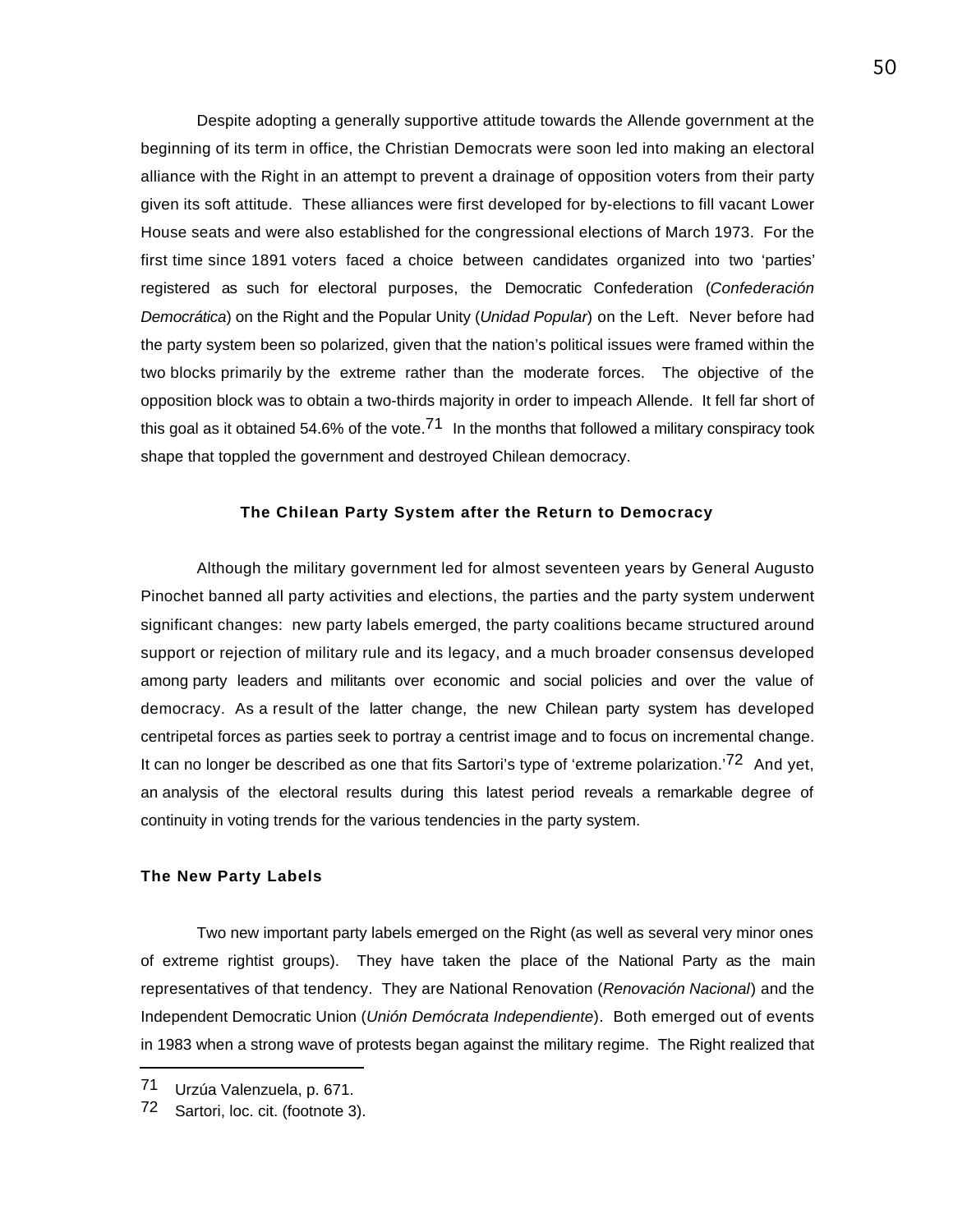the government's political project of generating a new 'mentality' in the country that would totally change the population's political allegiances was not going to prove to be a success, and it began to seek formulae to ease a transition from military rule. National Renovation grouped essentially the remnants of the previous National Party with a new generation of leaders seeking to create a 'Center-Right' party. Its basic notion was that the military regime should be open to a constructive dialogue with the opposition to forge agreements that would facilitate a return to democracy. The Independent Union was formed primarily by a new generation of leaders who emerged from within the military government's administration. Ideologically it has contained an unusual blend of the most conservative Catholic social thought with strict neoliberal economic and social policy orientations. It rejected any possibility of deviating from the political program and constitutionallegal framework designed by the military regime, and therefore it refused to contemplate the possibility of even holding discussions with the opposition forces over the matter. The Independent Union refuses to be identified with the 'traditional' Right, a disparaging label it pins willingly on National Renovation.<sup>73</sup> It claims to have a popular urban base and to adhere firmly to principles.

Despite these differences, during the 1988 plebiscite mandated by the authoritarian regime's own 1980 Constitution to enable Pinochet to continue his rule for a new eight-year term, both National Renovation and the Independent Union called for a 'yes' vote. And for the subsequent elections for president, Congress, and the municipalities, both parties have concluded electoral pacts. Under the new democracy the Independent Union has usually been the most outspoken supporter of the legacies of military rule and of the military's own prerogatives. National Renovation has been more willing to contemplate changes but it is still wedded to preserving controversial aspects of the constitutional framework designed by Pinochet, such as an unprecedented degree of military autonomy, a restriction on the right of the president to remove the top military commanders, as well as the influence of the military in selecting the members of the Constitutional Court. For the first time in its history the Chilean party system has parties that have forged close bonds to the military establishment, and this could have disquieting implications for the future of the nation's democracy.

A third new party label on the Right, although it retains a calculated ambiguity over its positioning and has a populist discourse, is the Union of the Center Center (*Unión de Centro Centro)*. It is a vehicle for the political ambitions of Francisco Javier Errázuriz, an entrepreneur who presented himself as a candidate for president in 1989. Given the fact that the new electoral system, to be discussed below, rewards the formation of pacts, Errázuriz led his party into the

<sup>73</sup> See Leopoldo Núñez Tomé, "La renovación ideológical en la Unión Demócrata Independiente" in Gustavo Cuevas Farren, ed., *La renovación ideológica en Chile. Los partidos y su nueva visión estratégica* (Santiago: Instituto de Ciencia Política, 1993), p. 99.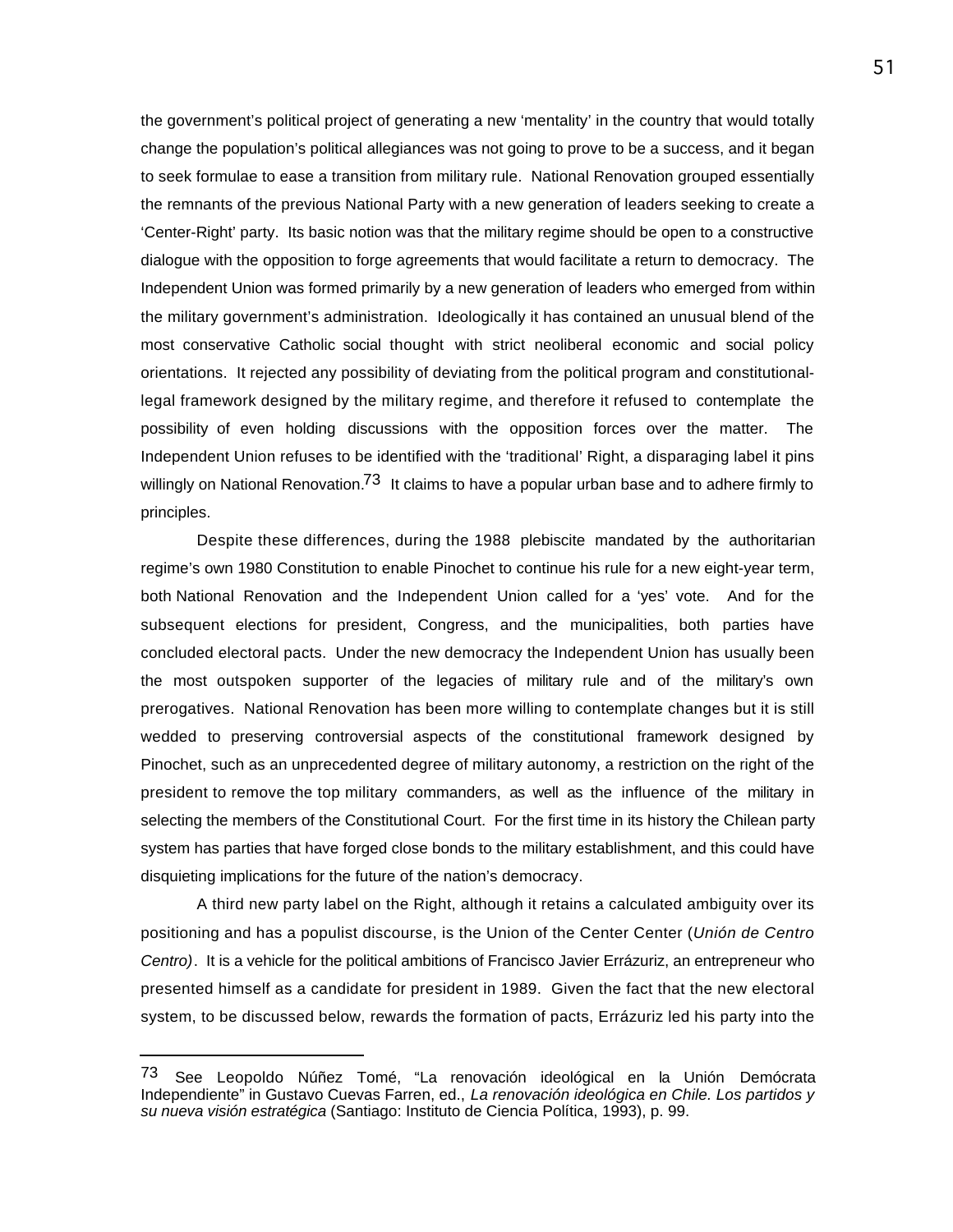Right's alliance in 1993, thereby winning a senate seat for himself and contributing at least some of his party's votes throughout the country to elect National Renovation and Independent Union candidates.

A fourth important new formation is the Party for Democracy (*Partido por la Democracia*). Its origins lie with the military government's 1987 legislation regarding parties. The parties of the Left originally suggested that the opposition should register a single, 'instrumental' party label following the strictures in the law, but Christian Democrats and Radicals went ahead and legalized their parties with their own labels. Constitutional proscriptions of Marxist parties prevented the Communists from registering, and there were doubts as to whether segments of the then quite divided Socialist Party would be able to do so. Hence, with the requisite statement of principles and signatures, Socialist leaders went ahead and gave legal existence to the Party for Democracy as a means to include all Socialist segments, from Christian to Marxist, in the plebiscite campaign. Subsequently, as the constitutional prohibition of Marxist parties was watered down through reforms approved in July 1989, other Socialist leaders created a new 'instrumental' formation in order to create an electoral pact with other leftist groups, including Communists, for the legislative elections of 1989. With this initiative, the parties of the opposition to the military regime presented congressional candidates in two pacts: one with Christian Democrats, Radicals, and the Party for Democracy and the other with the remaining, and generally more leftist, Socialists as well as the Communists. Both pacts came together in a few districts through an 'omission' agreement, i.e., by presenting only one and not two candidates. Thus, voters opposed to the military regime could elect a candidate from each opposition pact. After the inauguration of Patricio Aylwin's government (1990–94) Socialist and Communist leaders once again gave legal existence to their respective party labels, abandoning the 'instrumental' one. However, the Party for Democracy had assumed a life of its own and it became a real rather than fictive party. Many Socialists were formally members of both the Party for Democracy and the Socialist Party, but in mid-1992 an agreement between both parties forced militants to opt for one or the other. In general, the Party for Democracy contains a larger segment of more moderate militants (some of them former Radicals and Christian Leftists) who have little emotional attachment to the symbols and history of the Socialist Party and/or who never viewed themselves as Marxists. The latter tend to gravitate to the Socialist label.

#### **Party Alliances**

Since the Christian Democrats coalesced with the Right to oppose the Allende government, at the time relations between it and the Left became very bitter, but after the military coup the two sides slowly began to put aside their differences and to collaborate in organizing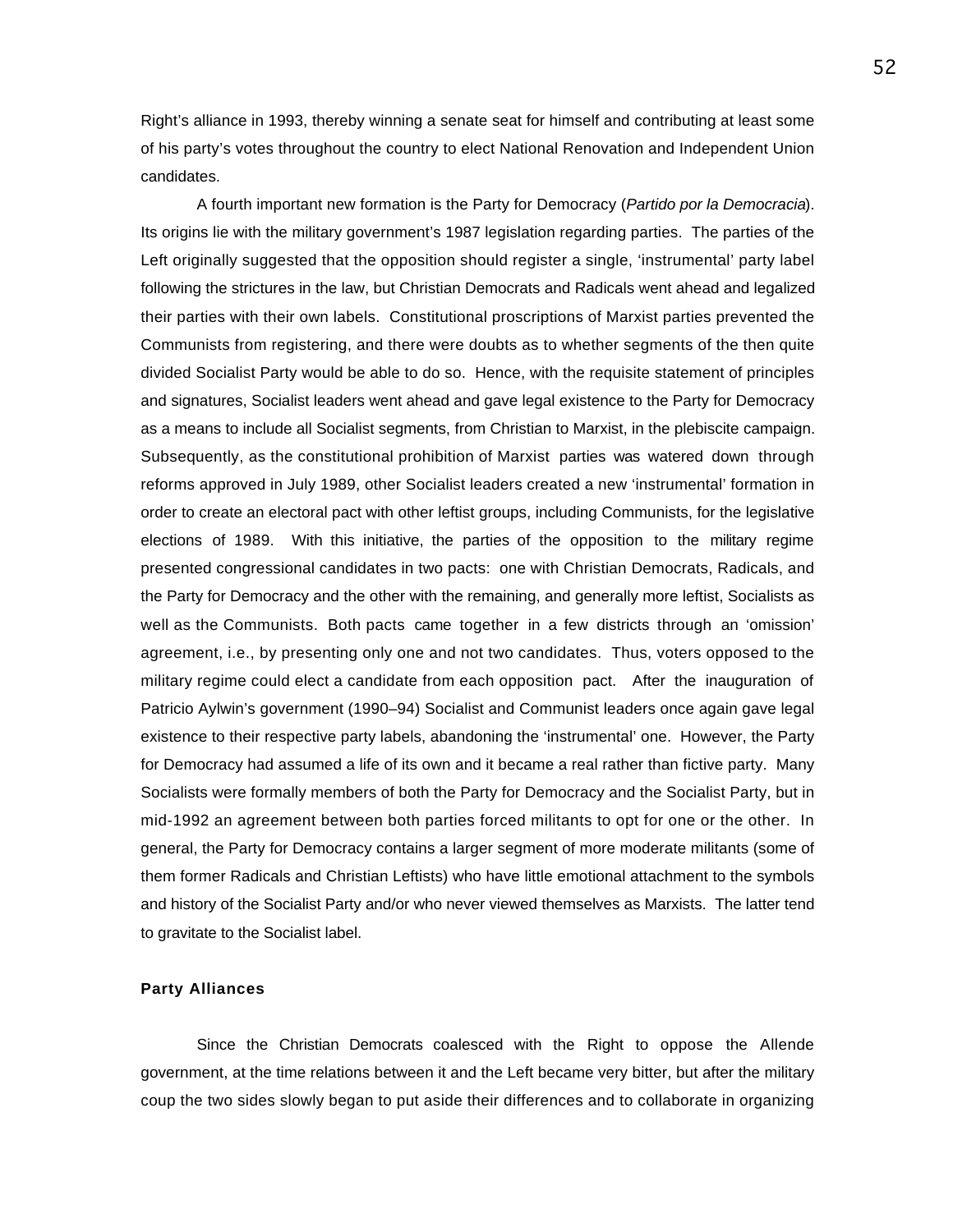opposition to the authoritarian regime.<sup>74</sup> In many ways this collaboration emerged at the beginning from initiatives taken by base-level militants rather than top party leaderships. They found themselves working together, often under the protection of the Catholic Church, in the defense of human rights, in creating soup kitchens for the unemployed, in regrouping labor organizations to protect workers in some way from the effects of the new economic policies, in reestablishing student associations, and so on.<sup>75</sup> In the beginning party leaders had difficulty in taking initiatives given divisions within the parties over the events that had led to the military coup as well as the forced exile of many. However, groups of intellectuals from different parties developed contacts through their various research institutes; constitutional experts met to discuss alternatives to the government's legislative and constitutional initiatives; and with the beginning of the nationwide protests against the military regime in May 1983, the opposition parties began to actively search for broad-based agreements, even with groups on the Right, to press for democratization. The Communist Party excluded itself from these agreements, preferring a strategy that included force of arms. The democratic opposition's initiatives culminated in the creation of an alliance to defeat Pinochet in the 1988 plebiscite and to elect Aylwin as president as well as a common slate of congressional candidates in the 1989 campaigns.

Although the unity of the opposition was forged mainly by its rejection of the military regime, changes in Socialist Party segments facilitated it. Party leaders criticized what they saw as their errors during the Allende government, and the experience of exile in the former Eastern Europe as well as in Western Europe exposed them to the failures of 'real' socialism and to the achievements of social democracy. These attitudes took root before the collapse of the Soviet block in 1989. The Communist Party also suffered many defections from its ranks as exiled militants were exposed to the same experiences in Europe. As a result Socialists shifted their position away from the revolutionary rhetoric of the late sixties and early seventies, and with the much diminished Communist Party retaining its orthodoxy the Party for Democracy and the Socialist Party became indisputably the major forces of a newly moderate Chilean Left. A formerly inconceivable core alliance of Christian Democrats and Socialists could therefore create the basic nucleus of opposition to the military regime and, subsequently, of the democratic transition government.

<sup>&</sup>lt;sup>74</sup> A step-by-step analysis of the contacts, discussions, and agreements forged by opposition parties can be found in Eugenio Ortega Frei, *Historia de una alianza* (Santiago: CED-CESOC, 1992).

<sup>75</sup> See Arturo Valenzuela and J. S. Valenzuela, "Party Oppositions under the Chilean Authoritarian Regime"; Manuel Barrera and J. S. Valenzuela, "The Development of the Labor Movement Opposition to the Military Regime"; and Brian Smith, "Old Allies, New Enemies: The Catholic Church as Opposition to Military Rule in Chile, 1973–1979" in J. Samuel Valenzuela and A. Valenzuela, eds., *Military Rule in Chile: Dictatorship and Oppositions*.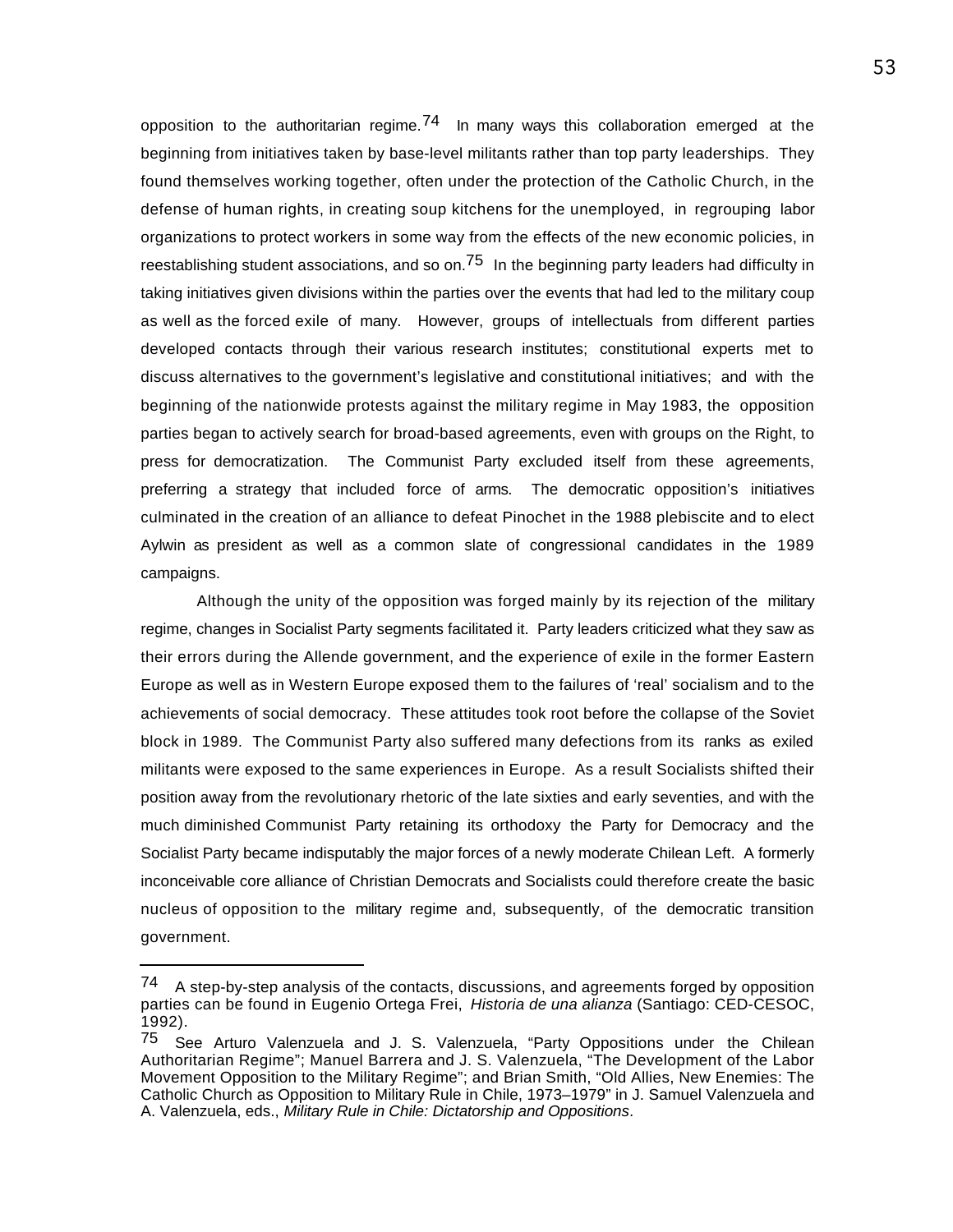The electoral laws dictated by the military authorities press, as noted above, the parties to forge electoral pacts. All districts for the senate and the Lower House have two representatives, and parties must list at most two candidates to fill them. Voters cast their preferences for individual candidates, but the votes are counted first by party list. If the winning list has more than twice the votes of the next most-voted list, the best placed one elects both candidates. If it does not, then it elects only one, with the second position going to the candidate who received the highest vote in the runner-up list. In this manner it is possible, as has occurred frequently, that the second elected candidate wins despite having fewer votes than the second-placed candidate on the winning list. If there are only two lists, it suffices for a list to have a third of the votes to be assured of electing a candidate. Hence, the electoral law was designed to favor the parties of the Right, as they were generally expected, given the outcome of the 1988 plebiscite, to have a combined vote of less than half but more than a third of the total. This has been borne out by the electoral results.

With this electoral regime applied to a multiparty system in which no party has more than a third of the vote, parties sharing proximate positions that decide to run separately risk losing many seats to their adversaries if the latter agree to join forces. It is, however, easier for the parties of the Right to combine their forces than for the parties that opposed the military regime to do so now that it has been removed. There are more disparate tendencies among the latter, from Center-Right to Left and from religious to atheist culture, than among the former. The congressional election of 1989 did create a greater aggregation of opposition votes, but that result was generated by the uncertainties of the transition. During the December 1993 congressional elections, the first normal ones with the binomial electoral rules, the main coalition supporting the Aylwin government, the Concertation of Parties for Democracy (*Concertación de Partidos por la Democracia*) was unable to elect up to 9 deputies given the presence of a competing list formed by Communists and other groups of the Left, while the Right's pact, given the votes of the Union of the Center, was able to win 5 additional deputies.<sup>76</sup> The Communist Party sought to capture the voting potential of leftists discontented with the transition and with the government. Ironically, in so doing it probably denied the Concertation a sufficient margin of votes to gain the necessary congressional majorities to change the Constitution in the very aspects the Communists criticized as inappropriate.

With the new pattern of alliances, and with the much broader consensus over socioeconomic policies, the party system in the current period is more akin to that of the early to

<sup>76</sup> These numbers were calculated on the basis of the electoral results published by *La Segunda*, Santiago, 12 December 1993. They assume that by making a sub-pact with the Communist-dominated list the voters of the Concertation would not defect to the Right in large enough numbers to change these calculations.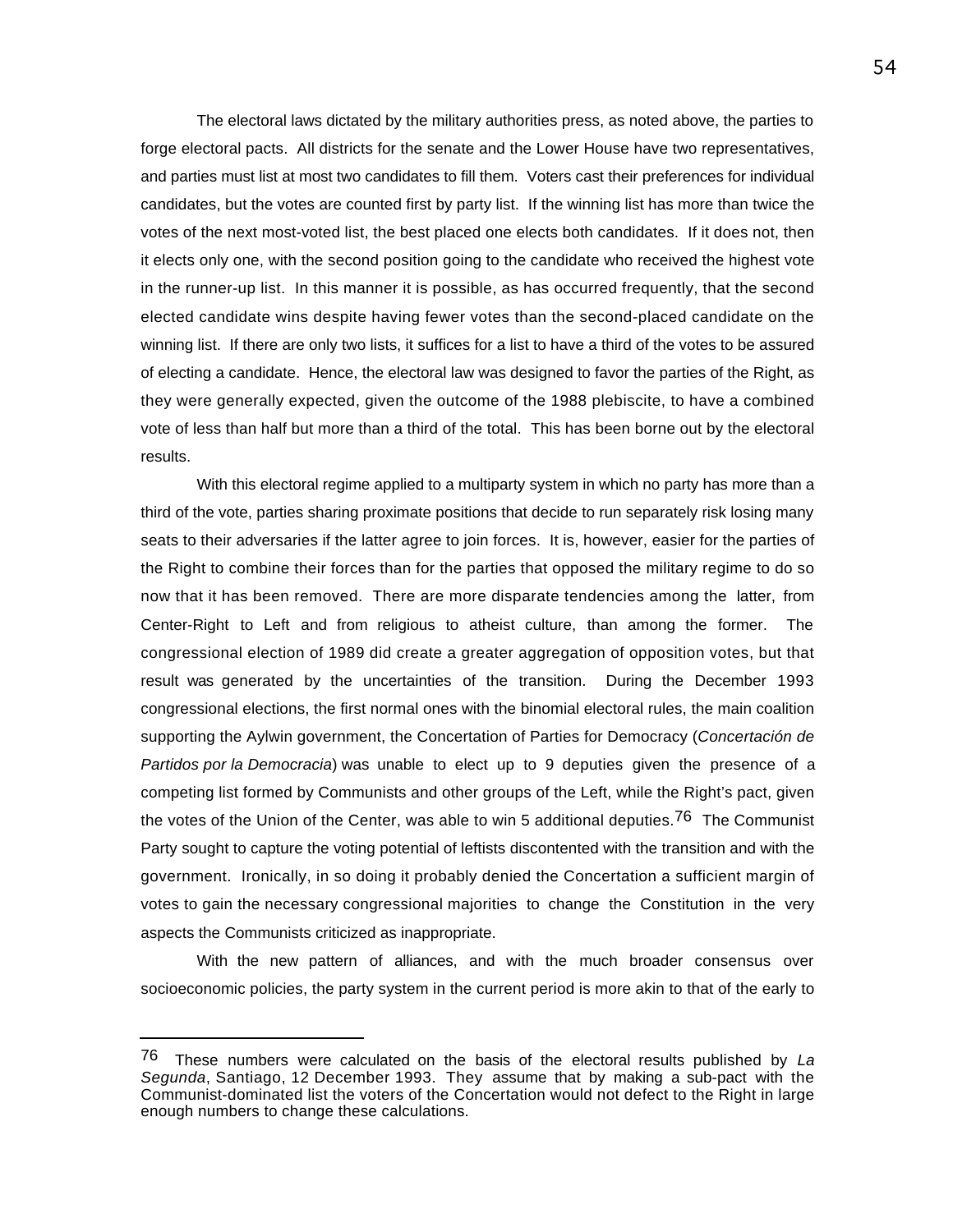mid-1940s than to that of the 1960s and early 1970s. The axis of the governing alliance is located once again in a Center to Center-Left combination, except that presently the most important party in the Center is the one that emerged from the Catholic rather than the anticlerical subculture.

#### **Continuities in Voting Patterns**

 $\overline{a}$ 

Before the military regime, analysts could easily find remarkable continuities from election to election since the 1930s in voter support for the country's different political tendencies grouped into Right, Center, and Left blocks.<sup>77</sup> This continuity was expressed even when party labels changed, although it meant at times—as in grouping both Radicals and Christian Democrats into the Center block—glossing over significant differences not captured by the Right to Left placement of parties on the socioeconomic axis.

Analysis of current elections continues to show these continuities in voting patterns.<sup>78</sup> In Table 3 the results of the 1992 municipal elections have been grouped into Right to Left blocks as if the party alliances were the same as those in 1970, i.e., before the Christian Democrats joined the Right in opposing the Allende government but after the Radicals (or what remained of the party) had joined the Left both in fact and in rhetoric. Using the 1992 municipal results is better for purposes of comparison because the electoral system used for this contest was also proportional; this avoids the biases introduced by the congressional electoral regime that distort somewhat the comparisons with the previous vote patterns.

The 1992 results in Table 3 are remarkably congruent with the prior vote averages per tendency. The Right's 1992 vote at 29.9% is virtually the same as the average congressional vote between 1937 and 1973, and if the Center Union's vote is added to it, the total is only marginally above the Right's 1970 presidential vote. The Christian Democratic vote in 1992, 28.9%, is almost equal to the party's congressional votes in 1969 and 1973 and its presidential score in 1970. Adding all 1992 centrist votes produces a result, at 36.3%, very close to the 39.7% received by the Center from 1937 to 1973. Finally, the total 1992 vote for the parties of the Left is, at 24.3%, virtually the same as its 1937 to 1973 average of 24.2%. The smaller Radical vote explains much of the difference, –6.6%, between the vote of what would have been the Popular Unity alliance in 1992 and the result obtained by Allende in 1970 (36.2%).

Correlations of the vote in elections prior to the military coup and current ones also reveal quite startling continuities. Thus, if the votes obtained by the Christian Democratic and the

<sup>77</sup> See for example Robert Ayres, "Unidad Popular and the Chilean Electoral Process," and James Prothro and Patricio Chaparro, "Public Opinion and the Movement of the Chilean Government to the Left," in Arturo Valenzuela and J. Samuel Valenzuela, eds., *Chile: Politics and Society* (New Brunswick, N. J.: Transaction Books, 1976).

<sup>78</sup> This section draws from Scully and J.S. Valenzuela, "De la democracia a la democracia."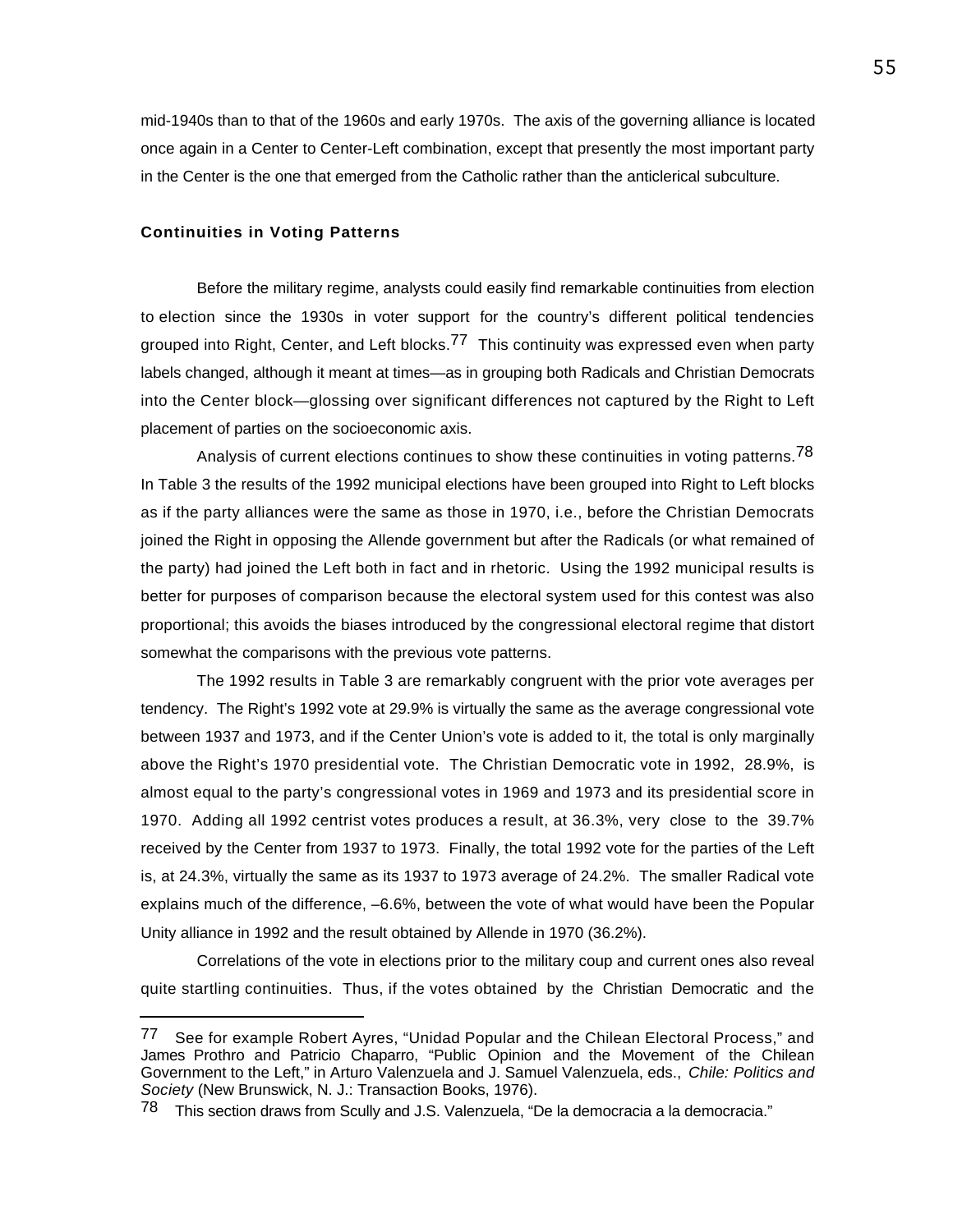Popular Unity candidates in the presidential election of 1970 are added—thereby simulating the Concertation alliance of 1989 with the results of that year—the correlate of that addition with the Concertation vote in the 1989 presidential elections is .61, and with the vote of the main candidate of the Right (Hernán Büchi) it is –.49. Both results are in the expected directions, and quite impressive.<sup>79</sup> Similarly, the same addition of the Christian Democratic and Popular Unity votes correlates –.53 with the 'yes' vote in the 1988 plebiscite on whether Pinochet should be

<sup>79</sup> Scully and J.S. Valenzuela, Table 7. These and subsequently mentioned correlations are significant at the .001 level, although statistical significance levels in this case help affirm the importance of the correlation rather than its validity since the data are not a sample but the electoral universe.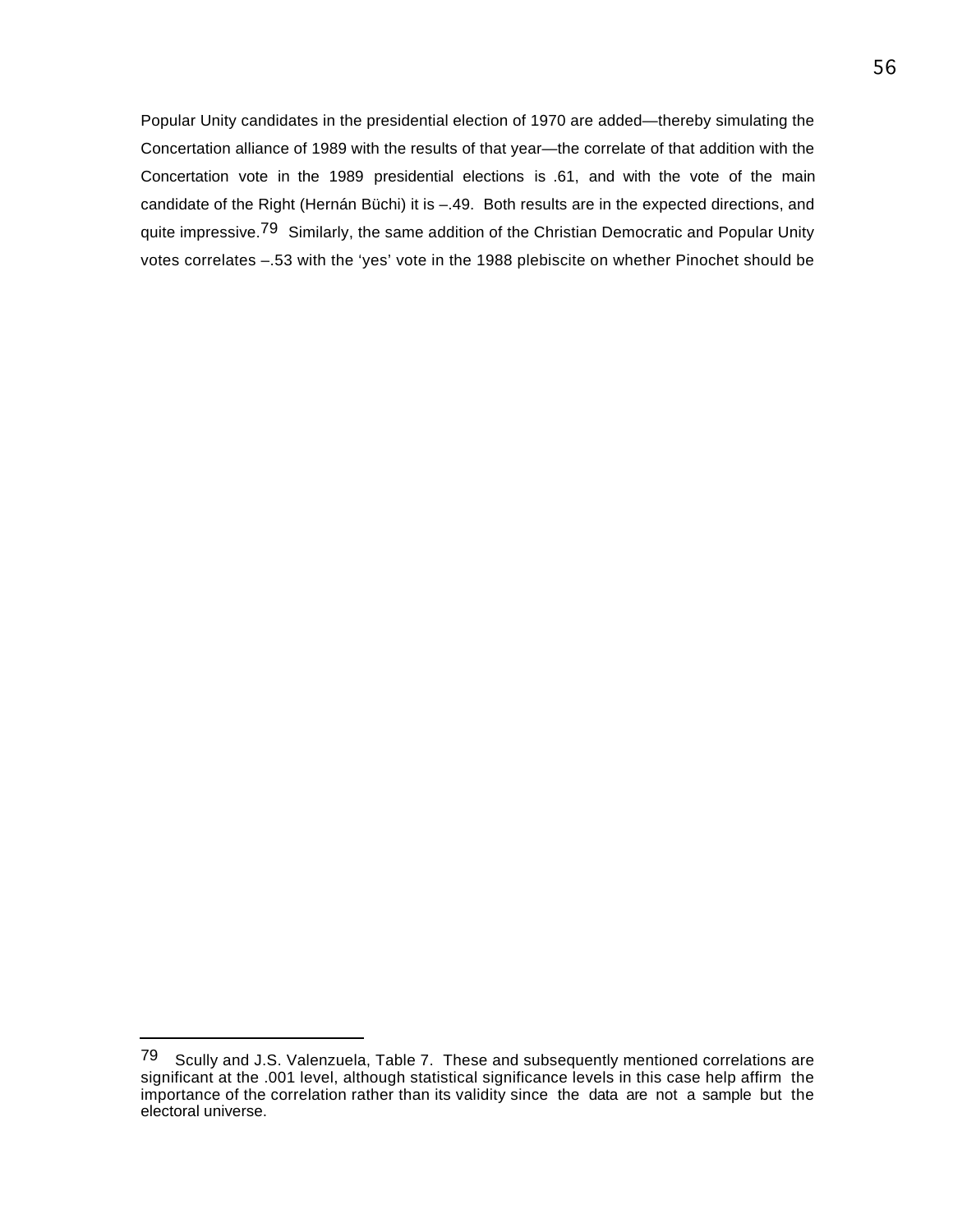|                                                                                                                     |                                                                                                                      | Table 3                                              |                                              |                                                  |
|---------------------------------------------------------------------------------------------------------------------|----------------------------------------------------------------------------------------------------------------------|------------------------------------------------------|----------------------------------------------|--------------------------------------------------|
|                                                                                                                     |                                                                                                                      | Continuities of Electoral Results in Chile, 1937-92* |                                              |                                                  |
| 1992 Parties<br>Grouped as in<br>1970 Alliances**                                                                   | 1992<br>Vote by<br>Party List                                                                                        | <b>Total 1992</b><br>Vote by<br>1970 Alliances       | 1970<br>Presidential<br>Vote                 | Average 1937 to<br>1973 Congressional<br>Vote*** |
| Right:<br><b>RN</b><br><b>UDI</b><br>Independents<br>PL<br><b>PN</b><br><b>Total RI</b><br>Right + UCC              | 13.4<br>10.2<br>6.0<br>$\cdot$ .2<br>$\cdot$ 1<br>38.0                                                               | 29.9                                                 | 34.9                                         | 30.1                                             |
| Center:<br><b>PDC</b><br>Independents<br><b>Total Center</b><br>Center+PR+<br>AH-V+SD                               | 28.9<br>.5<br>36.3                                                                                                   | 29.4                                                 | 27.8                                         | 39.7                                             |
| Left:<br><b>PPD</b><br>PS<br><b>PC</b><br><b>PR</b><br><b>SD</b><br>Independents<br>Total Left (EX UP)<br>PPD+PS+PC | 9.2<br>8.5<br>6.6<br>4.9<br>$\mathcal{A}$<br>.0<br>24.3                                                              | 29.6                                                 | 36.2<br>24.2                                 |                                                  |
| Other:<br><b>UCC</b><br>Independents<br>$AH-V$<br><b>Total Other</b>                                                | 8.1<br>2.1<br>.8                                                                                                     | 11.0                                                 |                                              |                                                  |
|                                                                                                                     | <b>Total registered 1992 voters</b><br>Total 1992 votes cast<br>Total 1992 blank votes cast<br>Total 1992 null votes |                                                      | 7,840,008<br>7,028,616<br>410,982<br>215,423 |                                                  |

\* In percentages rounded to the nearest decimal.<br>\*\* Perty obbroviationa: RN - Renovación Necional

\*\*\* Average votes in Lower House elections. The election years 1949, 1953, and 1957 are not considered for the average Socialist and Communist vote given the legal proscription of the Communist candidates.

Sources: Ministry of the Interior figures for the 1992 vote; and Arturo Valenzuela, *The Breakdown of Democratic Regimes: Chile* (Baltimore: Johns Hopkins University Press, 1978), Tables 1 and 12.

Party abbreviations: RN = Renovación Nacional; UDI = Unión Demócrata Independiente; UCC = Unión de Centro Centro; PL = Partido Liberal; PN = Partido Nacional; PDC = Partido Demócrata Cristiano; AH-V = Alianza Humanista-Verde; SD = Socialdemocracia Chilena; PPD = Partido Por la Democracia; PS = Partido Socialista de Chile; PC = Partido Comunista de Chile; PR = Partido Radical de Chile; UP = Unidad Popular. Except for the independents in the 'other' category, they are identifiable by tendency according to the pact they subscribed to with other parties, as noted in the electoral results.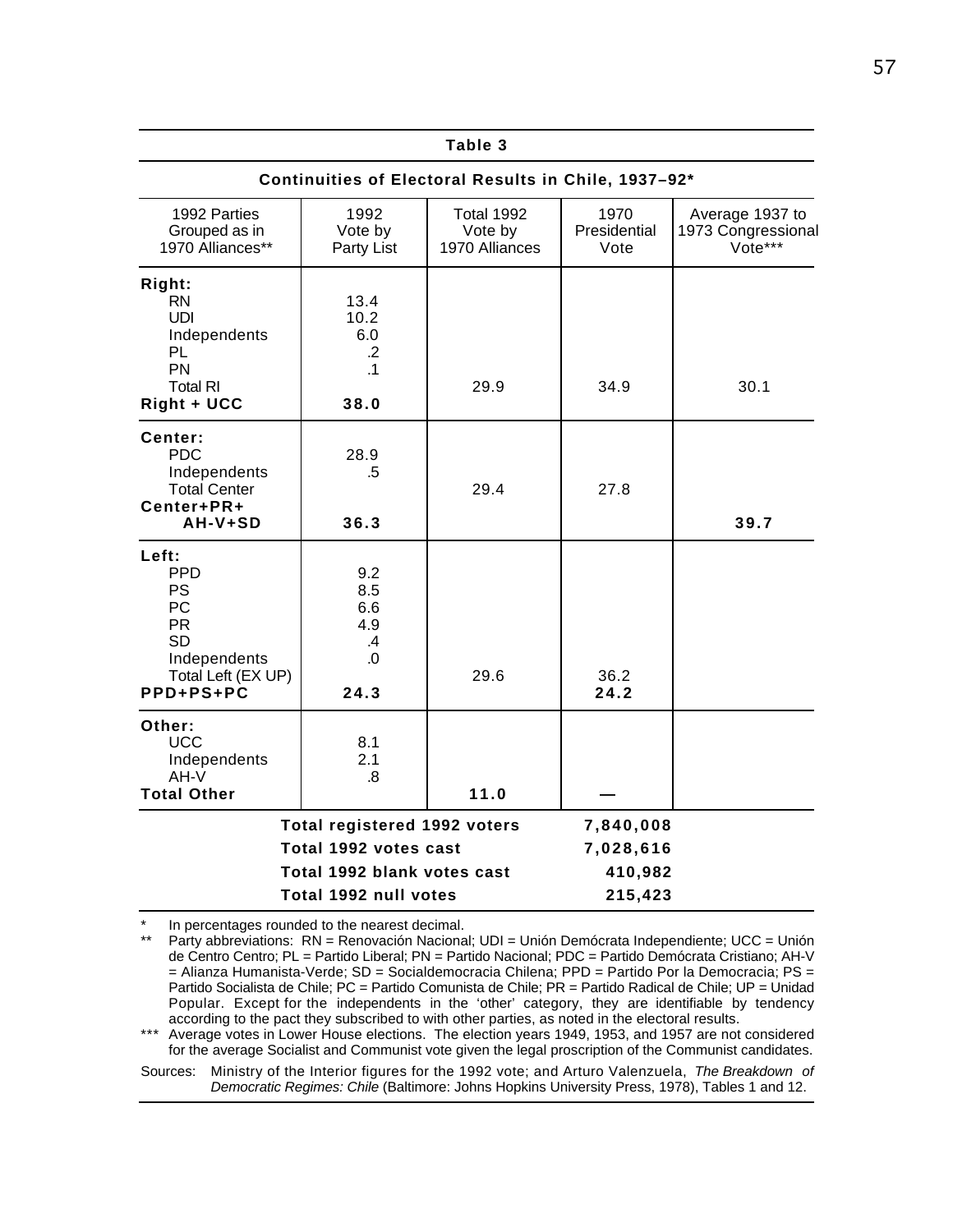given another term in office, and .51 with the 'no.' Again, these are solid results in the expected directions.<sup>80</sup>

Obviously, the continuities in voting patterns mask enormously differences in party alliances and sometimes major changes in the programmatic orientations of the parties since the 1930s. Hence, while the levels of support for the Left, Center, and Right tendencies are relatively constant and individual parties with regional bases of strength retain them, this does not mean that party militants and leaders have not fashioned party systems with very different dynamics across these decades.

#### **Conclusions**

The Chilean party system—among the oldest in the world—has undergone since its inception a century-and-a-half ago significant transformations that have been discussed in this paper as five distinct systems. In closing, it is worth recalling succinctly some of the complexities that have characterized the system since its constituent parties developed a firm organizational footing in the turn-of-the-century decades.

First, the system has been basically structured by two ideological and programmatic polarities, clerical versus anticlerical and Right versus Left in terms of socioeconomic views and programs. The superposition of both dimensions, each with opposite extremes and a moderate or centrist view, generates a field of political tendencies with nine potential combinations of positions that parties may assume. At no point has the party system contained parties expressing starkly each of these positions, in part because the salience of the two issue dimensions has varied over time as well as for each party at any one time, allowing the parties to straddle extreme to moderate positions along the less salient dimension. Thus, the Liberals after 1925 were clearly a party of the Right, but they could include militants and supporters who ranged from anticlerical to moderately clerical positions. These tendencies found support in organized society through the Catholic and other Churches (and the many educational, health, and social action institutions associated with them), the Masons, social clubs at various class levels, and through employer associations, unions, and other instrumental organizations of the salaried labor force and of the popular sectors, resulting in the creation of links between parties and these expressions of organized society. Ethnic, regional, and other societal divisions, though present in Chile, did not manifest themselves as political tendencies.

Second, the fractionalization of the party system—aided from 1891 to 1973 by the electoral regime—has been such that at any one time more than one party, often splinters of a

<sup>80</sup> Scully and J.S. Valenzuela, Table 6.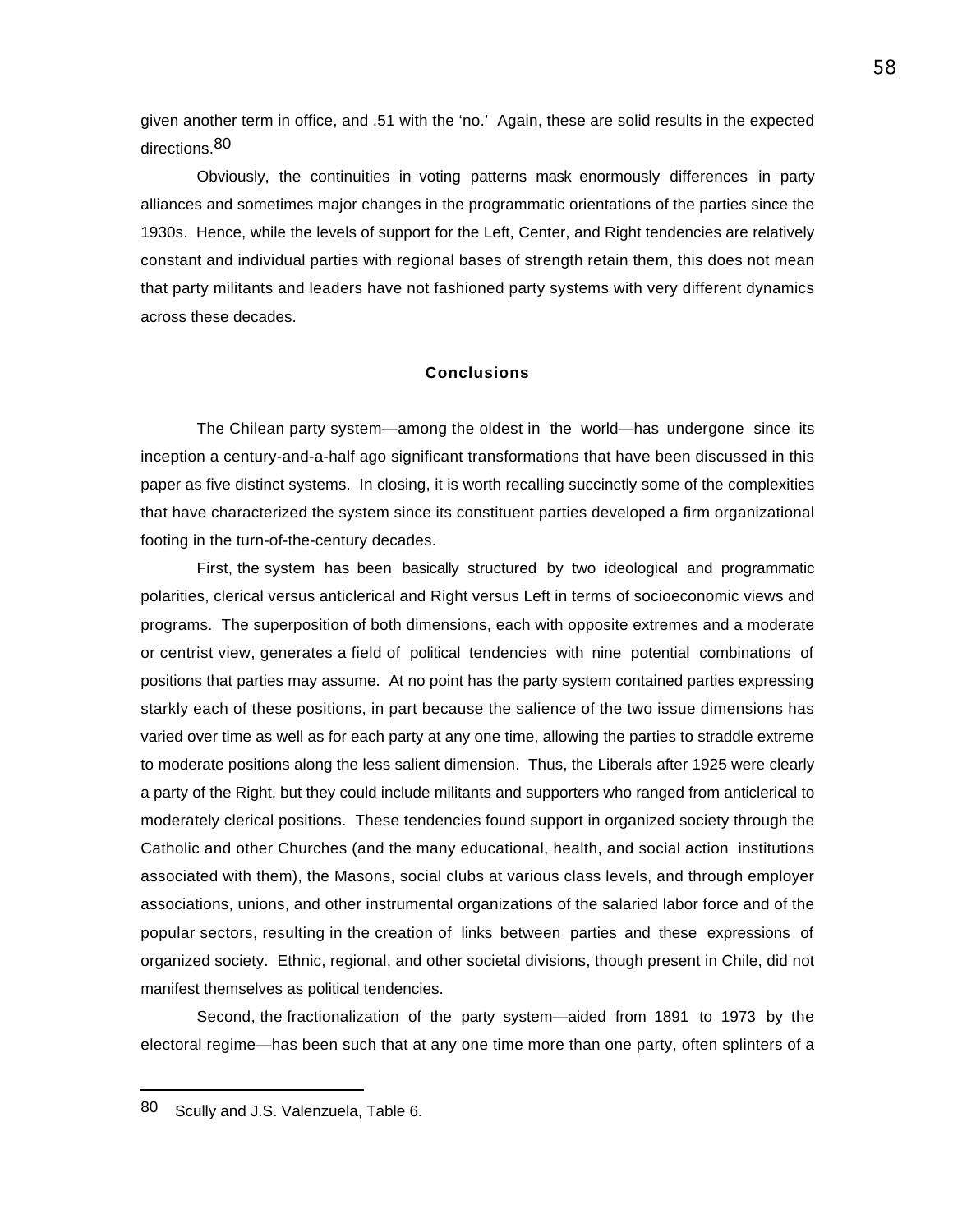common party trunk, could be found competing for the support of the portion of the electorate and various organized groups identified primarily with the same tendencies. Until the mid-1930s the one exception to this rule was the Conservative Party which, given the influence in it of the Catholic hierarchy, was the sole vehicle for clerical opinion. These divisions could reflect differences between the parties in what they would consider the most important polarity, as in the competition between center-leftist Radicals and more leftist Socialists in the white-collar sector associations of the 1930s and 1940s, or it could result from differences along the less salient polarity, as illustrated by the split between Social Christian Conservatives (who were clericalcentrists) and Traditionalist Conservatives (who were clerical-Rightists). Such party divisions could also result from personal conflicts among party leaders that split them apart or from the attachment of some parties to specific political leaders and/or their governments and legacies. This last type of purely political source of fractionalization was so prevalent in the Chilean party system—it was not a factor only in the years from the mid-1950s to 1973—that it should be considered an additional dimension of polarity, sometimes the most important one, in it. Given the fractionalization of the party system and the complexity of the reasons for the formation of new parties, it is highly simplistic, though frequent in the analysis of Chilean politics, to reduce the social base of support of the parties to a class base.

Third, although the Chilean electorate has shown considerable loyalty to political tendencies (as seen primarily since 1925 in the Right to Left distribution of the votes), that loyalty is less intense for specific parties. As a result there could be considerable, though infrequent, shifts in the electoral fortunes of party organizations as the electorate opted to support a new party label that was deemed to better represent or articulate the symbols, views, programs, and interests of a segment if not a majority of the voters who identified with the tendency. Thus, a large segment of the Radical electorate opted for Christian Democracy in the mid– to late 1960s, and Liberal Democratic voters did not accept the unification of the two Liberal Parties in the early thirties. Moreover, winning presidential candidates drew a much larger electorate than that of the specific party or parties that supported them, and the beginning of their governments would generate a significant electoral boost for such parties.

Fourth, since the end of government interference in elections after 1891, no single party has had an absolute majority of the Chilean electorate, and therefore a constant in the nation's politics has been the formation of coalitions around presidential elections as well as to establish working legislative majorities. Normally, the coalitions for the presidential campaigns would fall apart during the course of the presidential term and presidents would establish new coalitions to pass legislation, sometimes including different ones for different issues. By the end of the